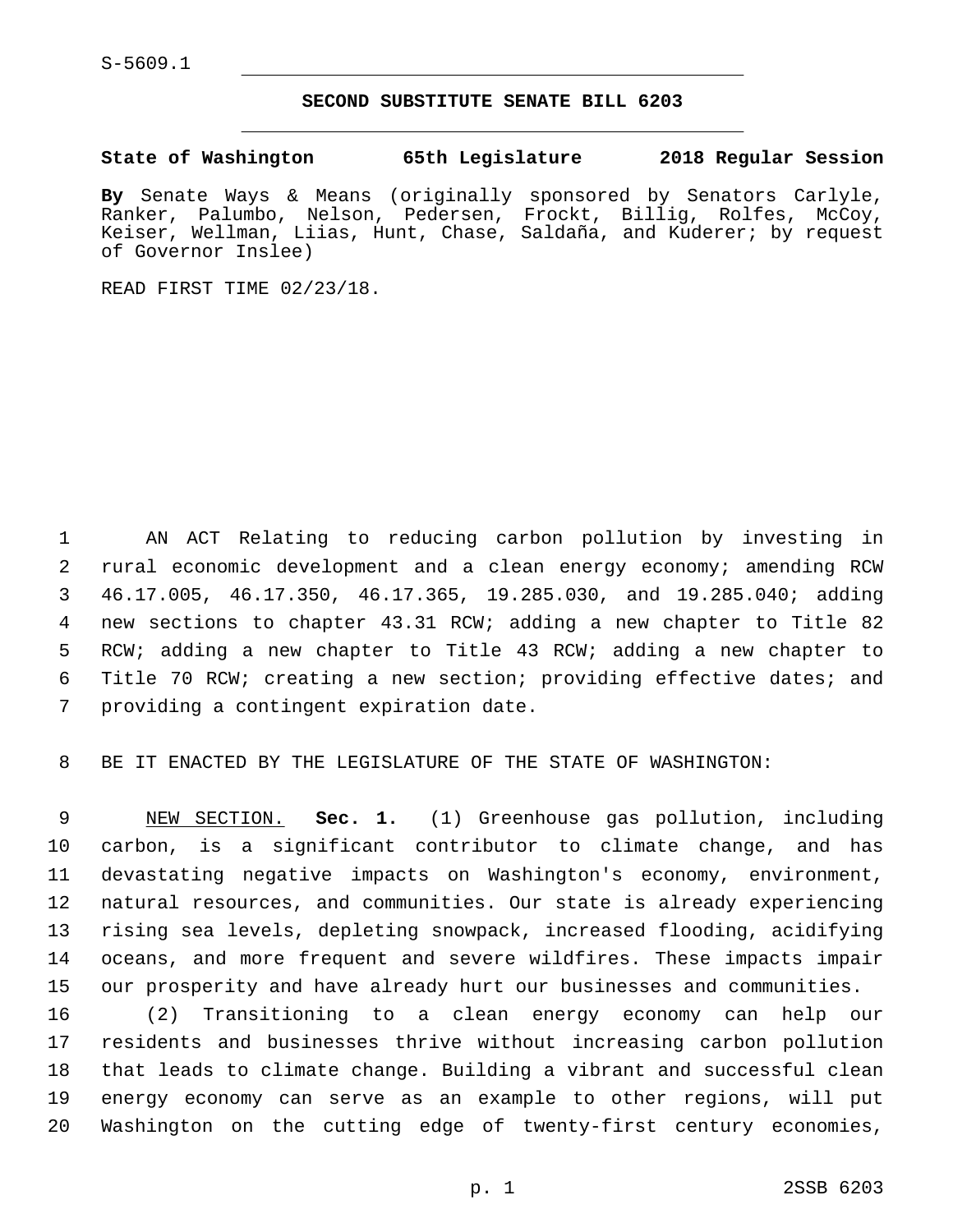create new jobs, and support the health and prosperity of all 2 residents of Washington.

 (3) Washington state is home to some of the world's most innovative companies, a highly skilled workforce, and important industries. As our state transitions away from fossil fuels, we must do so in a way that protects these assets, and allows our businesses to thrive. By launching a bold new set of investments in carbon reduction infrastructure and natural resource resilience, we can reduce our state's carbon emissions while preparing our economy for the future. In doing so, we recognize that some industries are energy dependent and trade-exposed, and thus have independent incentive to be energy efficient. These industries are exempt from carbon taxation in order to allow them to remain globally competitive and ensure 14 these industries and jobs remain in Washington.

 (4) Washington is home to more than ten million acres of working forestlands, including private landowners and state trust lands. These lands represent the foundation of a forest products industry that sequesters massive amounts of carbon from the atmosphere simply through its standard, baseline operations. These working forests are one of the state's greatest natural assets in combating global carbon emissions. A statewide carbon policy must support and maintain the ecosystem values provided by the forest products industry. Healthy, working forests maximize the forests' ability to absorb carbon with lumber and other forest products continuing to sequester that carbon.

 (5) Fossil fuel combustion also is responsible for other pollutants, like nitrous oxide, carbon monoxide, benzene, and others that contribute to respiratory diseases like asthma and lung cancer that compromise public health and shorten life expectancy. This pollution burden overwhelmingly falls on low-income communities, communities of color, and the vulnerable parts of our population. Reducing our reliance on fossil fuels, therefore, will contribute to 32 improved air quality and better public health.

 (6) This act establishes a tax to account for the economic and environmental impacts of carbon pollution. The revenue will facilitate the transition from fossil fuels to clean energy and fund investments that will benefit our businesses, our families, and our communities. It will also invest in adapting to the impacts of climate change and protecting our rural communities and key economic sectors including agriculture, shellfish, and forestry.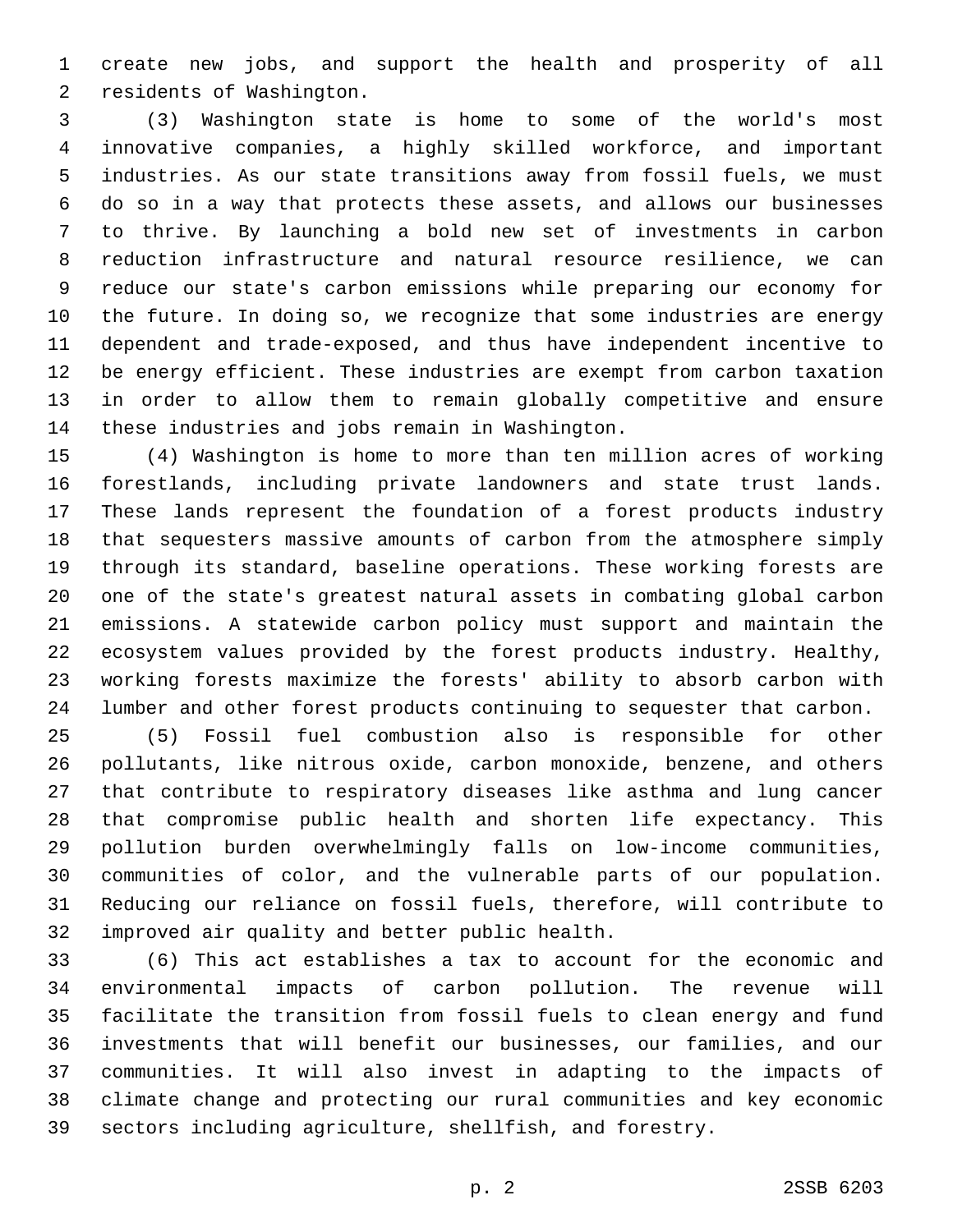(7) Further, in general, low-income rural and urban communities are disproportionately impacted by carbon pollution and are less able to respond to climate change. This act provides targeted economic stimulus to ensure that the job creation and health benefits of this measure are focused in the communities that can most benefit from 6 these investments.

# **Part I Carbon Pollution Tax**

 NEW SECTION. **Sec. 101.** DEFINITIONS. The definitions in this section apply throughout this chapter unless the context clearly requires otherwise.

 (1) "Aircraft fuel" has the same meaning as provided in RCW 13 82.42.010.

 (2) "Asset controlling supplier" means any entity that owns or operates interconnected electricity generating facilities or serves as an exclusive marketer for these facilities even though it does not own them, and is assigned a supplier-specific identification number and system emission factor by the department of ecology, in consultation with the department of commerce, for the wholesale electricity procured from its system and sold into Washington.

 (3) "Carbon calculation" means a calculation made by the department of ecology, in consultation with the department of commerce, for purposes of determining the carbon dioxide emissions from the complete combustion or oxidation of fossil fuels and, for each specified source, the carbon dioxide emissions in electricity for use in calculating the carbon pollution tax pursuant to section 102 of this act.

 (4) "Carbon dioxide emissions content inherent in electricity" means the carbon dioxide generated by the production of electricity 30 from fossil fuels.

 (5) "Carbon dioxide equivalent" means a metric measure used to compare the emissions from various greenhouse gases based on their 33 global warming potential.

 (6) "Carbon pollution tax" means the tax created in section 102 35 of this act.

 (7) "Coal" means a readily combustible rock of carbonaceous material, including anthracite coal, bituminous coal, subbituminous coal, lignite, waste coal, syncoal, and coke of any kind.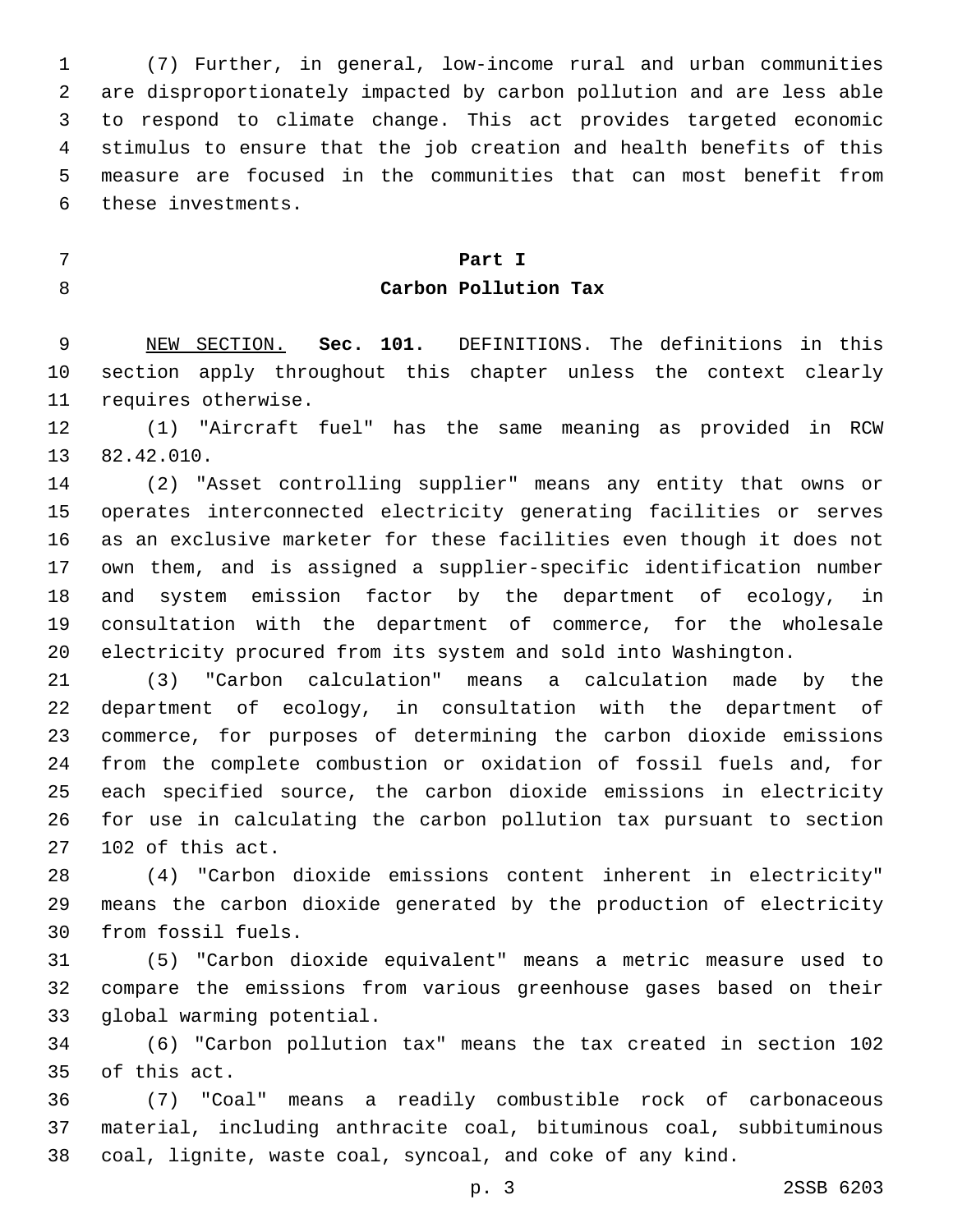(8) "Department" means the department of revenue.

 (9) "Direct access electricity customer" means a person who purchases electricity for consumption from any seller other than a seller registered with the department for purposes of paying taxes 5 due under chapter 82.04 or 82.16 RCW.

 (10) "Direct access gas customer" means a person who purchases natural gas for consumption from any seller other than a seller registered with the department for purposes of paying taxes due under 9 chapter 82.04 or 82.16 RCW.

 (11) "Direct service industrial customer" has the same meaning as 11 provided in RCW 82.16.0495.

 (12) "Energy-intensive trade-exposed manufacturing facility" means a manufacturing business that meets the numerical criteria established by the department of commerce in section 103(3)(b) of this act, or has a proper primary North American industry classification system code as provided in section 103(3)(c) of this 17 act.

 (13) "Facility" means any physical property, plant, building, structure, source, or stationary equipment located on one or more contiguous or adjacent properties in actual physical contact or separated solely by a public roadway or other public right-of-way and under common ownership or common control, that emits or may emit any 23 greenhouse gas.

 (14) "Fossil fuel" means motor vehicle fuel, special fuel, dyed special fuel, aircraft fuel, natural gas, coal, and any form of solid, liquid, or gaseous fuel derived from natural gas, coal, petroleum, or crude oil, including without limitation still gas, propane, and petroleum residuals including bunker fuel.

 (15) "Gas distribution business" has the same meaning as provided 30 in RCW 82.16.010.

31 (16) "Greenhouse gas" means carbon dioxide  $(CO_2)$ , methane  $(CH_4)$ , 32 nitrogen trifluoride (NF<sub>3</sub>), nitrous oxide (N<sub>2</sub>O), sulfur hexafluoride 33 ( $SF_6$ ), hydrofluorocarbons (HFCs), perfluorocarbons (PFCs), and other 34 fluorinated greenhouse gases.

 (17) "Highly impacted communities" means those areas designated 36 pursuant to section 502 of this act.

 (18) "Light and power business" has the same meaning as provided 38 in RCW 82.16.010.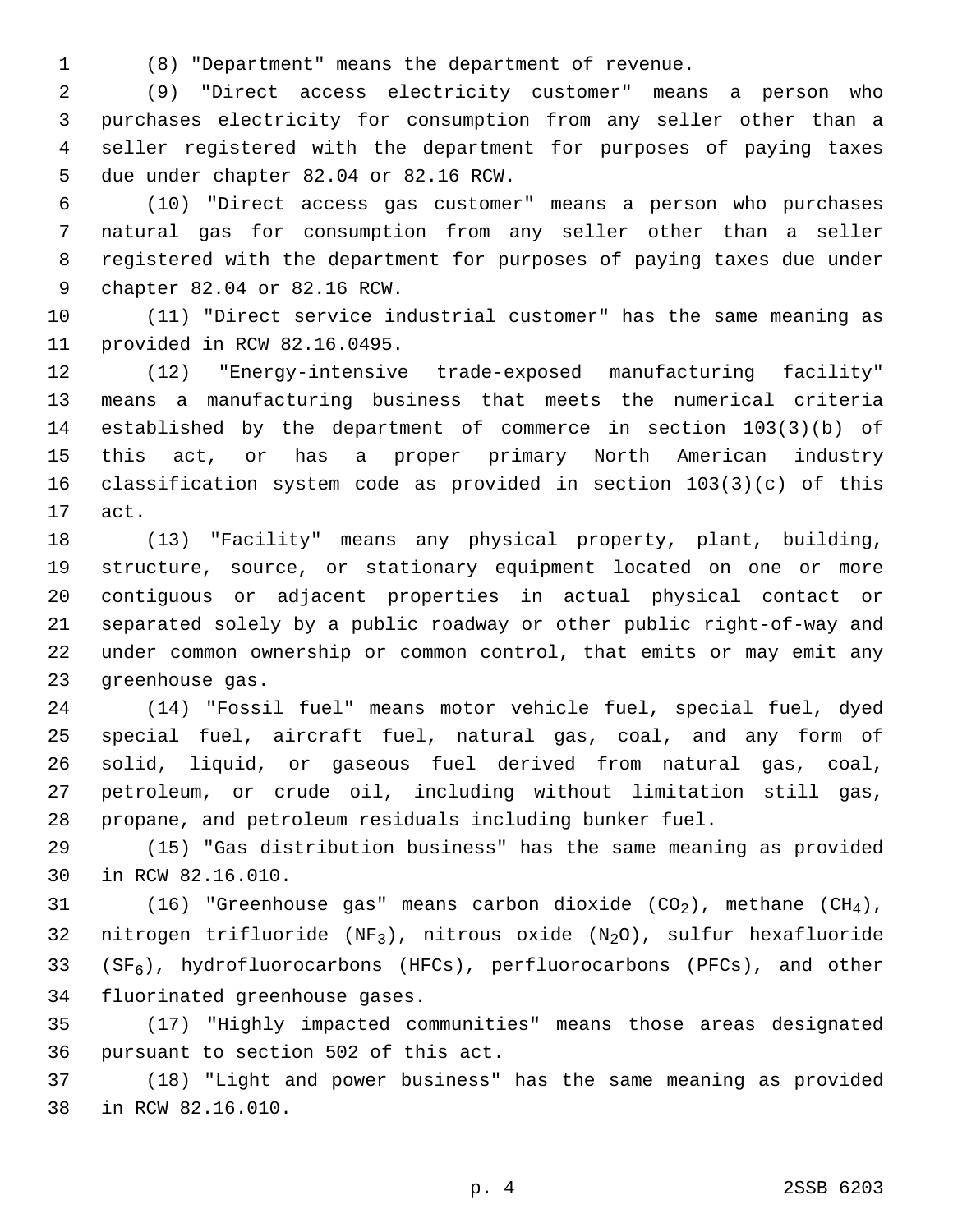(19) "Motor vehicle fuel" has the same meaning as provided in RCW 82.38.020.2

 (20) "Natural gas" means naturally occurring mixtures of hydrocarbon gases and vapors consisting principally of methane, whether in gaseous or liquid form, including methane clathrate.

(21) "Person" has the same meaning as provided in RCW 82.04.030.

(22) "Sale" has the same meaning as provided in RCW 82.04.040.

 (23) "Special fuel" has the same meaning as provided in RCW 9 82.38.020.

 (24) "Specified source" means an electrical generation facility serving Washington customers in which the taxpayer directly or indirectly has full or partial ownership in the facility or unit or is party to a written contract or other agreement to procure 14 electricity generated by that facility.

 (25) "Taxpayer" means a person subject to the carbon pollution 16 tax imposed in this chapter.

 (26) "Tribal lands" has the same meaning as "Indian country" as provided in 18 U.S.C. Sec. 1151, and also includes sacred sites, traditional cultural properties, burial grounds and other tribal 20 sites protected by federal or state law.

 (27) "Unspecified source" means electricity from a source other 22 than a specified source.

 (28)(a) "Use," "used," "using," or "put to use" means, with respect to any fossil fuel other than natural gas, the consumption in this state of the fossil fuel by the taxpayer or the possession or storage in this state of the fossil fuel by the taxpayer preparatory to subsequent consumption of the fossil fuel within this state by the 28 taxpayer.

 (b) "Use," "used," "using," or "put to use" means, with respect to natural gas, the consumption in this state of the fossil fuel by 31 the taxpayer.

 (c) For purposes of this subsection (28), "possession" means the control of fossil fuel located within this state and includes either actual and/or constructive possession. "Actual possession" occurs when the person with control has physical possession. "Constructive possession" occurs when the person with control does not have physical possession. "Control" means the power to sell or use a fossil fuel or to authorize the sale or use by another.

 (29) "Western interconnection" means the area comprising those states and provinces, or portions thereof, in western Canada,

p. 5 2SSB 6203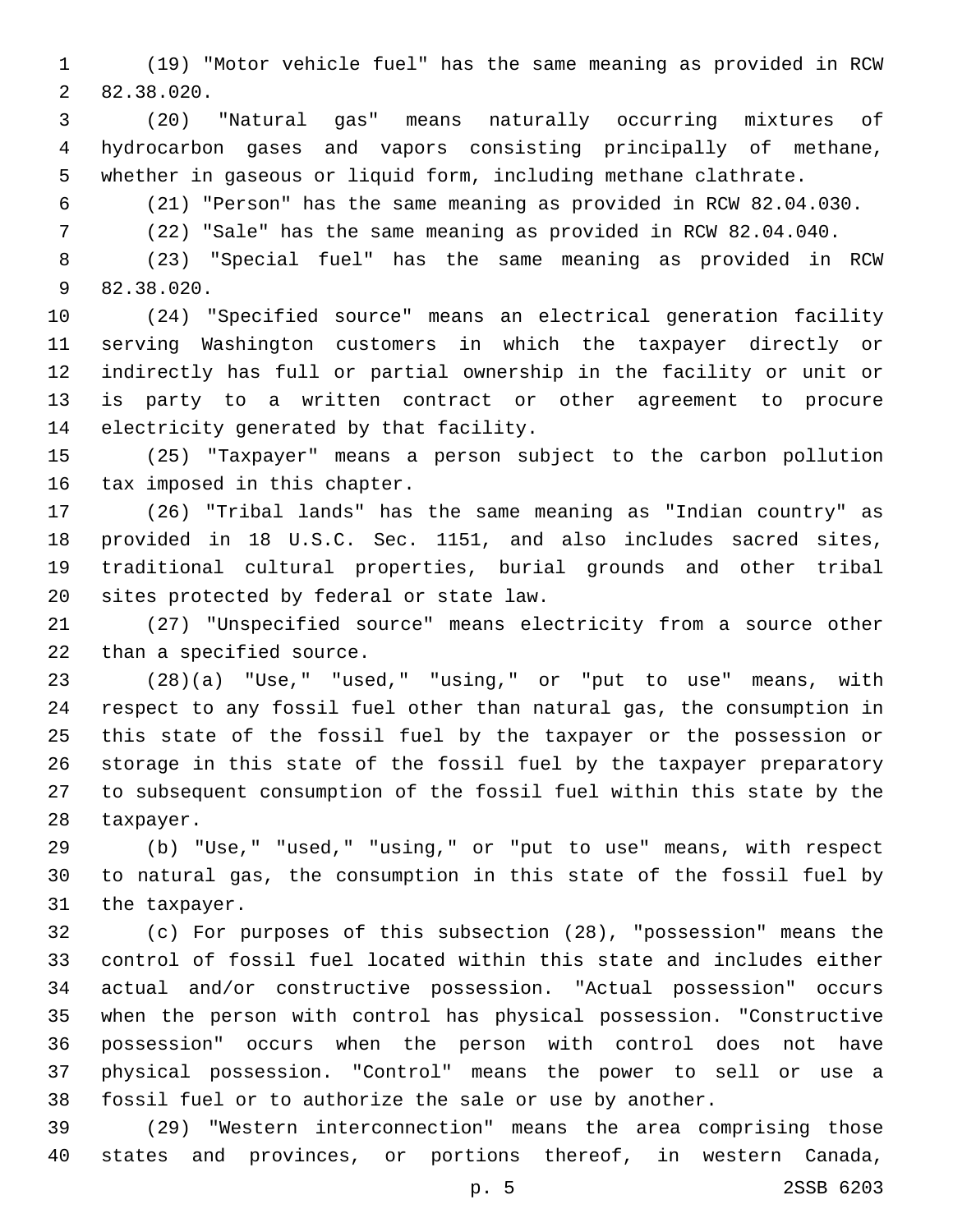northern Mexico, and the western United States in which members of the western electricity coordinating council, or any successor thereto, operate synchronously connected transmission systems.

 (30) "Year" means the twelve-month period commencing January 1st and ending December 31st unless otherwise specified.

 NEW SECTION. **Sec. 102.** CARBON POLLUTION TAX. (1)(a) Beginning July 1, 2019, a carbon pollution tax is imposed on:

 (i) The sale or use within this state of all fossil fuels, except fossil fuels used to generate electricity in the state; or

 (ii) The generation within or import for consumption to this state of electricity generated through the combustion of fossil 12 fuels.

 (b) The measure of the carbon pollution tax is the carbon dioxide 14 emissions:

 (i) Resulting from the complete combustion or oxidation of fossil fuels sold or used by the taxpayer within this state; or

 (ii) Inherent in electricity generated within or imported for 18 consumption to this state.

 (c)(i) The tax rate is equal to twelve dollars per metric ton of 20 carbon dioxide.

 (ii) Beginning July 1, 2021, the department must annually adjust the previous year's tax rate by one dollar and eighty cents per metric ton until reaching thirty dollars per metric ton of carbon dioxide. The department must calculate tax rate adjustments under this subsection (1)(c)(ii) in July of each year and publish on its web site the tax rate for any year by January 1st of that year.

 (2) For the purposes of this chapter, the carbon pollution tax is 28 imposed:

 (a) Only once with respect to the same unit of fossil fuel or 30 electric energy;

 (b) At the time and place of the first taxable event within this state, except as otherwise provided in this section, occurring on or after the effective date of this section, regardless of whether the fossil fuel or electricity was previously sold, used, or consumed within this state before the effective date of this section; and

 (c) Upon the first taxable person within this state, except as otherwise provided in this section. A taxable person is:

 (i) A person required to be registered with the department under 39 RCW 82.32.030(1);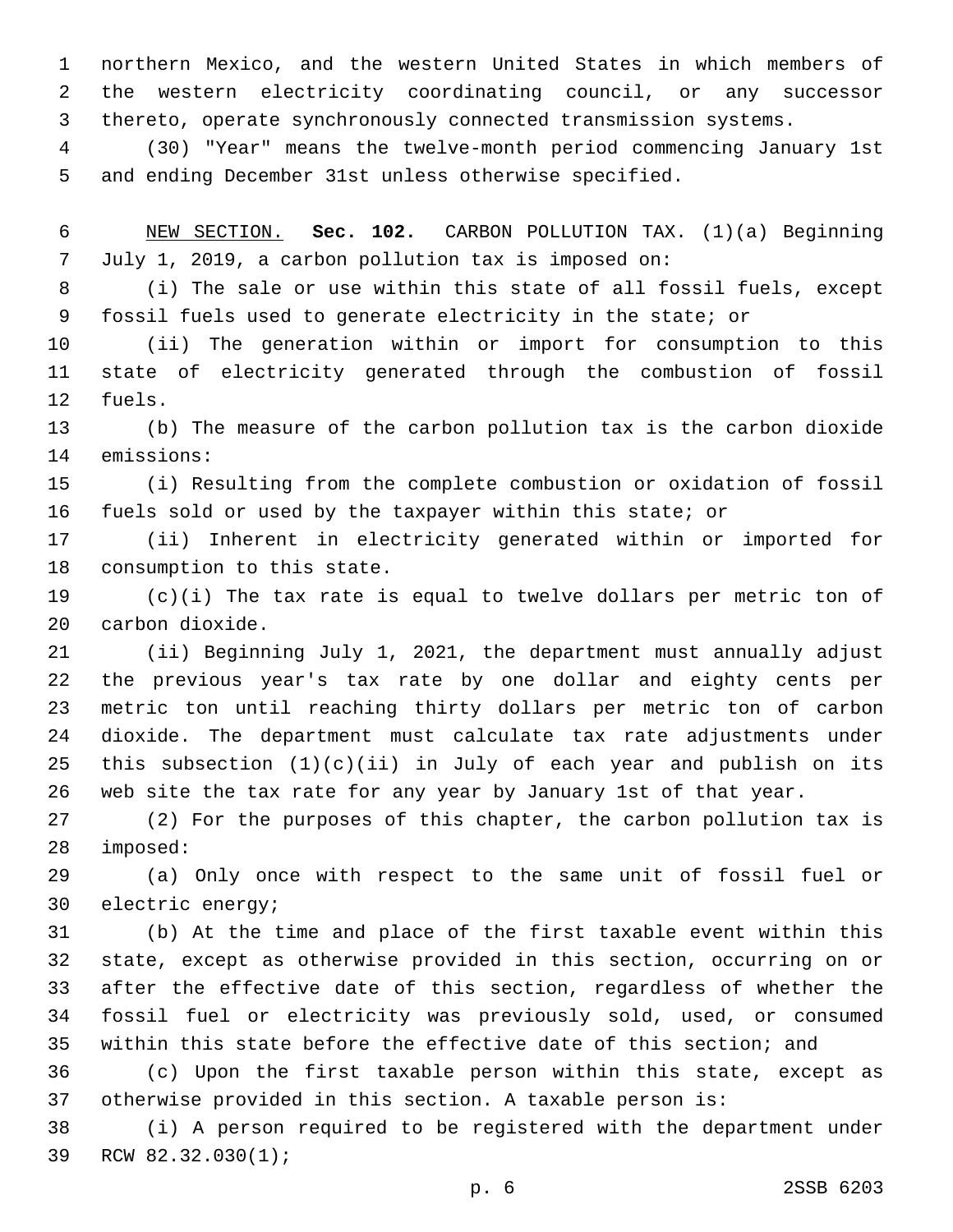(ii) The state, its political subdivisions, and municipal 2 corporations; and

 (iii) A person who maintains a place of business in this state but who is not required to be registered with the department under RCW 82.32.030(1).

 (3) As provided in this section, the carbon pollution tax on the sale or use of fossil fuels is imposed on the seller or user of the 8 fossil fuel.

 (4) The carbon pollution tax on the sale or use of natural gas is 10 imposed as follows:

 (a) Natural gas transported through the state that is not produced or delivered in the state is exempt from the carbon pollution tax imposed by this section. Natural gas possessed or stored in this state is exempt from the carbon pollution tax imposed by this section unless taxed under (b), (c), or (d) of this 16 subsection;

 (b) For natural gas sold by a gas distribution business to a retail customer in the state, the carbon pollution tax is imposed on the gas distribution business upon the sale of such natural gas to 20 the retail customer;

 (c) For natural gas sold to a light and power business for the purpose of generation of electricity in the state, the carbon pollution tax is imposed on the light and power business as provided 24 for in subsection  $(5)(a)$  of this section; and

 (d) For natural gas sold to a direct access gas customer in the state, the carbon pollution tax is imposed on the direct access gas customer upon the consumption of such natural gas by the direct 28 access gas customer.

 (5) The carbon pollution tax on the generation or import of electricity for consumption in this state is imposed as follows:

 (a) For electricity produced in the state, the carbon pollution tax is imposed on the person required to be registered with the department for purposes of paying taxes due under chapter 82.04 or 82.16 RCW that owns or operates the electrical generation facility 35 producing the electricity; and

 (b) For electricity produced outside the state and imported for consumption in the state, the carbon pollution tax is imposed on the first person that imports or delivers such electricity to or within 39 the state.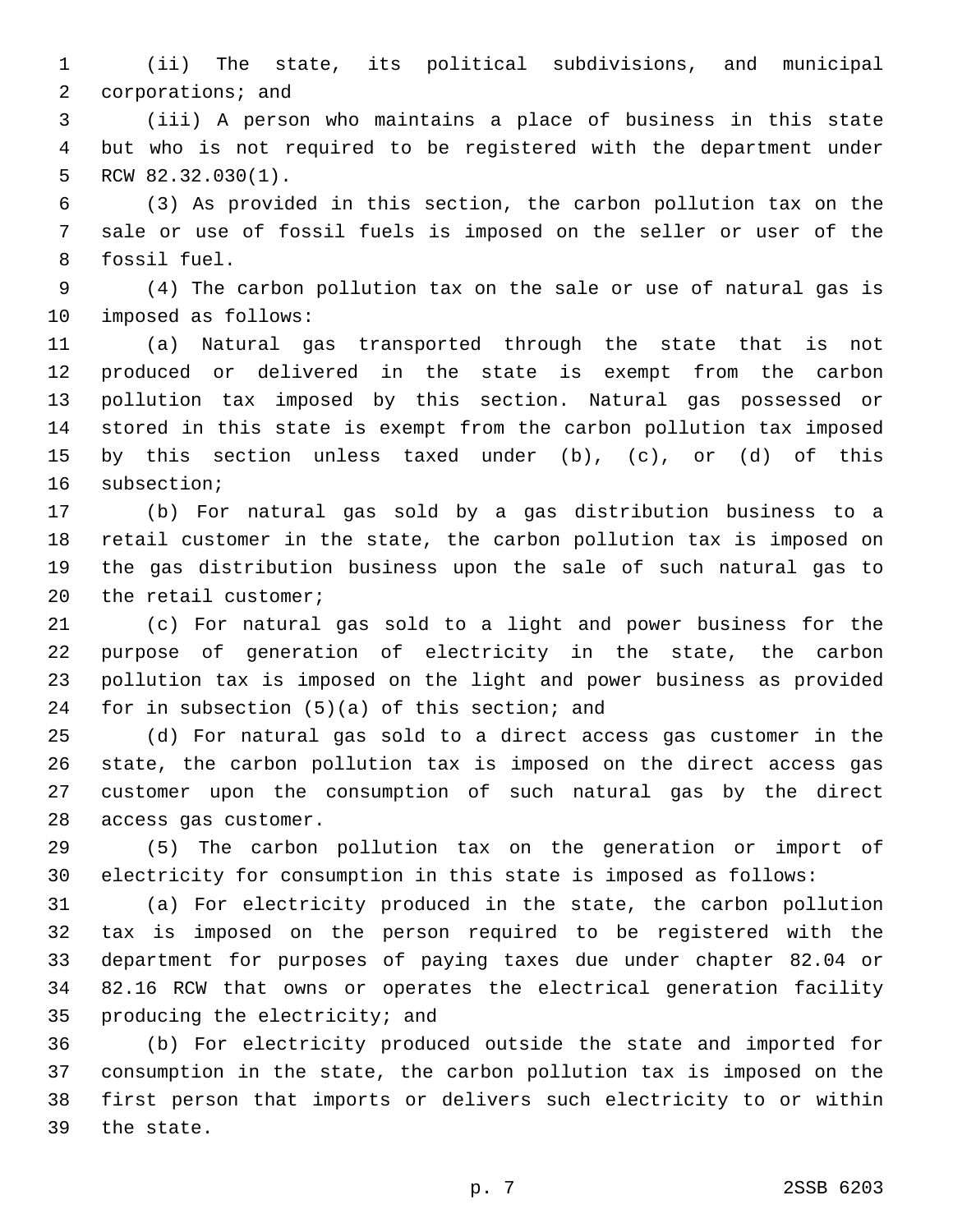(6) For motor vehicle fuel and special fuel, the carbon pollution tax is imposed on the seller or user of the fuel at the points of taxation specified in RCW 82.38.030(9).3

 (7)(a) The carbon pollution tax does not apply to the sale or use of fossil fuels or consumption of electricity upon which the tax under this chapter has been imposed.6

 (b) A sale of fossil fuel takes place in this state when the fossil fuel is delivered in this state to the purchaser or a person designated by the purchaser, notwithstanding any contract terms designating a location outside of this state as the place of sale.

 (c) All taxable sales within this state of a fossil fuel or electricity must document the amount of carbon pollution tax paid in 13 accordance with rules adopted by the department.

 (d)(i) The carbon pollution tax liability imposed on a person consistent with (a) and (b) of this subsection may be assumed by a light and power business when it purchases electricity if the light and power business meets the following requirements:

 (A) A light and power business must have a clean energy 19 investment plan approved by a responsible entity.

 (B) A light and power business must apply to the responsible entity, in a manner and form acceptable to the responsible entity, for approval to assume liability for the carbon pollution tax 23 pursuant to this subsection  $(7)(d)$ .

 (C) Upon approval of an application pursuant to (d)(i)(B) of this subsection, the entity must issue a certificate or other documentation, as prescribed by the department, authorizing the light and power business to assume liability for the carbon pollution tax 28 pursuant to this subsection  $(7)(d)$ .

 (D) A light and power business that elects to assume liability for the carbon pollution tax as authorized under this subsection (7)(d) must present the certificate or documentation issued pursuant 32 to  $(d)(i)(C)$  of this subsection to a person selling electricity to the light and power business. Acceptance of the certificate or documentation presented by a light and power business under this subsection (7)(d) relieves that person from paying the carbon pollution tax due on such a sale. Acceptance of the certificate or documentation may not be unreasonably withheld. The person selling electricity must keep a copy of the certificate or documentation in its records pursuant to RCW 82.32.070. If the light and power business does not elect to assume the carbon pollution tax, the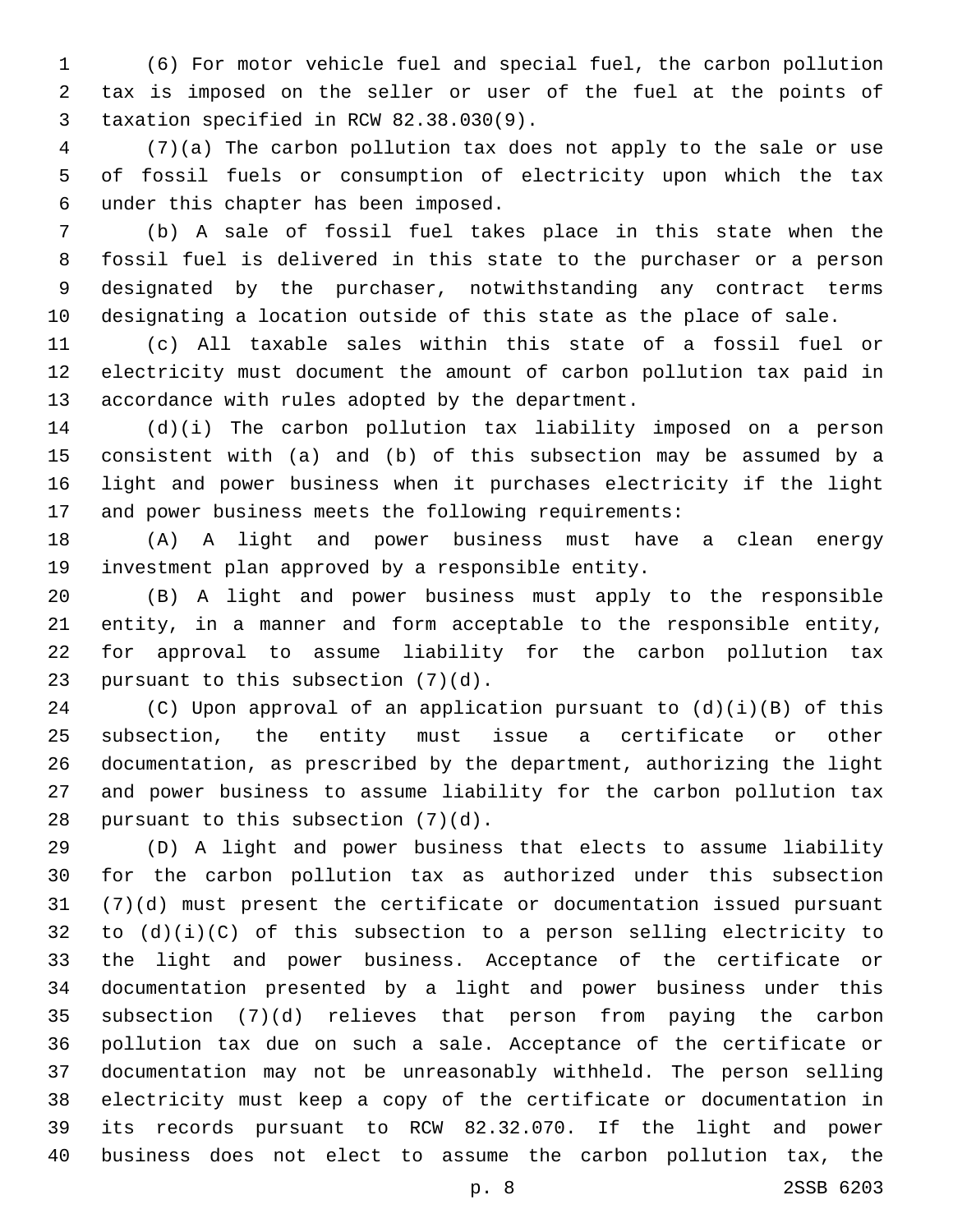carbon pollution tax on the sale of electricity is imposed pursuant to (a) or (b) of this subsection, as applicable.2

 (ii) For the purposes of this subsection (7)(d), "responsible entity" means the entity responsible for approving the clean energy investment plan of a light and power business pursuant to sections 201 through 206 or 301 through 306 of this act, whichever is 7 applicable.

 (8) For purposes of determining the carbon pollution tax due 9 under this chapter:

 (a) The department must use the carbon calculation for all fossil fuels sold or used within the state or inherent in electricity generated or imported for consumption within this state;

 (b) For fossil fuels, the department of ecology, in consultation with the department of commerce, must adopt by rule criteria for 15 making the carbon calculation;

 (c) For the import of electricity sourced from an asset controlling supplier, including the Bonneville power administration and others as approved by the department of ecology, the department of ecology must calculate and publish on its web site no later than December 1st of each year the system emissions factors for each asset controlling supplier for the previous calendar year. Such system emissions factors must be used to determine the carbon tax associated with power sourced from asset controlling supplier systems for the upcoming calendar year. Asset controlling suppliers are considered 25 specified sources of electricity;

 (d) For the generation or import of electricity from an unspecified source, the carbon dioxide inherent in that electricity is equal to the default emission factor adopted by the department of ecology, in consultation with the department of commerce, in a manner consistent with the default emission factors for electricity established for other markets in the western interconnection, or, if the department of ecology has not adopted a default emission factor by rule, 0.437 metric tons of carbon dioxide per megawatt-hour;

 (e) For the generation or import of electricity from a specified source, the carbon dioxide inherent in that electricity must be based on the carbon calculation for that source established by the department of ecology. The department of ecology, in consultation with the department of commerce, must adopt by rule criteria for making the carbon calculation for specified sources; and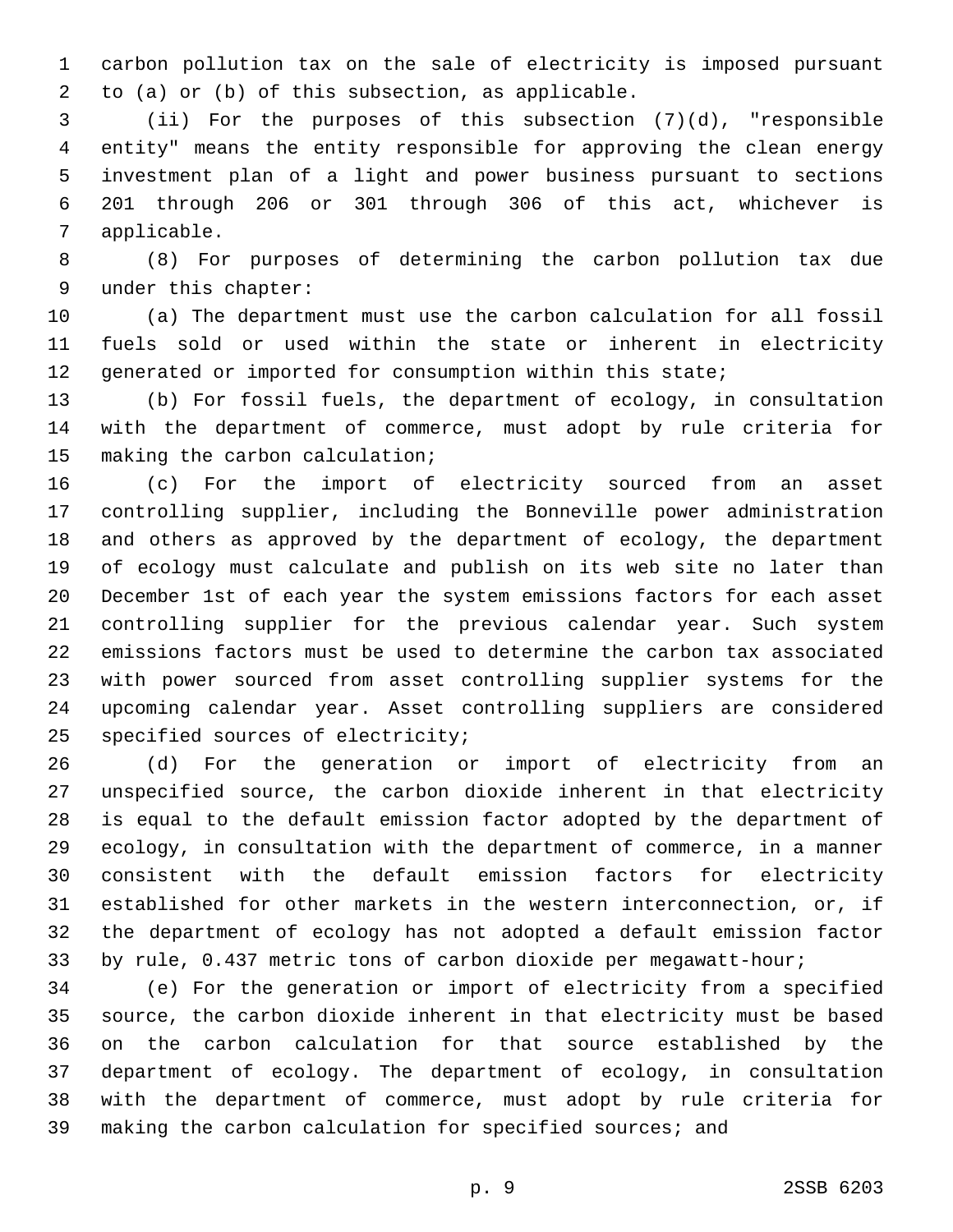(f) The department of ecology may require additional information to existing reporting programs as necessary, in consultation with the department of commerce, for determining the carbon calculation under 4 this chapter.

 (9) For taxpayers who are also subject to any of the taxes imposed under chapter 82.04, 82.08, 82.12, or 82.16 RCW, the frequency of reporting and payment of the carbon pollution tax must, to the extent practicable, coincide with a taxpayer's reporting periods for the taxes imposed under chapter 82.04, 82.08, 82.12, or 10 82.16 RCW.

 (10) The department must develop and make available worksheets, tax tables, and guidance documents it deems necessary to calculate the carbon dioxide emissions of fossil fuels or the carbon dioxide 14 emissions inherent in electricity.

 NEW SECTION. **Sec. 103.** EXEMPTIONS AND CREDITS. (1) The carbon pollution tax does not apply to:

 (a) Fossil fuels brought into this state by means of the primary fuel supply tank of a motor vehicle, vessel, locomotive, or aircraft, actively supplying fuel for combustion upon entry into the state, and 20 any electricity generated by such fossil fuels;

 (b) Fossil fuels or electricity that the state is prohibited from taxing under the state Constitution or the Constitution or laws of 23 the United States;

 (c)(i) Fossil fuels or electricity exported from this state. Export from this state includes electricity transmitted through the state that is not produced or consumed in the state including, but not limited to, imports of electricity that are netted by exports of electricity with a comparable carbon content by the same entity within or for the same hour. Export to Indian country located within the boundaries of this state is not considered export from this state. For purposes of this subsection, "Indian country" has the same 32 meaning as provided in RCW 37.12.160.

 (ii) An exporter of fossil fuels or electricity upon which another person previously paid the carbon pollution tax is entitled to a credit or refund of the tax paid, if the exporter can establish to the department's satisfaction that the tax under this chapter was previously paid on the exported fossil fuels or electricity. The person who paid the carbon pollution tax is not entitled to an exemption under this subsection (1)(c) when any other person is

p. 10 2SSB 6203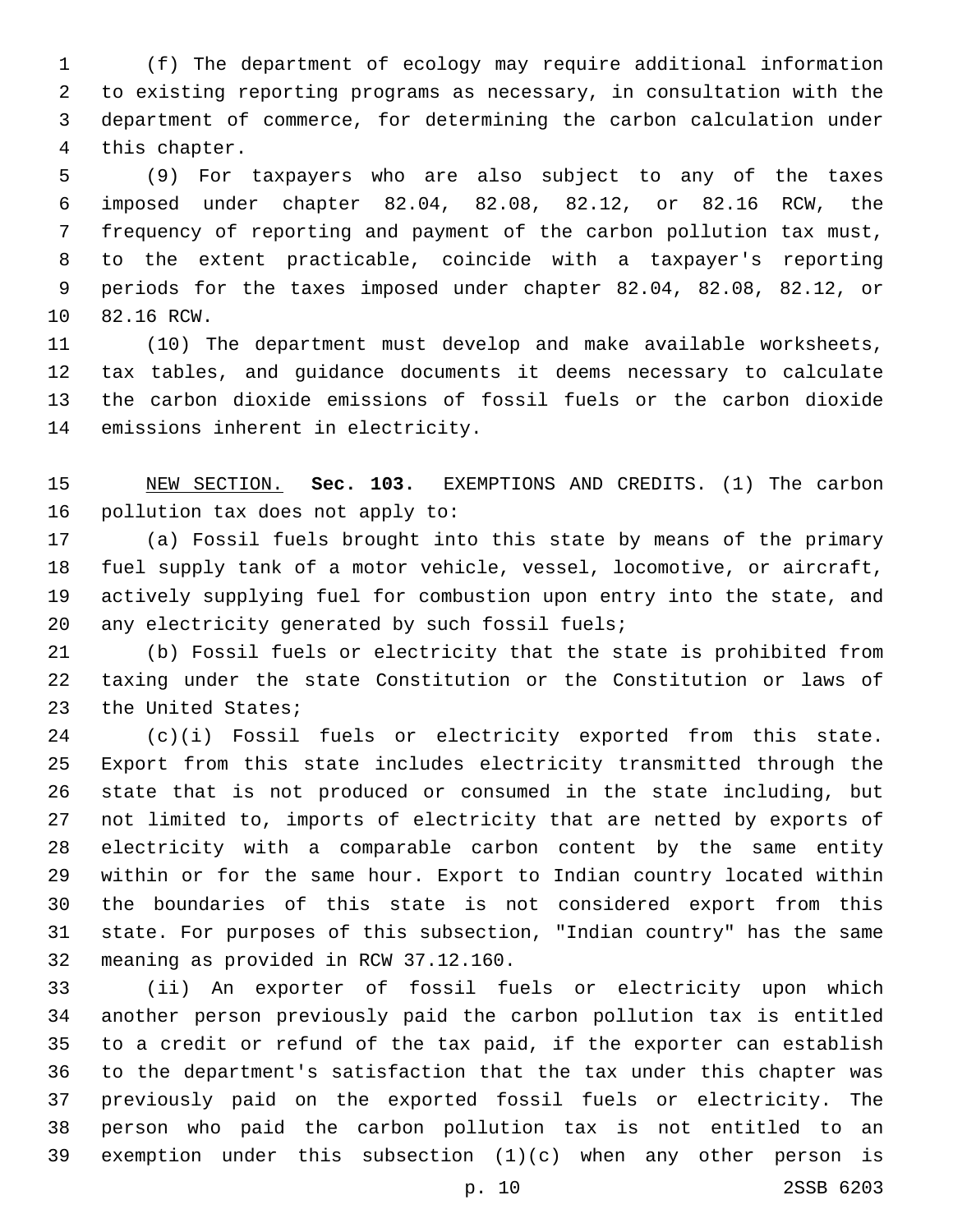1 entitled to a refund or credit under this subsection  $(1)(c)(ii)$ . For purposes of this subsection, "exporter" means a person who exports 3 fossil fuels or electricity from this state;

 (d) The sale or use of coal transition power as defined in RCW 80.80.010;5

 (e) Diesel fuel, biodiesel fuel, or aircraft fuel when these fuels are used solely for agricultural purposes by a farm fuel user, 8 as those terms are defined in RCW 82.08.865;

 (f) Biogas, which includes renewable liquid natural gas or liquid compressed natural gas made from biogas, landfill gas, biodiesel, 11 renewable diesel, and cellulosic ethanol;

(g) Aircraft fuel as defined in RCW 82.42.010;

 (h) Facilities that manufacture equipment used to generate electricity from eligible renewable resources as defined in RCW 19.285.030(21) or facilities that produce components or materials used exclusively to manufacture eligible renewable resources;

 (i) The portion of fossil fuels purchased in the state and combusted outside the state by interstate motor carriers and vessels used primarily in interstate or foreign commerce. The department must provide a methodology by rule to apportion fossil fuels consumed inside the state of Washington by interstate motor carriers and vessels used primarily in interstate or foreign commerce;

 (j) Activities or property of Indian tribes and individual Indians that are exempt from state taxation as a matter of federal 25 law or state law, whether by statute, rule, or compact; and

 (k) Fossil fuels used for transporting logs as described in RCW  $2782.16.010(5)$ .

 (2)(a) For any electricity and fossil fuels subject to the carbon pollution tax imposed by section 102 of this act that are also subject to a comparable carbon pollution tax or charge on carbon content imposed by another jurisdiction, including the federal government or allowances required to be purchased by another jurisdiction, the entity may take a credit against the tax imposed under this chapter by the amount of the comparable pollution tax or charge paid to the other jurisdiction up to the amount of tax owed under this chapter, provided that the taxpayer claiming the credit provides evidence acceptable to the department that the equivalent 38 tax has been paid.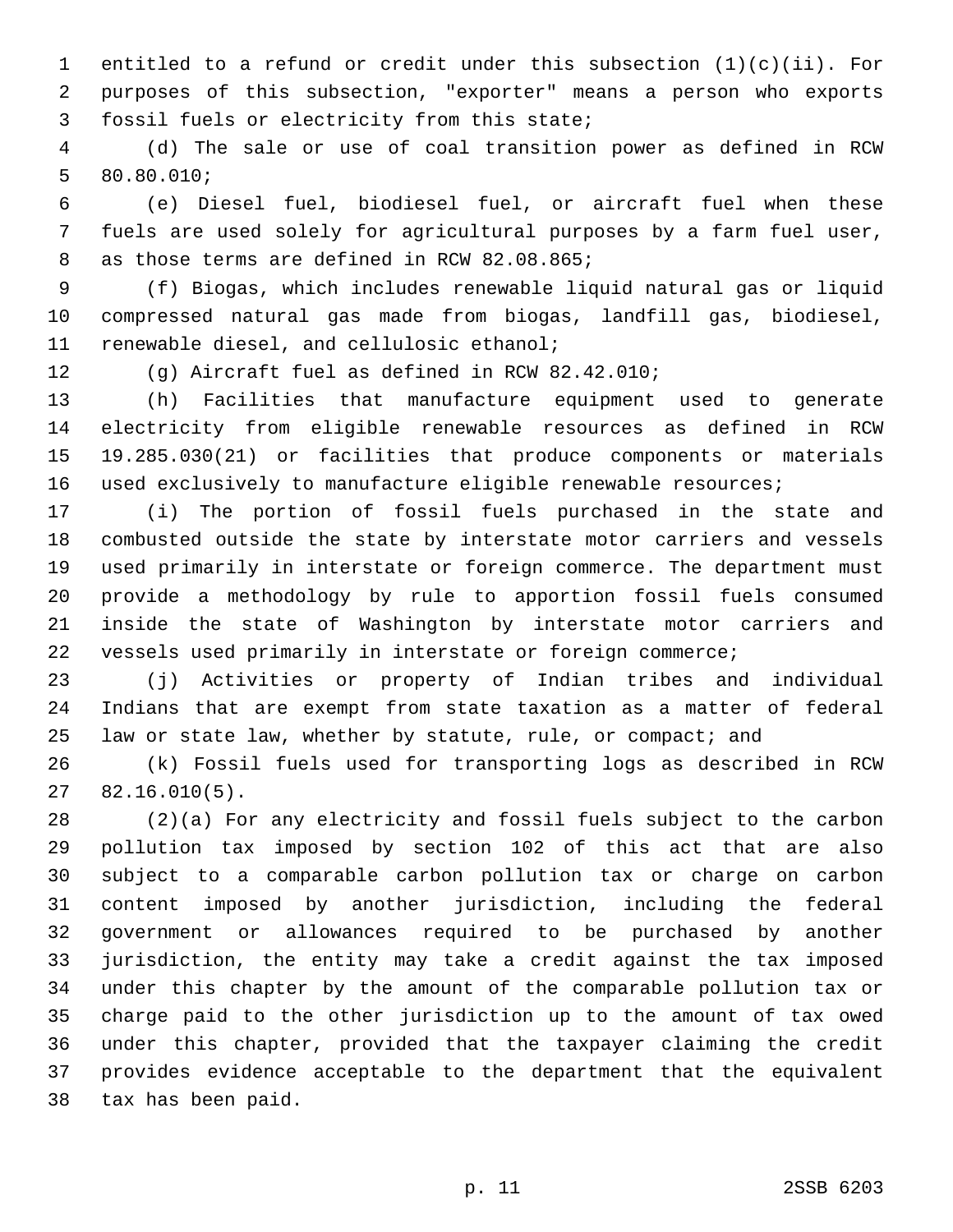(b) For the purposes of this section, a comparable carbon pollution tax or charge means a tax or charge that is not generally 3 imposed on other activities or privileges that is:

(i) Imposed on:4

 (A) The sale, use, possession, transfer, or consumption of fossil fuels; or6

 (B) The sale, consumption, or generation of electricity produced 8 through the combustion of fossil fuels; and

 (ii) Measured in terms of greenhouse gas emissions by the greenhouse gas emissions resulting from the complete combustion or oxidation of such fossil fuels or by the greenhouse gases inherent in 12 such electricity.

 (3)(a) The carbon pollution tax imposed in section 102 of this act does not apply to fossil fuels and electricity sold to or used on-site for manufacturing processes by an energy-intensive trade- exposed facility. The fossil fuel exemption does not apply to fossil fuels used for generation of electricity which is not used on site by 18 the facility.

 (b) The department of commerce will establish objective numerical criteria for both energy intensity and trade exposure for the purpose of identifying energy-intensive trade-exposed manufacturing facilities. The criteria will take into consideration approaches used by other jurisdictions with existing carbon reduction or carbon pricing programs, and the impact of the carbon pollution tax on manufacturing activity, including manufacturers with a 2017 North American industry classification system code 31-33 as developed by the office of management and budget. A manufacturing business that can demonstrate to the department of commerce that its facility or facilities meet the criteria must be issued a certificate denoting energy-intensive trade-exposed exempt status for the purpose of exempting appropriate on-site manufacturing processes.

 (c)(i) Notwithstanding the criteria established in (b) of this subsection, the department must issue a certificate denoting energy-34 intensive trade-exposed exempt status to:

 (A) Any facility engaged in an activity described in RCW 82.04.260(12); or36

 (B) A facility primarily engaged in an activity encompassed within any of the following North American industry classification 39 system codes (2017):

112310: Chicken egg production;40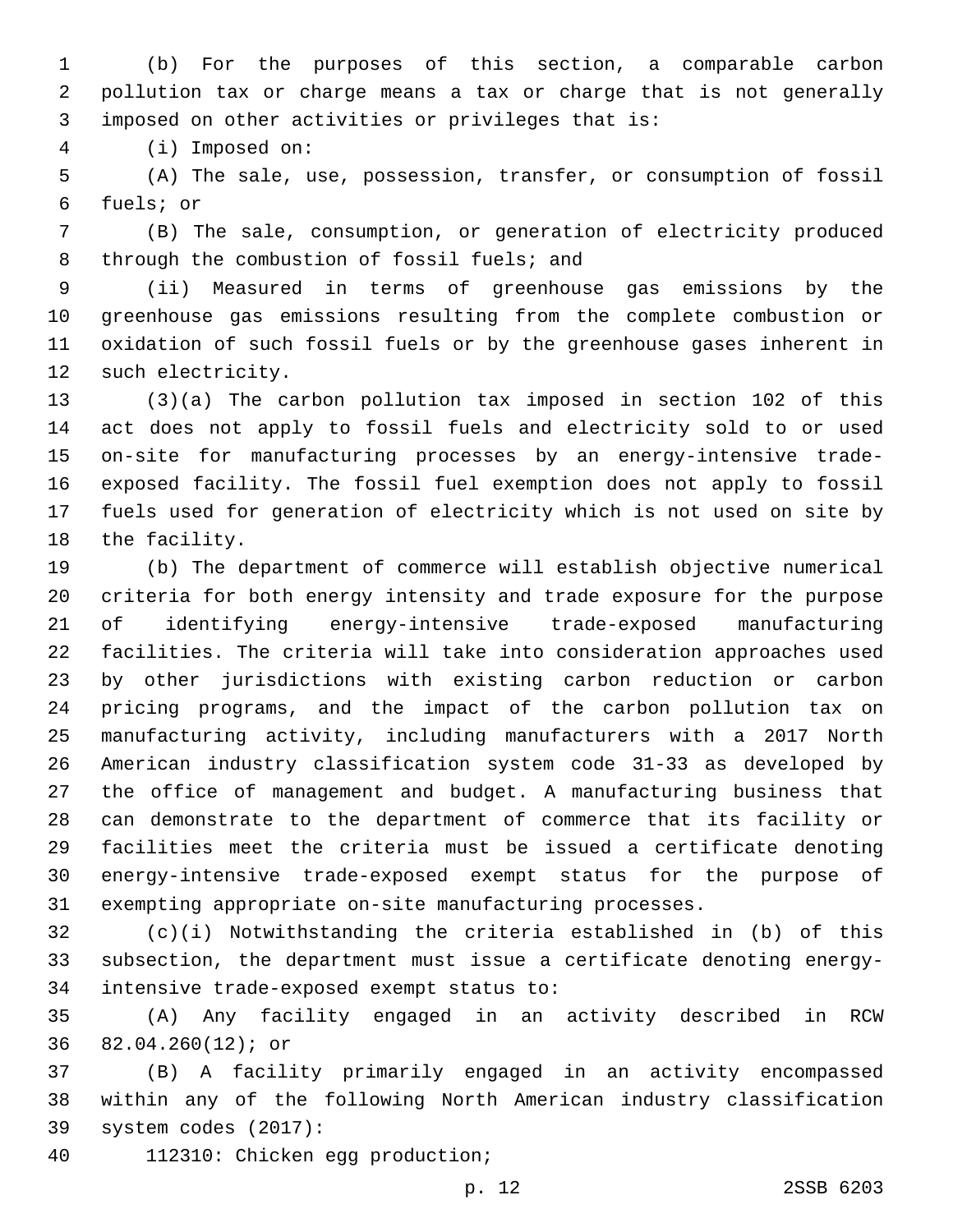| 1  |                | 112320: Broilers and other meat type chicken production;          |
|----|----------------|-------------------------------------------------------------------|
| 2  |                | 112330: Turkey production;                                        |
| 3  |                | 112340: Poultry hatcheries;                                       |
| 4  |                | 112390: Other poultry production;                                 |
| 5  |                | 311211: Flour milling;                                            |
| 6  |                | 311221: Wet corn milling;                                         |
| 7  |                | 311224: Soybean and other oilseed processing;                     |
| 8  |                | 311225: Fats and oils refining and blending;                      |
| 9  |                | 311230: Breakfast cereal manufacturing;                           |
| 10 |                | 311411: Frozen fruit, juice, and vegetable manufacturing;         |
| 11 |                | 311412: Frozen specialty food manufacturing;                      |
| 12 |                | 311421: Fruit and vegetable canning;                              |
| 13 |                | 311422: Specialty canning;                                        |
| 14 |                | 311423: Dried and dehydrated food manufacturing;                  |
| 15 |                | 311511: Fluid milk manufacturing;                                 |
| 16 |                | 311512: Creamery butter manufacturing;                            |
| 17 |                | 311513: Cheese manufacturing;                                     |
| 18 | 311514:        | Dry, condensed, and<br>dairy<br>product<br>evaporated             |
| 19 | manufacturing  |                                                                   |
| 20 |                | 311520: Ice cream and frozen dessert manufacturing;               |
| 21 |                | 311611: Animal (except poultry) processing;                       |
| 22 |                | 311612: Meat processed from carcasses;                            |
| 23 |                | 311613: Rendering and meat by-product processing;                 |
| 24 |                | 311615: Poultry processing;                                       |
| 25 |                | 311710: Seafood product preparation and packaging;                |
| 26 |                | 311812: Commercial bakeries;                                      |
| 27 |                | 311821: Cookie and cracker manufacturing;                         |
| 28 |                | 311824: Flour mixes and dough manufacturing from purchased flour; |
| 29 |                | 311830: Tortilla manufacturing;                                   |
| 30 |                | 311911: Roasted nuts and peanut butter manufacturing;             |
| 31 |                | 311919: Other snack food manufacturing;                           |
| 32 |                | 311930: Flavoring syrup and concentrate manufacturing;            |
| 33 | 311941:        | Mayonnaise, dressing,<br>other<br>and<br>prepared<br>sauce        |
| 34 | manufacturing; |                                                                   |
| 35 |                | 311942: Spice and extract manufacturing;                          |
| 36 |                | 311991: Perishable prepared food manufacturing;                   |
| 37 |                | 311999: All other miscellaneous food manufacturing;               |
| 38 |                | 312112: Bottled water manufacturing;                              |
| 39 |                | 321212: Softwood veneer and plywood manufacturing;                |
| 40 |                | $321213:$ Sawmills;                                               |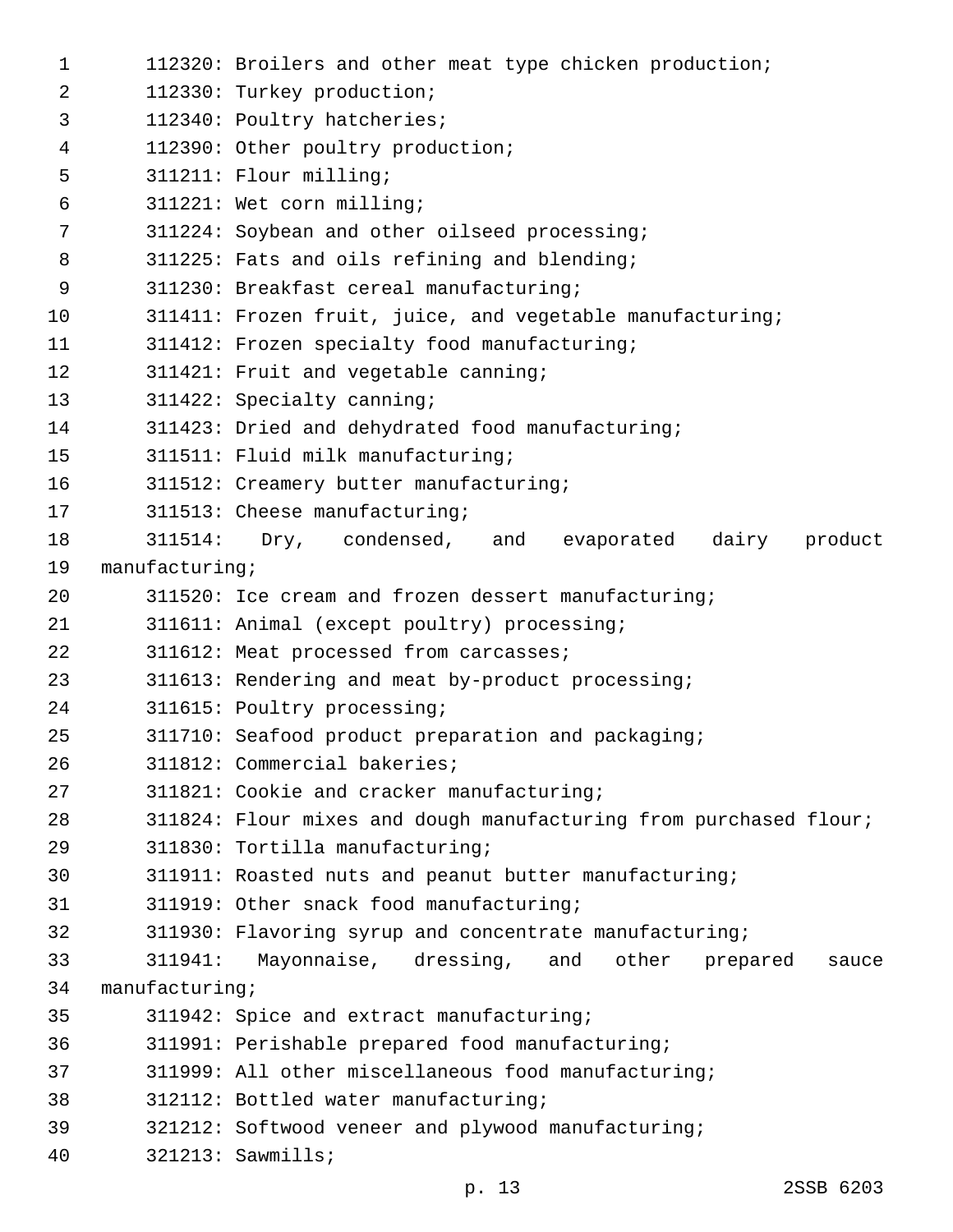| 1  |                | 322110: Pulp mills;                                                   |
|----|----------------|-----------------------------------------------------------------------|
| 2  |                | 322121: Paper (except newsprint) mills;                               |
| 3  |                | 322122: Newsprint mills;                                              |
| 4  |                | 322130: Paperboard mills;                                             |
| 5  |                | 324110: Petroleum refineries;                                         |
| 6  |                | 325188: All other basic inorganic chemical manufacturing;             |
| 7  |                | 325193: Biodiesel manufacturing;                                      |
| 8  |                | 325199: All other basic organic chemical manufacturing;               |
| 9  |                | 325311: Nitrogenous fertilizer manufacturing;                         |
| 10 |                | 327211: Flat glass manufacturing;                                     |
| 11 |                | 327213: Glass container manufacturing;                                |
| 12 |                | 327310: Cement manufacturing;                                         |
| 13 |                | 327410: Lime manufacturing;                                           |
| 14 |                | 327420: Gypsum product manufacturing;                                 |
| 15 |                | 331110: Iron and steel mills;                                         |
| 16 |                | 331312: Primary aluminum production;                                  |
| 17 |                | 331313: Aluminum refining and primary aluminum production;            |
| 18 |                | 331314: Secondary smelting and alloying of aluminum;                  |
| 19 |                | 331315: Aluminum sheet, plate, and foil manufacturing;                |
| 20 |                | 331318: Other aluminum rolling, drawing, and extruding;               |
| 21 |                | 334413: Semiconductor and related device manufacturing;               |
| 22 |                | 336411: Aircraft manufacturing;                                       |
| 23 |                | 336412: Aircraft engine and engine parts manufacturing;               |
| 24 | 336413:        | Other<br>aircraft<br>parts<br>and<br>auxiliary<br>equipment           |
| 25 | manufacturing; |                                                                       |
| 26 |                | 336414: Guided missile and space vehicle manufacturing;               |
| 27 |                | 336415: Guided missile and space vehicle propulsion unit and          |
| 28 |                | propulsion unit parts manufacturing; and                              |
| 29 |                | 336419: Other guided missile and space vehicle parts<br>and           |
| 30 |                | auxiliary equipment manufacturing.                                    |
| 31 |                | (ii) The exemptions under $(c)(i)(B)$ of this subsection (3) apply    |
| 32 | to             | electricity and fossil fuels used on-site for manufacturing           |
| 33 |                | activities by energy-intensive and trade-exposed manufacturers.       |
| 34 |                | $(d)(i)$ To qualify for an exemption under this subsection (3) for    |
| 35 |                | a specific facility, a person must apply to the department in the     |
| 36 |                | form and manner required by the department. If a person has more than |
| 37 |                | one potentially exempt facility, that person must submit a separate   |
| 38 |                | application for each facility. The department may consult with the    |
| 39 |                | department of commerce and can take whatever steps it deems necessary |
| 40 |                | to determine eligibility under this subsection (3),<br>including      |
|    |                | 2SSB 6203<br>p. 14                                                    |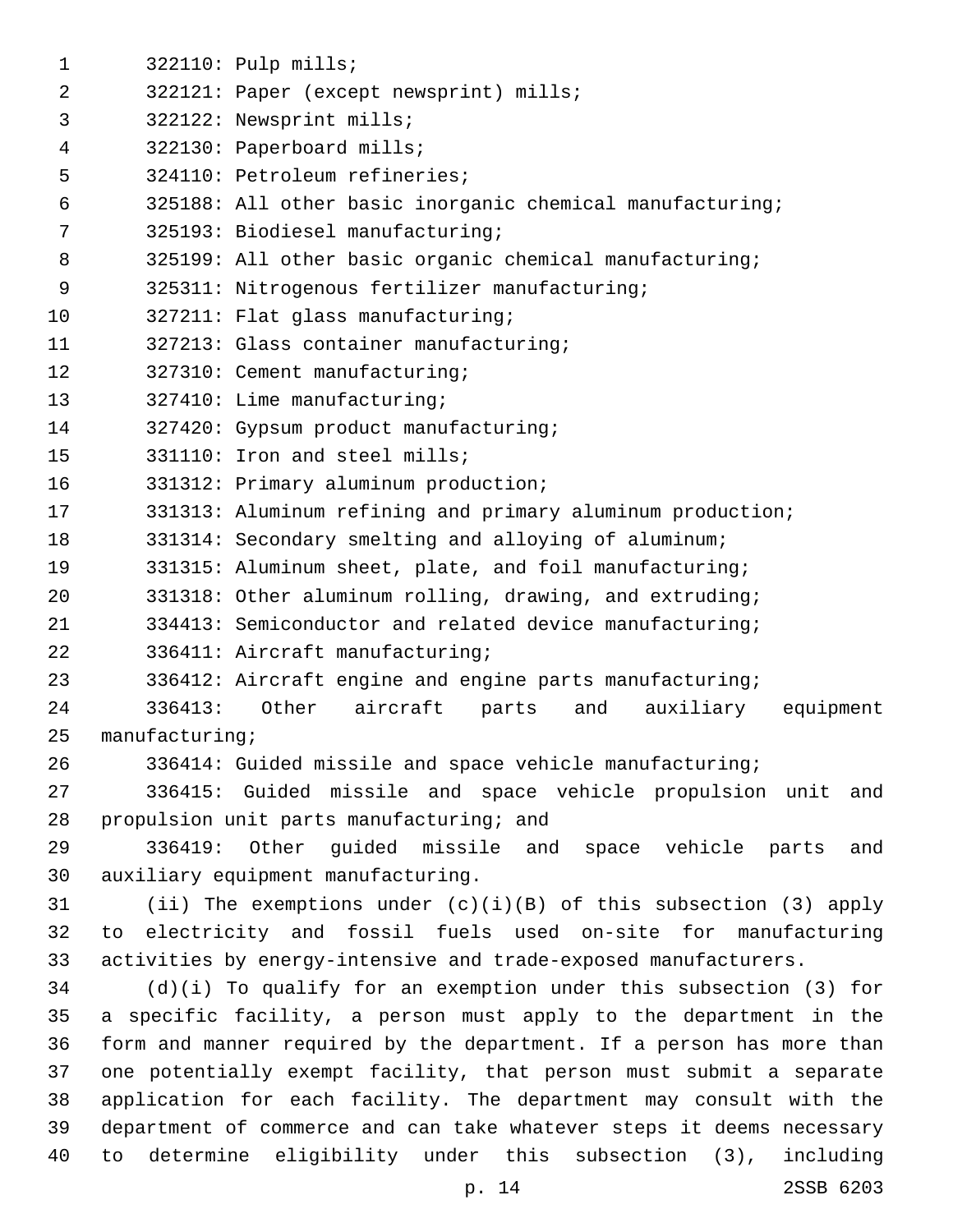requesting additional information from the applicant or an on-site 2 visit to the facility to observe its operations.

 (ii) If a person qualifies for an exemption for more than one facility, the department must issue an exemption certificate for each exempt facility. An exemption certificate issued under this subsection (3) must include the name of the person operating the facility, the physical location of the facility, and the activities 8 that qualify the facility for an exemption.

 (e)(i) The department may rescind an exemption certificate issued under this subsection (3) if it determines that the facility does not meet the qualifications for an exemption under this subsection (3). The department must notify the certificate holder of its decision to 13 rescind an exemption certificate.

 (ii) A person receiving an exemption under this subsection (3) based on a certificate issued in error must immediately repay to the department the exempted amounts plus interest as provided in chapter 82.32 RCW. No penalties apply if amounts assessed by the department under this subsection (3)(e)(ii) are paid in full by the date due.

 (4)(a) A credit is authorized against the tax otherwise due under this chapter. The credit amount may be up to one hundred percent of the taxes owed under this chapter by a light and power business or a gas distribution business that chooses to claim a credit pursuant to 23 sections 202 and 301 of this act.

 (b) Any amount taken as a tax credit by a light and power business or gas distribution business under subsection (1)(c)(ii) or (2) of this section is not subject to the provisions of part II or 27 III of this act.

 (5)(a) A person is entitled to a refund or credit of carbon pollution tax included in the price of fossil fuels or electricity 30 purchased by the person if:

 (i) An exemption under this chapter applies to the person or the person's use or disposition of the fossil fuel or electricity;

 (ii) The person can establish to the department's satisfaction that the tax under this chapter was previously paid on the fossil 35 fuel or electricity; and

 (iii) The person submits an application to the department in a form and manner required by the department within four years after the calendar year in which the person paid the carbon pollution taxes 39 for which the refund or credit is sought.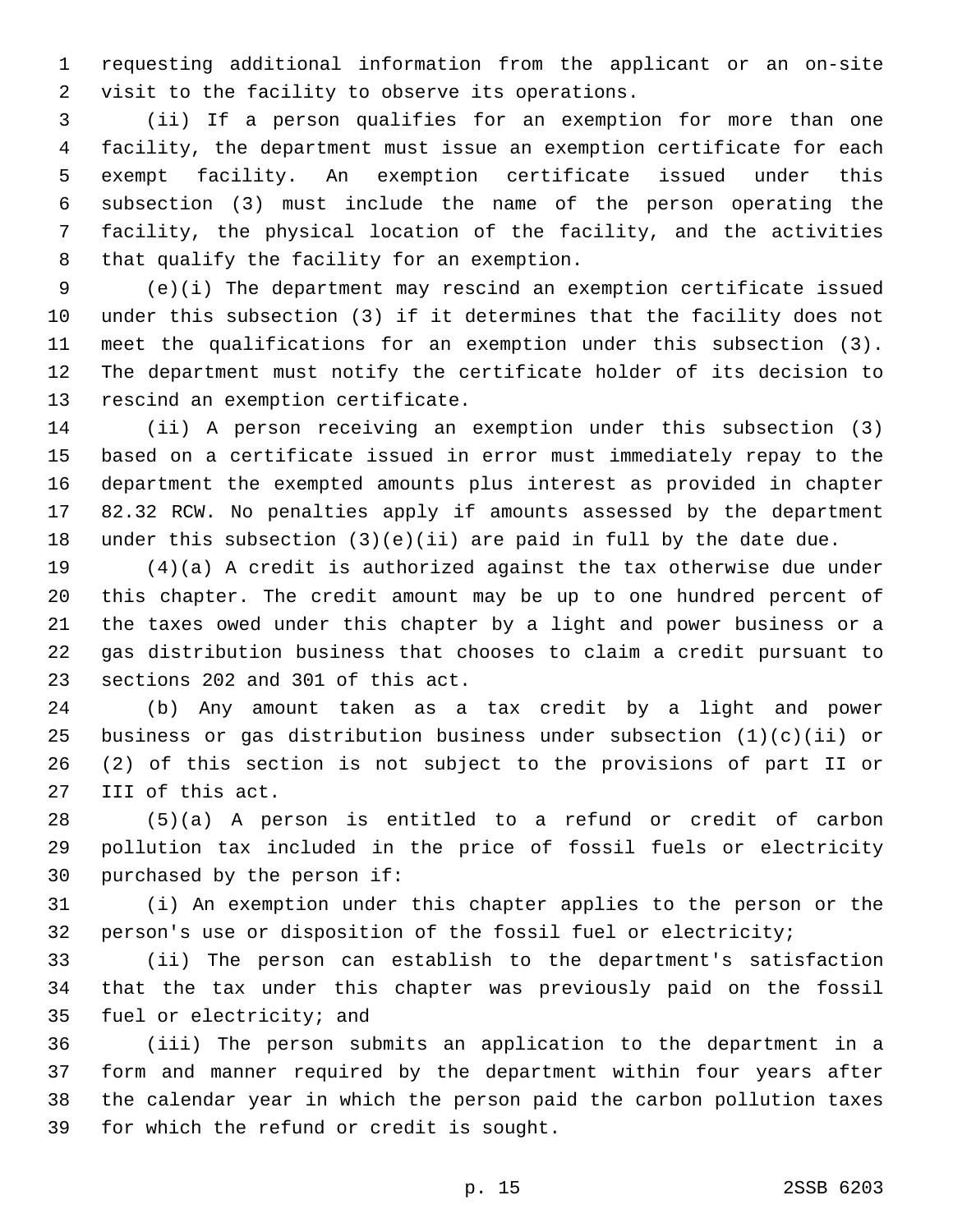(b) A person is not entitled to a refund or credit of carbon pollution tax under this section if any subsequent purchaser of the fossil fuel or electricity is entitled to a refund or credit of that 4 tax under this subsection.

 (c) Refunds or credits under this subsection are not subject to interest.6

 (d) For purposes of this subsection (5), "person" means any purchaser or consumer of fossil fuel or electricity who indirectly paid carbon pollution tax included in the price of the fossil fuel or 10 electricity.

 NEW SECTION. **Sec. 104.** RULE MAKING AND OTHER ADMINISTRATIVE AUTHORITY. (1) The provisions of chapter 82.32 RCW apply to this chapter.

 (2) The department and department of ecology may adopt rules as they deem necessary to administer this chapter. The department of commerce may adopt rules as it deems necessary to administer section 17 103 of this act.

 (3) The department of commerce must convene a stakeholder work group to examine the efficient and consistent integration of carbon pricing in electricity markets within the state and transactions with markets outside the state, including the market operated by the California independent system operator. To assist in its examination of the issues identified in this subsection, as well as any other issues pertinent to its review, the work group must, at a minimum, consist of light and power businesses, gas distribution businesses, the Bonneville power administration, and other agencies. The work group must prepare a report to the legislature of its findings and recommendations to improve the carbon transparency and market liquidity in electricity markets and submit the report, in compliance with RCW 43.01.036, by no later than December 1, 2020. The department and the department of ecology must provide necessary data and other 32 support to the department of commerce.

 (4) By December 31, 2025, the department of revenue, supported by the departments of commerce and ecology must review the energy- intensive trade-exposed process under section 103 of this act, including its effectiveness in controlling leakage and minimizing any unnecessary exemptions from taxation, merits of alternative exemption structures such as production-based incentives, and the scope of industries within the energy-intensive trade-exposed designation.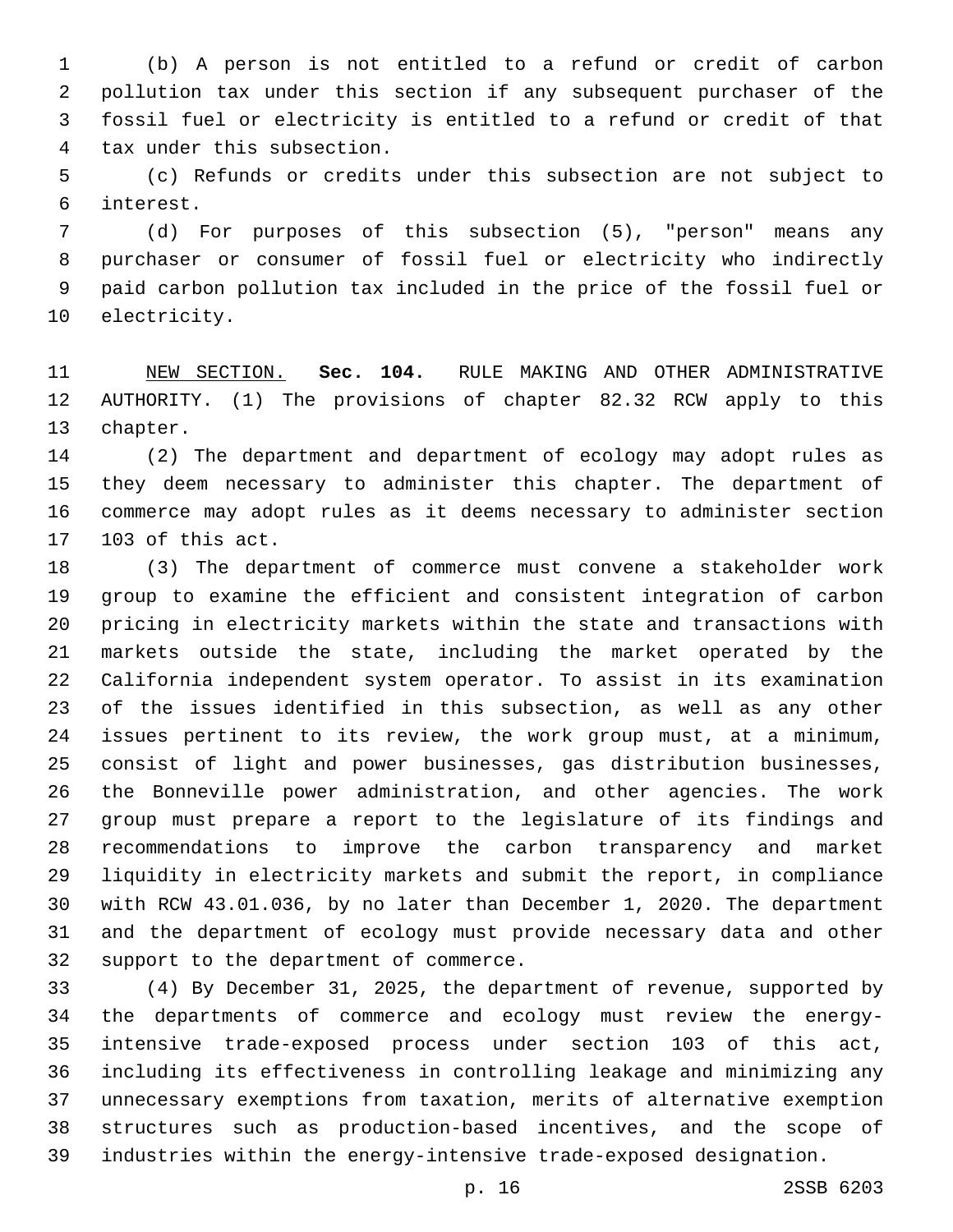(5) The department of commerce must provide information on its web site regarding the impacts of the carbon pollution tax under this chapter on the price of electricity, natural gas, and vehicle fuels 4 by sector.

 NEW SECTION. **Sec. 105.** REPORT BY THE DEPARTMENT OF COMMERCE. (1) On or before December 31, 2020, and each year thereafter, and in compliance with RCW 43.01.036, the department of commerce, with support from the department of revenue as well as the state auditor for the initial report, must submit a report to the joint committee on climate programs oversight under section 801 of this act. The initial report must include recommendations for establishing a process to audit account uses and allow for public input. Each annual report must contain specific recommendations for modifications or improvements to this act to ensure the goals of this act are being met in addition to the following with respect to the annual period ending the December 31st immediately preceding the reporting date:

 (a) The total carbon pollution tax collected during the reporting period and a list of the taxpayers and the amount of carbon pollution tax paid by those taxpayers. The department must provide the information required under this subsection (1)(a), which is not 21 confidential tax information under RCW 82.32.330;

 (b) Estimated costs incurred by the department, the department of commerce, the department of ecology, and the Washington State University extension energy program directly associated with administration of the carbon pollution tax, shown both in dollar amounts and as a percentage of the total amount of carbon pollution tax revenues collected. The department of ecology, the department of commerce, and Washington State University extension energy program must report their estimated administrative costs under this subsection to the department of commerce each year at least one month before the deadline for the report required under this section;

 (c) The estimated overall net revenue gain or loss calculated by comparison of this subsection and subsection (2) of this section in dollar amounts and the estimated costs determined under subsection (2) of this section as a percentage of carbon pollution tax revenues 36 collected;

 (d) The impact on the economic health of Washington state, including verifiable data on emissions leakage and any job loss since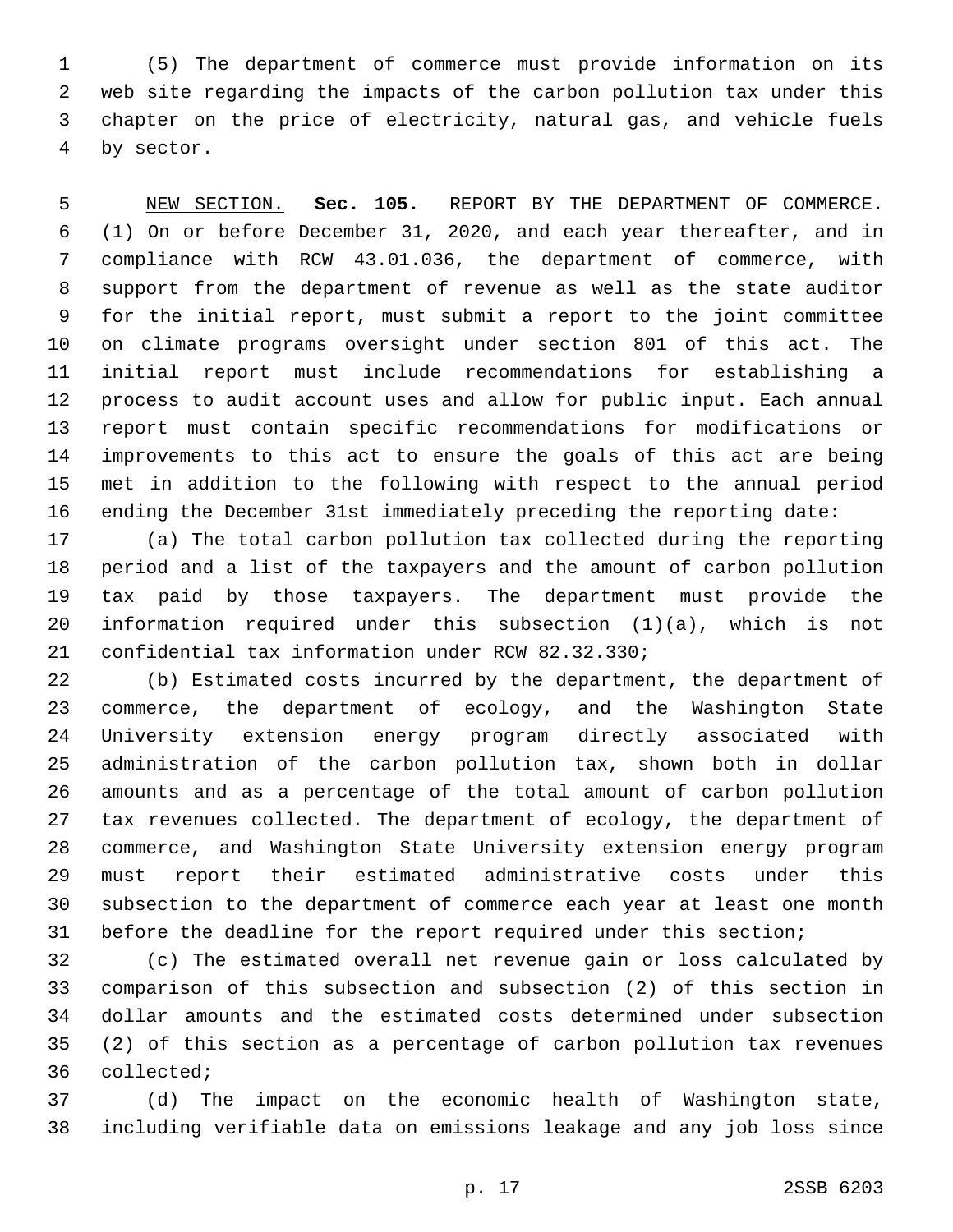the implementation of the carbon pollution tax under section 102 of 2 this act;

 (e) An analysis of whether the point of taxation is appropriate 4 under section 102 of this act;

 (f) A summary of the investments made through its administration of the energy transformation account created in section 401 of this act and the rural economic development account created in section 701 of this act. The summary must include amounts invested in each program area, project descriptions, names of grant recipients, an estimate of the greenhouse gas emissions reductions achieved or anticipated via the investments, and other pertinent information or information as periodically requested by the legislature;

 (g) A summary of the progress made by utilities implementing their plans under the clean energy investment program created in parts II and III of this act. The summary must include aggregate totals of anticipated greenhouse gas reductions called for by plans and progress made toward achieving these reductions; an accounting of funds spent and average cost per ton of verified greenhouse gas reductions achieved through program investments; and a review of the mitigation of increased gas or electric costs to qualifying low- income customers and recommendations on whether consumer-owned energy 22 utilities have the resources to mitigate these costs; and

 (h) An analysis on the impact of section 102 and parts II and III of this act on the utility rates as it affects individuals of varying income levels, ethnic backgrounds, and racial backgrounds.

 (2) On or before December 1, 2026, the department of commerce, in consultation with the department of ecology, must provide specific recommendations to the joint committee on climate programs oversight under section 801 of this act on whether or not the carbon pollution tax rate under section 102 of this act will need to be adjusted upward or downward or will be sufficient to meet the net cumulative reduction of greenhouse gas emissions of twenty-five percent below 33 1990 levels by the year 2035.

 NEW SECTION. **Sec. 106.** TECHNICAL ASSISTANCE. Upon request of the department, the department of commerce, the department of ecology, and the Washington State University extension energy program must provide technical assistance to the department as may be necessary for the department to effectively administer this chapter.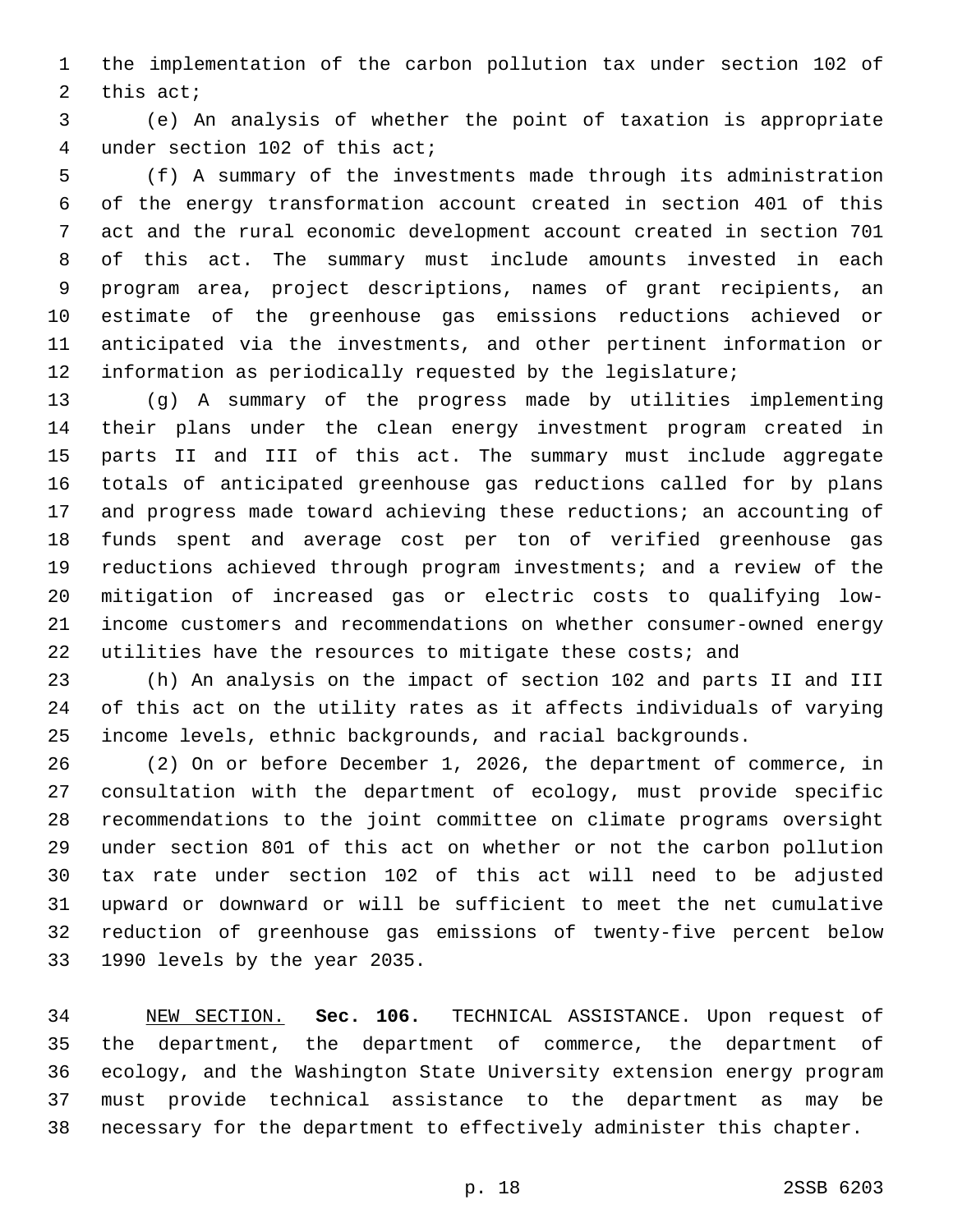NEW SECTION. **Sec. 107.** CARBON POLLUTION REDUCTION ACCOUNT. The carbon pollution reduction account is created in the state treasury. All receipts from the carbon pollution tax under section 102 of this act, and other moneys directed to the account by the legislature, must be deposited into the account. Moneys in the account may only be spent after appropriation. Moneys in the account must be first appropriated to the department of revenue and other appropriate 8 agencies for the administration of chapter . . ., Laws of 2018 (this act). Expenditures from the account must be distributed by the state treasurer as follows:

 (1) Fifty percent of the moneys to the energy transformation 12 account created in section 401 of this act;

 (2) Twenty percent of the moneys to the water and natural resources resilience account created in section 601 of this act;

 (3) Fifteen percent of the moneys for the transition assistance 16 account created in section 501 of this act;

 (4) Fifteen percent of the moneys for the rural economic development account created in section 701 of this act.

 NEW SECTION. **Sec. 108.** TRIBAL COMPACTS. (1) The governor may enter into an agreement with any federally recognized Indian tribe located on a reservation within this state regarding carbon pollution taxes included in the price of fuel delivered to a retail station wholly owned and operated by a tribe, tribal enterprise, or tribal member licensed by the tribe to operate a retail station located on reservation or trust property. The agreement may provide mutually agreeable means to address any tribal immunities or any preemption of the carbon pollution tax.

 (2) The provisions of this section do not repeal existing state/ tribal fuel tax agreements or consent decrees in existence upon the 30 effective date of this section.

(3) If a new agreement is negotiated, the agreement must:

 (a) Require that the tribe or the tribal retailer acquire all fuel only from persons or companies operating lawfully in accordance with this chapter as a fuel distributor, supplier, or blender, or from a tribal distributor, supplier, or blender lawfully doing 36 business according to all applicable laws;

 (b) Provide that the tribe will expend carbon pollution tax proceeds or equivalent amounts on: Reducing greenhouse gas emissions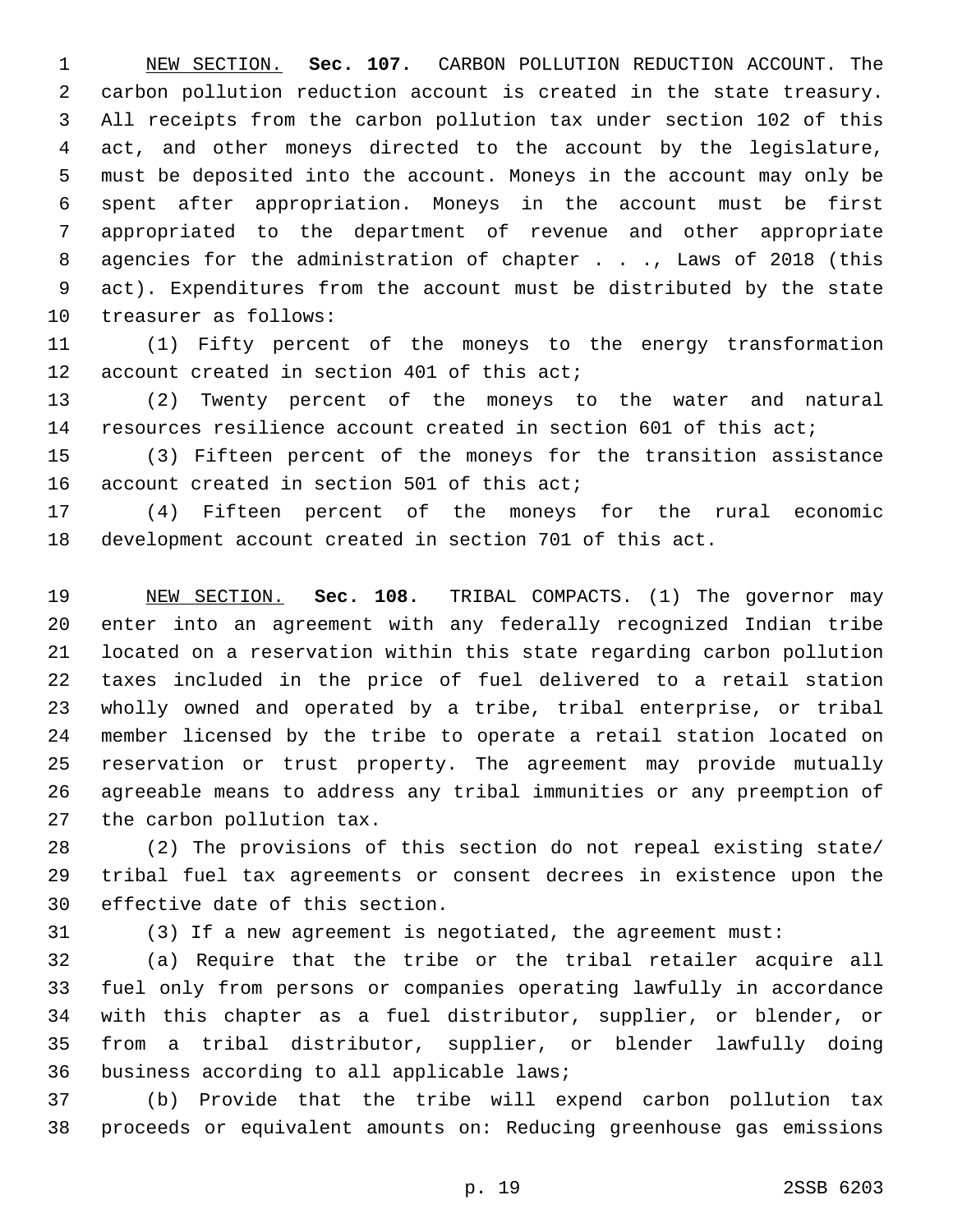or increasing the resilience of tribal lands to the impacts of 2 climate change;

 (c) Include provisions for audits or other means of ensuring compliance to certify the number of gallons of fuel purchased by the tribe for resale at tribal retail stations, and the use of carbon pollution tax proceeds or their equivalent for the purposes identified in (b) of this subsection. Compliance reports must be delivered to the director of the department of licensing.

 (4) Information from the tribe or tribal retailers received by the state or open to state review under the terms of an agreement are deemed personal information under RCW 42.56.230(4)(b) and are exempt 12 from public inspection and copying.

 (5) The governor may delegate the power to negotiate carbon pollution tax agreements to the department of licensing.

 (6) The department of licensing must include in its annual report to the legislature on the status of fuel tax agreements with tribes the status of carbon pollution tax agreements with tribes as well as 18 any negotiations on such agreements with tribes.

#### **Part II**

## **Clean Energy Investment Fund for Investor-Owned Energy Utilities**

 NEW SECTION. **Sec. 201.** DEFINITIONS. The definitions in this section apply throughout this chapter unless the context clearly requires otherwise.

 (1) "Commission" means the utilities and transportation commission.25

 (2) "Consumer-owned energy utility" means any consumer-owned gas distribution business or consumer-owned light and power business.

 (3) "Consumer-owned gas distribution business" means any gas distribution business not subject to regulation by the commission of the rates, tolls, rentals, contracts or charges, or service rendered, or the adequacy or sufficiency of the facilities, equipment, instrumentalities, or buildings, or the reasonableness of rules or regulations made, furnished, used, supplied, or in force affecting any gas plant owned and operated by such gas distribution business.

 (4) "Consumer-owned light and power business" means any light and power business not subject to regulation by the commission of the rates, tolls, rentals, contracts or charges, or service rendered, or the adequacy or sufficiency of the facilities, equipment,

p. 20 2SSB 6203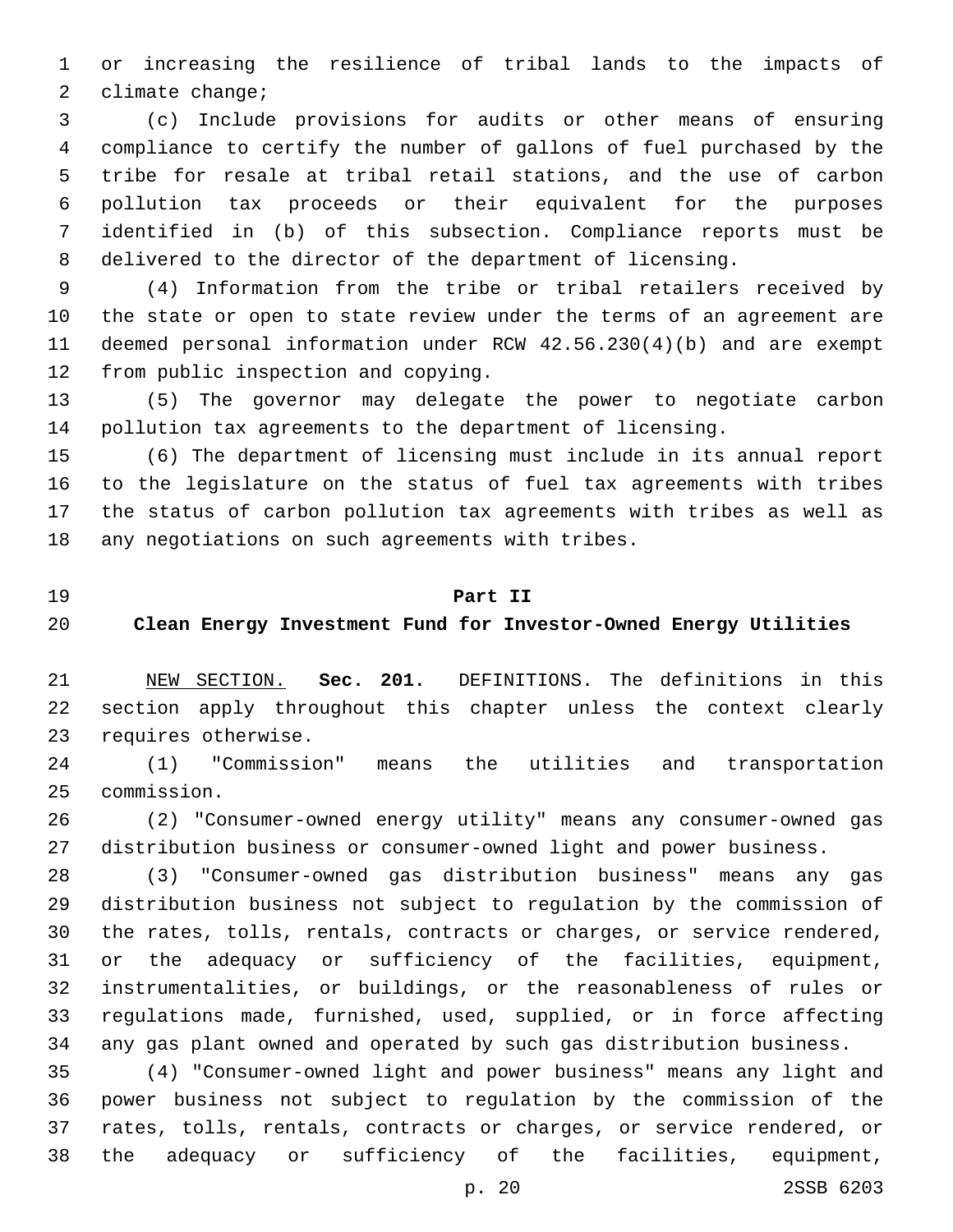instrumentalities, or buildings, or the reasonableness of rules or regulations made, furnished, used, supplied, or in force affecting any electric plant owned and operated by such light and power business.4

(5) "Department" means the department of commerce.

 (6) "Gas distribution business" has the same meaning as provided 7 in RCW 82.16.010.

 (7) "Investor-owned energy utility" means any investor-owned gas distribution business or investor-owned light and power business.

 (8) "Investor-owned gas distribution business" means any gas distribution business subject to regulation by the commission of the rates, tolls, rentals, contracts or charges, or service rendered, or the adequacy or sufficiency of the facilities, equipment, instrumentalities, or buildings, or the reasonableness of rules or regulations made, furnished, used, supplied, or in force affecting any gas plant owned and operated by such gas distribution business.

 (9) "Investor-owned light and power business" means any light and power business subject to regulation by the commission of the rates, tolls, rentals, contracts or charges, or service rendered, or the adequacy or sufficiency of the facilities, equipment, instrumentalities, or buildings, or the reasonableness of rules or regulations made, furnished, used, supplied, or in force affecting any electric plant owned and operated by such light and power 24 business.

 (10) "Light and power business" has the same meaning as provided 26 in RCW 82.16.010.

 (11) "Low income" means an annual income, adjusted for household size, that is at or below the greater of: (a) Eighty percent of area median income; or (b) two hundred percent of the federal poverty 30 level.

 NEW SECTION. **Sec. 202.** CREDITS FOR CLEAN ENERGY INVESTMENTS OF INVESTOR-OWNED ENERGY UTILITIES. (1) Except as provided in subsection (2) of this section, beginning July 1, 2019, each investor-owned energy utility may claim a credit against the carbon pollution tax imposed in section 102 of this act for clean energy investments approved pursuant to this chapter, not to exceed one hundred percent of the taxes owed under section 102 of this act in the same calendar year.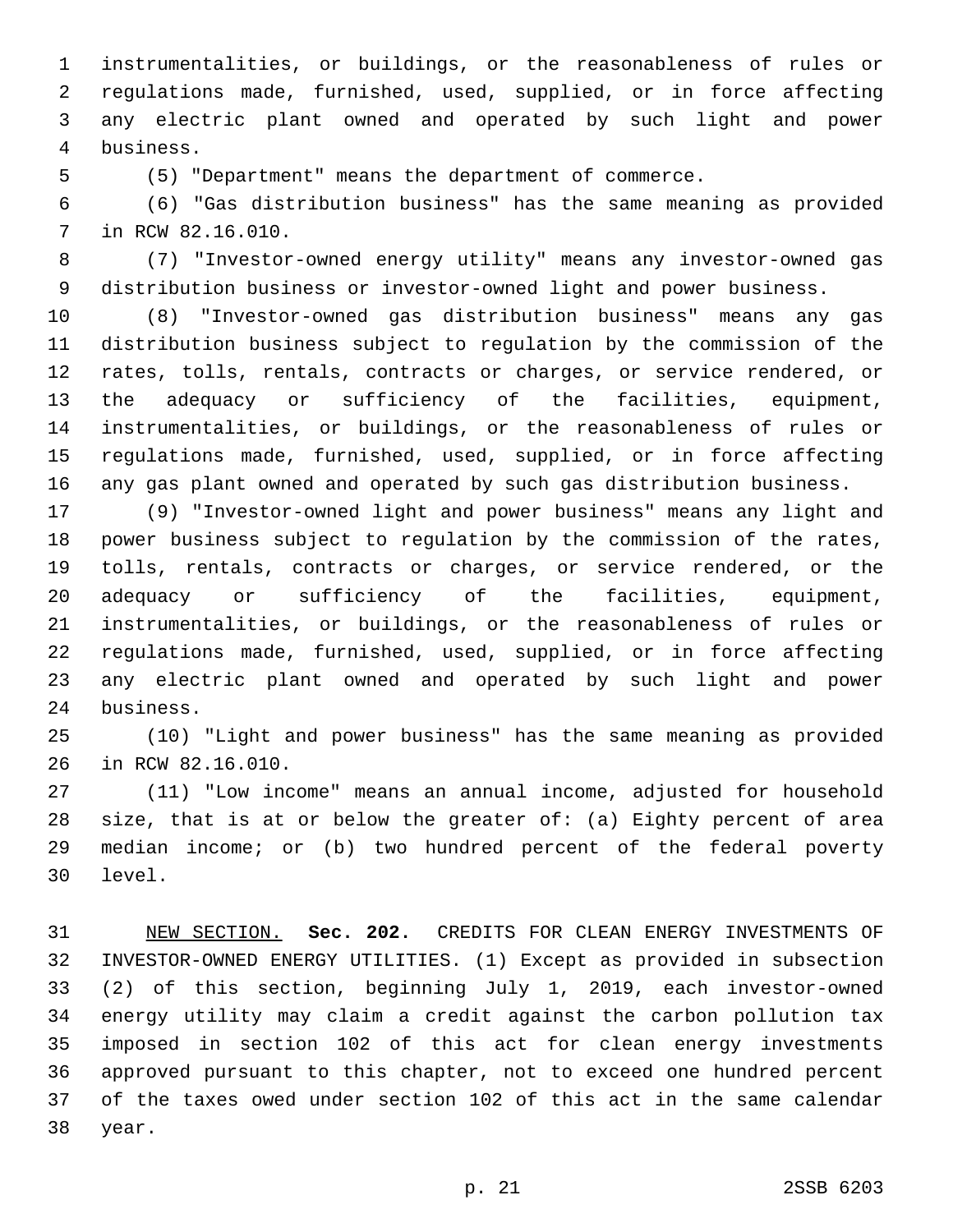(2) For electricity produced by a generating facility that burns coal as the primary fuel source and the electricity is not otherwise exempt from the carbon pollution tax imposed in section 102 of this act, the department of revenue will adopt a schedule for each facility to calculate the credits such that beginning January 1, 2020, the credit decreases on a pro rata basis annually until 7 reaching zero percent in 2036.

 (3) To be eligible for the credit under this section for clean energy investment, an investor-owned energy utility must, as of the date the credit is claimed, have received approval by the commission of a clean energy investment plan pursuant to section 205 of this act. Remaining carbon pollution tax owed under section 102 of this act, if any, must be remitted to the department of revenue and deposited in the carbon pollution reduction account created in 15 section 107 of this act.

 (4) Each investor-owned energy utility claiming a credit pursuant to this section must establish and maintain a separate clean energy investment account into which it must deposit amounts equal to the credit taken under this section. Moneys in the clean energy investment account must be deposited in an interest-bearing account in a financial institution as defined by RCW 30A.22.040 that is separate from other accounts and that credits all interest earned on the funds to that account. Moneys in the clean energy investment account may only be expended for the purposes identified in this 25 chapter.

 (5) An investor-owned energy utility may not earn a rate of return from the portion of investments paid for with moneys from the 28 clean energy investment account.

 (6) Moneys in the separate clean energy investment account are considered gross operating revenue for the purpose of RCW 80.24.010, and may not be considered gross income for the purposes of chapters 82.04 and 82.16 RCW. Each investor-owned energy utility must report to the commission the total amount of revenue placed in its clean energy investment account during the preceding calendar year. In addition to fees paid pursuant to RCW 80.24.010 on moneys in the clean energy investment account, each investor-owned energy utility must pay an annual fee set by the commission of up to one percent of moneys deposited in the clean energy investment account to pay the reasonable cost of administering sections 201 through 206 of this act. The commission must set the fee each year by general order. Any

p. 22 2SSB 6203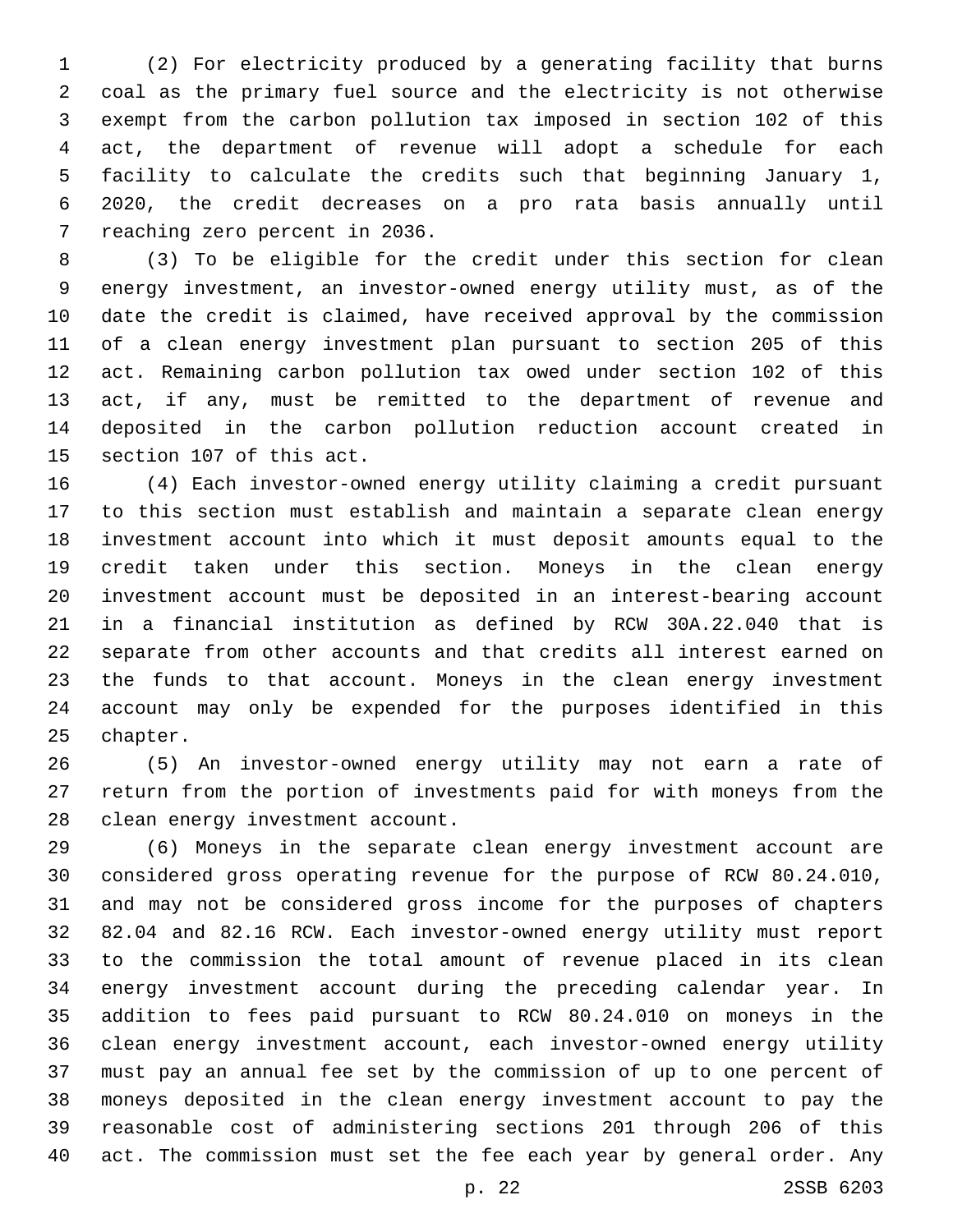additional fees collected by the commission under this subsection must be deposited into the public service revolving fund.

 NEW SECTION. **Sec. 203.** TECHNICAL STANDARDS COMMITTEE CREATED. (1) The commission must create a technical standards committee for the purpose of advising the commission and other state agencies, the legislature, utilities, and local governments on utility reinvestment of moneys credited pursuant to section 202 of this act. The technical standards committee must develop standards and guidelines used by the commission to evaluate, quantify, and verify greenhouse gas emissions reductions proposed by utility plans pursuant to section 205 of this act. The duties of the technical standards committee include, but are not limited to:

 (a) Establishing standard protocols for verification and evaluation of greenhouse gas emissions reductions from utility 15 investments;

 (b) Developing common planning assumptions for use in utility 17 clean energy investment plans;

 (c) Developing a standard reporting format to be adopted by the commission for all investments and activities supported by the clean 20 energy investment accounts; and

 (d) Other duties consistent with the purpose of this section, as 22 required by the commission.

 (2) The technical standards committee established in this section constitutes a class one group under RCW 43.03.220. Expenses for the technical standards committee are an appropriate administrative expense for the purpose of section 205(7)(b)(xiii) of this act. Staff 27 support must be provided by the commission.

 (3) The commission may elect to work with the department under section 302 of this act to create one joint technical standards committee for the purpose of advising on utility reinvestment of moneys credited pursuant to sections 202 and 301 of this act.

 NEW SECTION. **Sec. 204.** WASHINGTON CLEAN ENERGY INVESTMENT PROGRAMS ESTABLISHED FOR INVESTOR-OWNED ENERGY UTILITIES—RULE MAKING. By July 1, 2019, the commission must adopt rules concerning the process, timelines, reporting, and documentation required to ensure the proper implementation of this chapter. Such rules must also establish requirements for review, approval, performance standards, and independent monitoring and evaluation of clean energy investment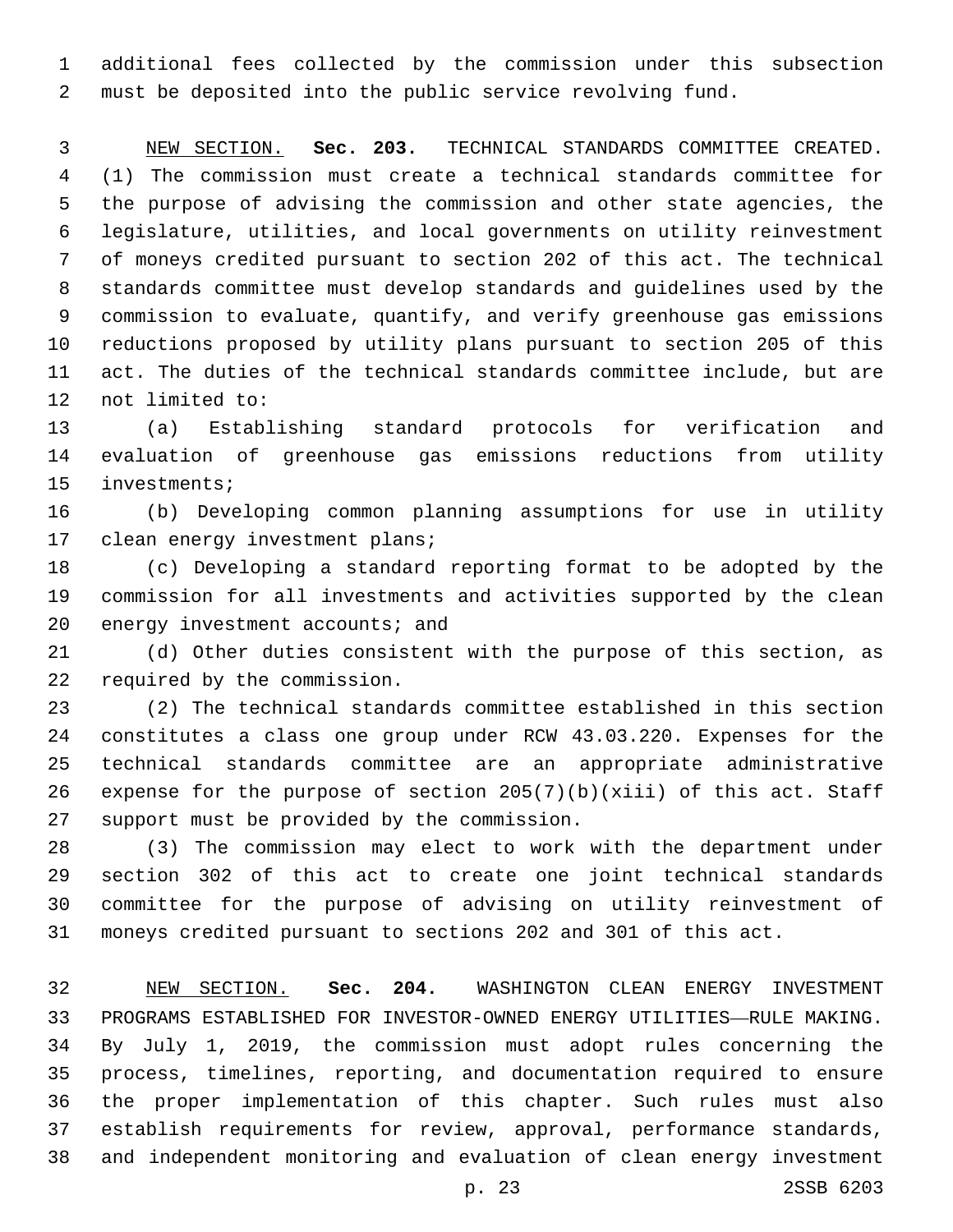plans of investor-owned energy utilities. The department of commerce and the commission must, to the extent practicable, adopt rules that are similar enough to ensure coordinated and consistent implementation of this chapter for consumer-owned and investor-owned 5 energy utilities.

 NEW SECTION. **Sec. 205.** CLEAN ENERGY INVESTMENT PLANS FOR INVESTOR-OWNED ENERGY UTILITIES. (1) To be eligible for the tax credit under section 202 of this act, an investor-owned energy utility must develop and maintain an approved clean energy investment plan, which identifies approved funding for clean energy investments over a ten-year period, pursuant to subsection (5) of this section. The clean energy investment plan must eliminate, to the extent feasible and at a reasonable cost, any tax obligation imposed by this act associated with electricity by 2050.

 (2) When developing and updating its clean energy investment plan, an investor-owned energy utility must solicit public input through public processes under the oversight of the commission.

 (3) Beginning July 1, 2019, an investor-owned energy utility seeking a credit under section 202 of this act must submit:

20 (a) A clean energy investment plan;

 (b) A summary of the public input received during development of 22 the plan; and

 (c) A schedule for independent evaluation of activities financed through the clean energy investment plan, including verification of carbon emissions reductions. The reasonable costs of such independent evaluations may be included in a utility's clean energy investment plan and paid for from a utility's clean energy investment account.

 (4) An investor-owned energy utility's clean energy investment plan may use methods and calculations that deviate from the common protocols and planning assumptions recommended by the technical standards committee when approved by the commission.

(5) Each clean energy investment plan must include the following:

 (a) A demonstration that the portfolio of funded activities will achieve significant greenhouse gas emissions reductions at a reasonable cost over the shortest reasonable time frame;

 (b) An estimate, based on protocols developed by the technical standards committee, of the cost per ton of emissions reductions for the portfolio of projects in the clean energy investment plan;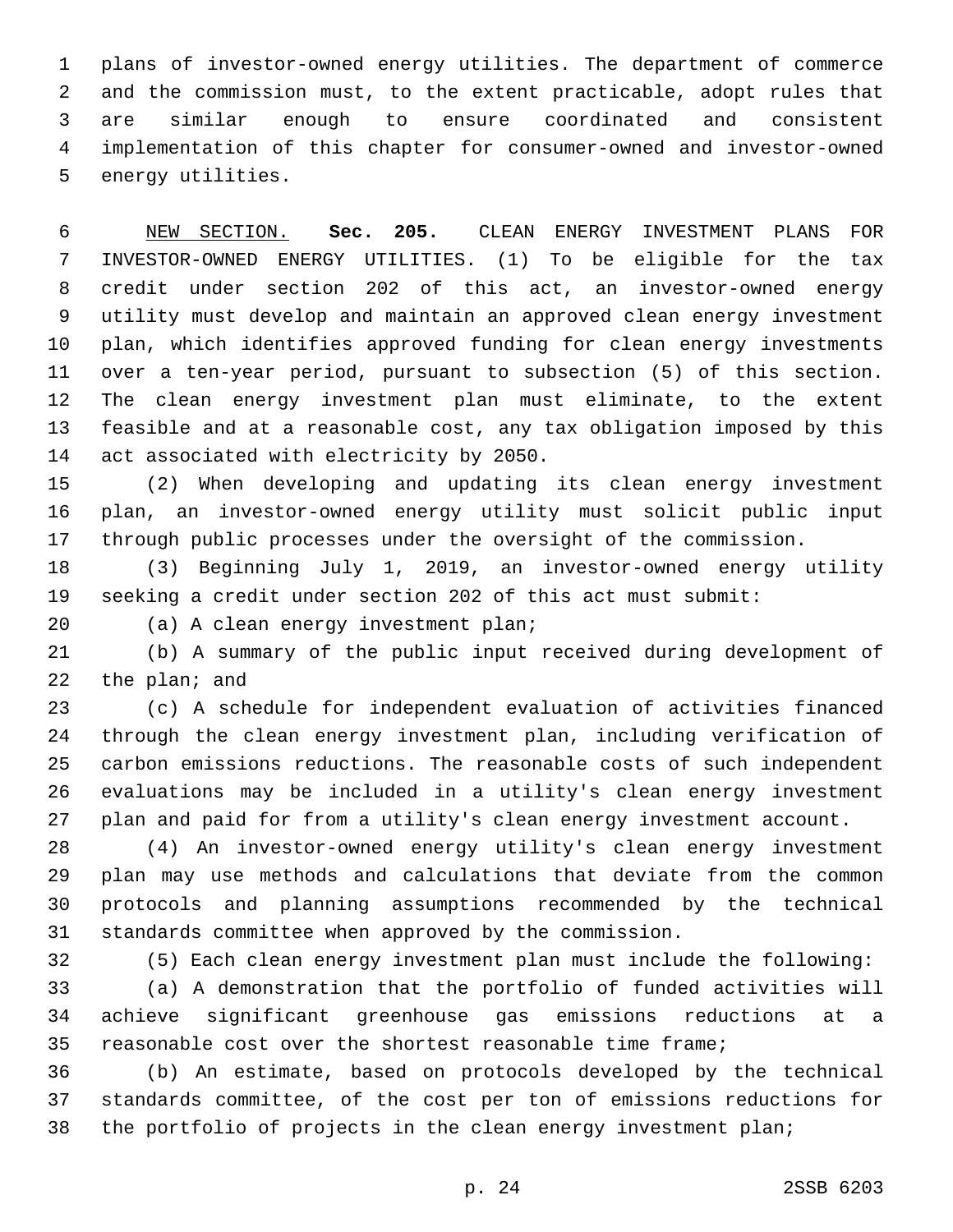(c) A demonstration that expenditures in the clean energy investment plan will be additional to expenditures necessary to meet other emissions reduction, energy conservation, low-income programs, or renewable energy requirements existing on the effective date of 5 this section;

 (d) Sufficient funding, as determined by the commission, to mitigate all increases in gas or electric costs to qualifying low- income customers as a result of the carbon pollution tax imposed in section 102 of this act. Such moneys must be additional to other 10 funding for low-income energy assistance; and

 (e) A demonstration that all funded activities within the clean energy investment plan were developed using the cumulative impact analysis in section 502 of this act and that expenditures prioritize 14 highly impacted communities.

(6) Each clean energy investment plan may include the following:

 (a) A customer education and outreach program to promote widespread participation by consumers and businesses; and

 (b) Up to ten percent of the expenditures in the clean energy investment accounts pursuant to this section may be dedicated for research and development by the investor-owned energy utility that will promote energy conservation, or the deployment of zero-emission 22 energy resources.

 (7)(a) A clean energy investment plan must include programs for investments or expenditures that are incremental to investments or expenditures required by laws and regulations existing on the 26 effective date of this section; and

 (i) Reduce greenhouse gas emissions of the investor-owned energy 28 utility; or

 (ii) Advance market transformation, educate consumers, develop new low carbon fuels such as renewable natural gas, increase participation in programs that incentivize consumers to choose low carbon alternatives, or increase carbon sequestration.

 (b) Eligible investments may include contributions in aid of 34 construction or expenditures for the following:

 (i) Additional conservation in excess of the target established under RCW 19.285.040(1), other state obligations, or other obligation established by the commission in effect on the effective date of this 38 section;

39 (ii) Market transformation for energy efficiency products;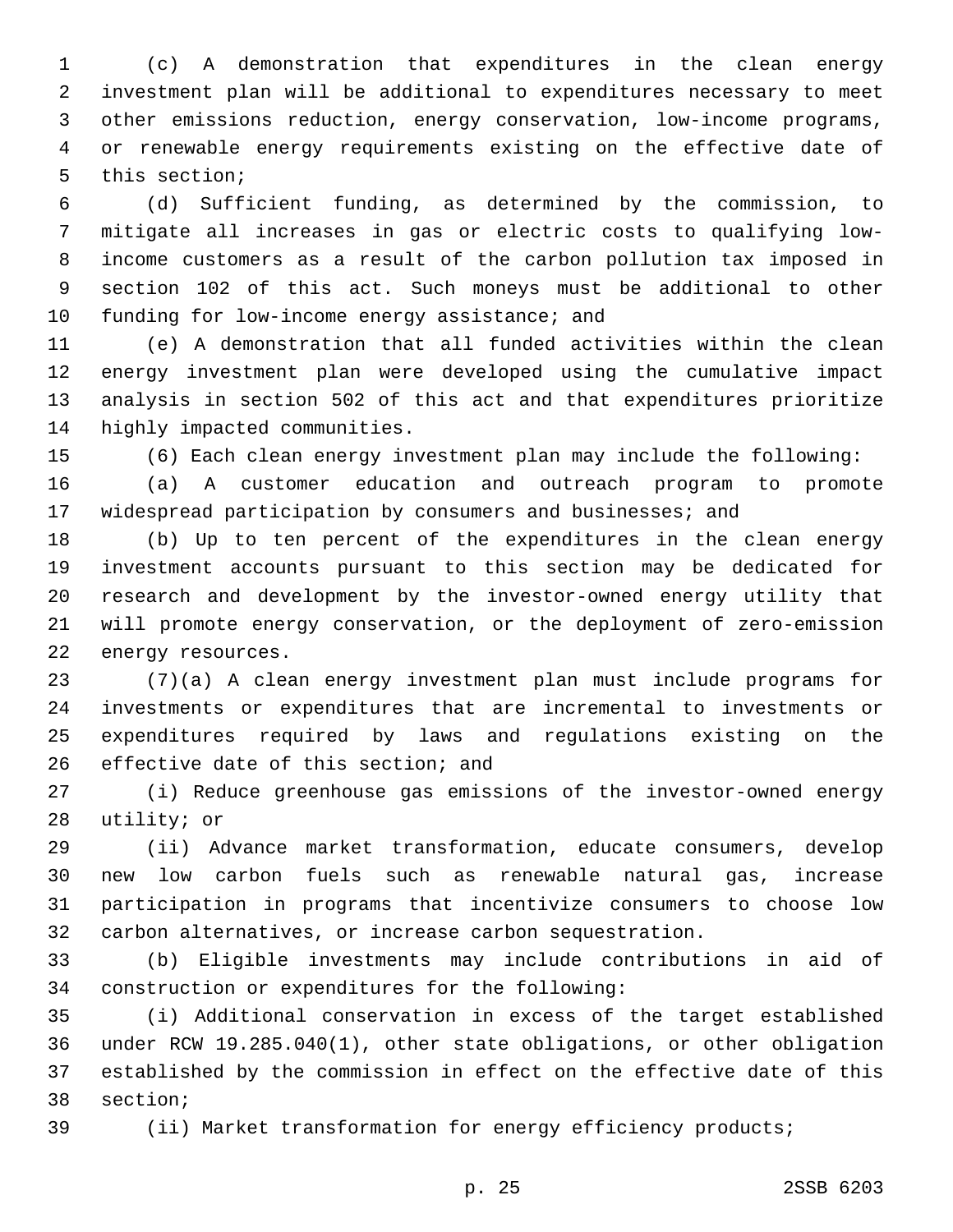(iii) Eligible renewable resources as defined by RCW 19.285.030, in excess of the target established under RCW 19.285.040(2) in effect 3 on the effective date of this section;

(iv) Low-income weatherization;4

 (v) Measures to support electrification of the transportation sector including, but not limited to:6

 (A) Equipment on an electrical company's transmission and distribution system to accommodate electric vehicle connections, and smart grid systems, that enable electronic interaction between the company and charging systems, and facilitate company utilization of 11 vehicle batteries for system needs;

(B) Incentives for car dealers to sell alternative vehicles;

 (C) Incentives for property owners to install charging equipment 14 for alternative vehicles; and

(D) Incentives for the electrification of vehicle fleets;

 (vi) Investments that support the use of alternative fuels in the transportation sector for medium and heavy duty vehicles and equipment that will result in a reduction of greenhouse gas emissions and if the commission determines the alternative fuel is more cost-effective and commercially accepted than electrification;

 (vii) Investment in clean distributed energy resources and grid modernization to facilitate distributed resources and improved grid 23 resiliency;

 (viii) Research and development that will promote energy 25 conservation, or the deployment of zero-emission energy resources;

 (ix) Investments in renewable natural gas production, including equipment to collect or condition biogas, or equipment used solely for the purpose of delivering biogas for consumption;

 (x) Incentives for small businesses to support energy efficiency 30 and the replacement of equipment;

 (xi) Contributions to self-directed investments in the following measures to serve the sites of large industrial gas and electrical customers; conservation; new renewable energy resources; behind-the- meter technology that facilitates demand response cooperation to reduce peak loads; infrastructure to support electrification of transportation needs and heating loads; or renewable natural gas production, including gas conditioning equipment for biogas;

 (xii) Pumped storage facilities whose development does not conflict with existing state and federal fish recovery plans and that 40 comply with all local, state, and federal laws and regulations; and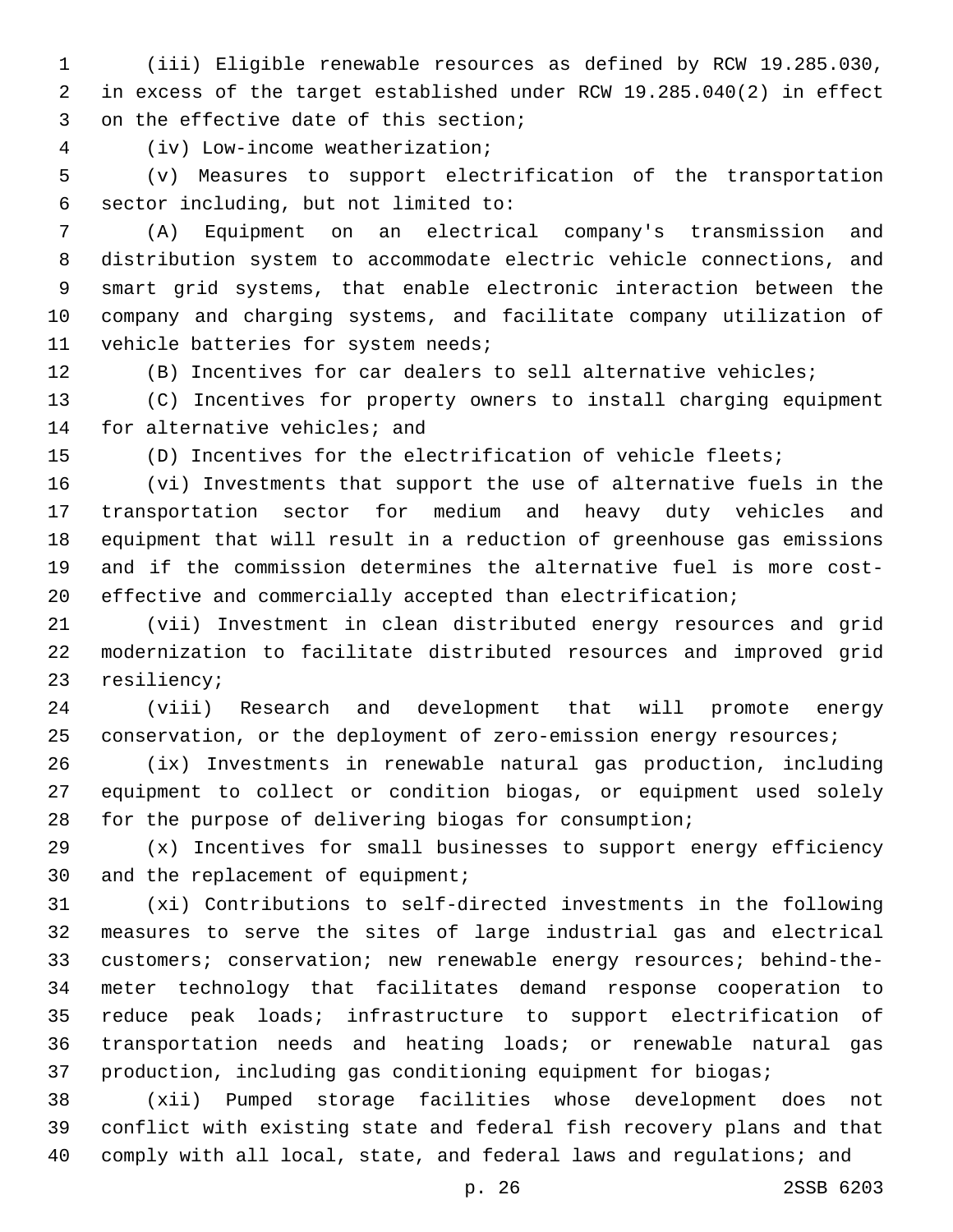(xiii) The reasonable costs of administration of the carbon pollution tax under section 102 of this act and the clean energy investment program, as determined by the commission.

 (8) Funds from a clean energy investment account may be expended by an investor-owned utility to replace all or some of the debt financing portion of capital projects identified in the utility's approved clean energy investment plan, if the commission determines that such treatment would reduce the overall cost of the project to customers, and is otherwise consistent with the purposes of this 10 section.

 (9) Investments in infrastructure or facilities to process or liquefy fossil fuels are not eligible for inclusion in a clean energy 13 investment plan.

 NEW SECTION. **Sec. 206.** CLEAN ENERGY INVESTMENT PROGRAM EXPENDITURE MONITORING, AUDITING, AND OVERSIGHT FOR INVESTOR-OWNED ENERGY UTILITIES. (1) Upon approval of a clean energy investment plan, an investor-owned energy utility must expend moneys from its clean energy investment account in accordance with the clean energy investment plan approved by the commission.

 (2) In order to maintain eligibility for the tax credit under section 202 of this act and to retain authority to expend money from a clean energy investment account, an investor-owned energy utility must submit and receive approval of an updated clean energy investment plan every two years, and submit annual reports to the commission, including:25

 (a) The status of projects approved in the previous clean energy 27 investment plan;

 (b) Demonstration that the plan has met performance standards 29 established by the commission by order;

 (c) An accounting of verified emissions reductions, and the cost per ton of emissions reductions compared to estimates of the cost per ton in emissions reductions contained in the clean energy investment 33 plan; and

 (d) An updated estimate of future emissions reductions and the 35 estimated cost per ton.

 (3) If the commission determines that the plan or any project in the plan did not meet performance standards, the commission may require the utility to remit remaining tax moneys dedicated for the nonperforming plan or project to the department of revenue.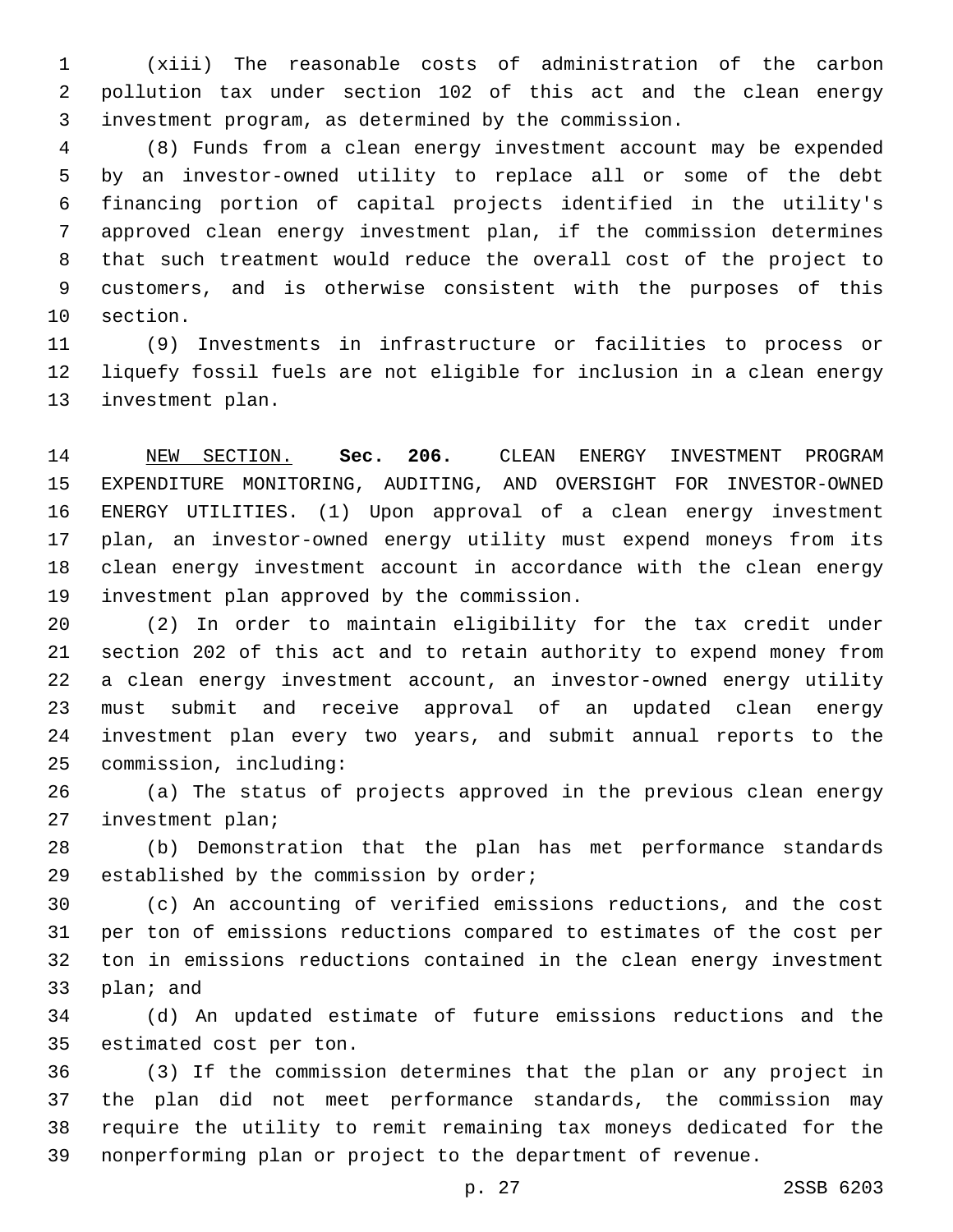(4) The commission must annually provide the department of revenue a report summarizing who is entitled to the credit, over what timeline, any required adjustments to credit previously issued, and any further information required to assist the department of revenue 5 in administering the credit.

#### **Part III**

### **Clean Energy Investment Fund for Consumer-Owned Energy Utilities**

 NEW SECTION. **Sec. 301.** CARBON POLLUTION TAX CREDIT. (1) Beginning July 1, 2019, each consumer-owned energy utility may claim a credit against the carbon pollution tax imposed in section 102 of this act for clean energy investments approved pursuant to this chapter, not to exceed one hundred percent of the taxes owed under section 102 of this act in the same calendar year.

 (2) To be eligible for the credit under this section for clean energy investment, a consumer-owned energy utility must, as of the date the credit is claimed, have a plan, approved by the governing body of a consumer-owned energy utility, to reinvest an equivalent amount of revenues collected from customers during that year, the preceding year, or any of the three subsequent years. Remaining carbon pollution tax amounts owing must be remitted to the department of revenue and deposited in the carbon pollution reduction account 22 created in section 107 of this act.

 (3) Each consumer-owned energy utility claiming a credit pursuant to this section must establish and maintain a separate clean energy investment account into which it must deposit amounts equal to the credit taken under this section. Moneys in this account must be kept separate from other accounts, and may only be expended for the purposes identified in this chapter. Interest accrued on this account must be expended only for purposes identified in this chapter.

 (4) Moneys retained in the separate clean energy investment account are not considered gross income for the purpose of chapter 32 82.16 RCW.

 NEW SECTION. **Sec. 302.** TECHNICAL ADVISORY COMMITTEE CREATED. (1) The department must create a broadly representative technical advisory committee for the purpose of advising the department, other state agencies, the legislature, utilities, and local governments on consumer-owned energy utility reinvestment of moneys credited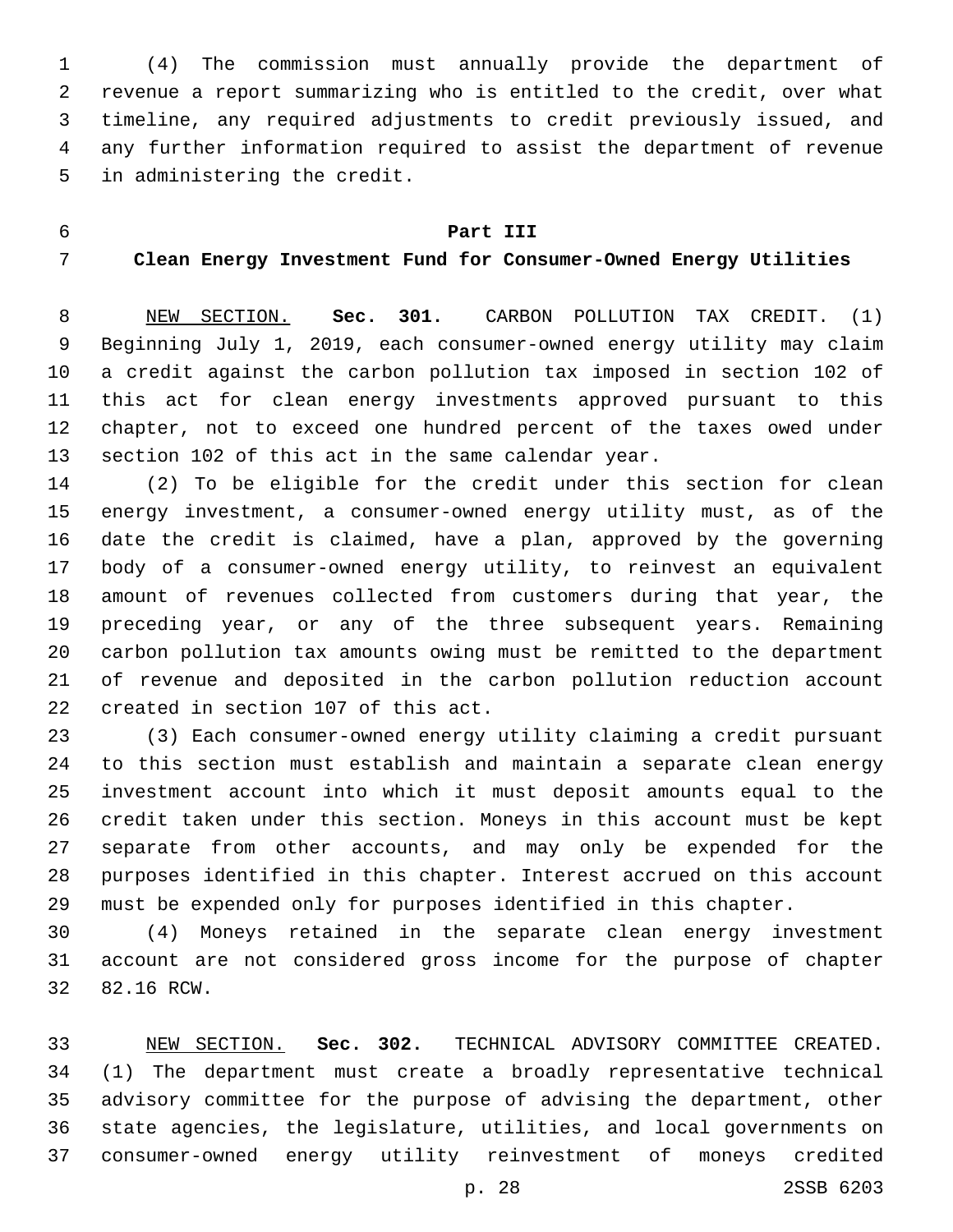pursuant to section 301 of this act. The advisory committee will advise on guidelines developed or adopted by the department to evaluate, quantify, and verify greenhouse gas emissions reductions proposed by utility plans pursuant to section 304 of this act. The duties of the technical advisory committee include, but are not limited to:6

 (a) Advising on standard protocols for verification and evaluation of greenhouse gas emissions reductions from utility investments;9

 (b) Recommending common planning assumptions for use in utility 11 clean energy investment plans;

 (c) Advising on a standard reporting format to be adopted by the department for all investments and activities supported by the clean 14 energy investment accounts; and

 (d) Other duties consistent with the purpose of this section, as 16 required by the department.

 (2) The technical advisory committee established in this section constitutes a class one group under RCW 43.03.220. Expenses for the technical advisory committee are an appropriate administrative expense for the purpose of section 304(6)(n) of this act. Staff 21 support must be provided by the department.

 (3) The department may elect to work with the commission under section 203 of this act to create one joint technical standards committee for the purpose of advising on utility reinvestment of moneys credited pursuant to sections 202 and 301 of this act.

 NEW SECTION. **Sec. 303.** WASHINGTON CLEAN ENERGY INVESTMENT PROGRAMS ESTABLISHED—RULE MAKING. By July 1, 2019, the department must adopt rules concerning only the process, timelines, reporting, documentation, and performance metrics required to ensure the proper implementation of this chapter. Such rules may include rules associated with utility development, implementation, and evaluation of clean energy investment plans. The department and the commission must, to the extent practicable, adopt rules that are similar enough to ensure coordinated and consistent implementation of this chapter for consumer-owned and investor-owned energy utilities.

 NEW SECTION. **Sec. 304.** CLEAN ENERGY INVESTMENT PLANS. (1) To be eligible for the tax credit under section 301 of this act, a consumer-owned energy utility must develop and maintain a clean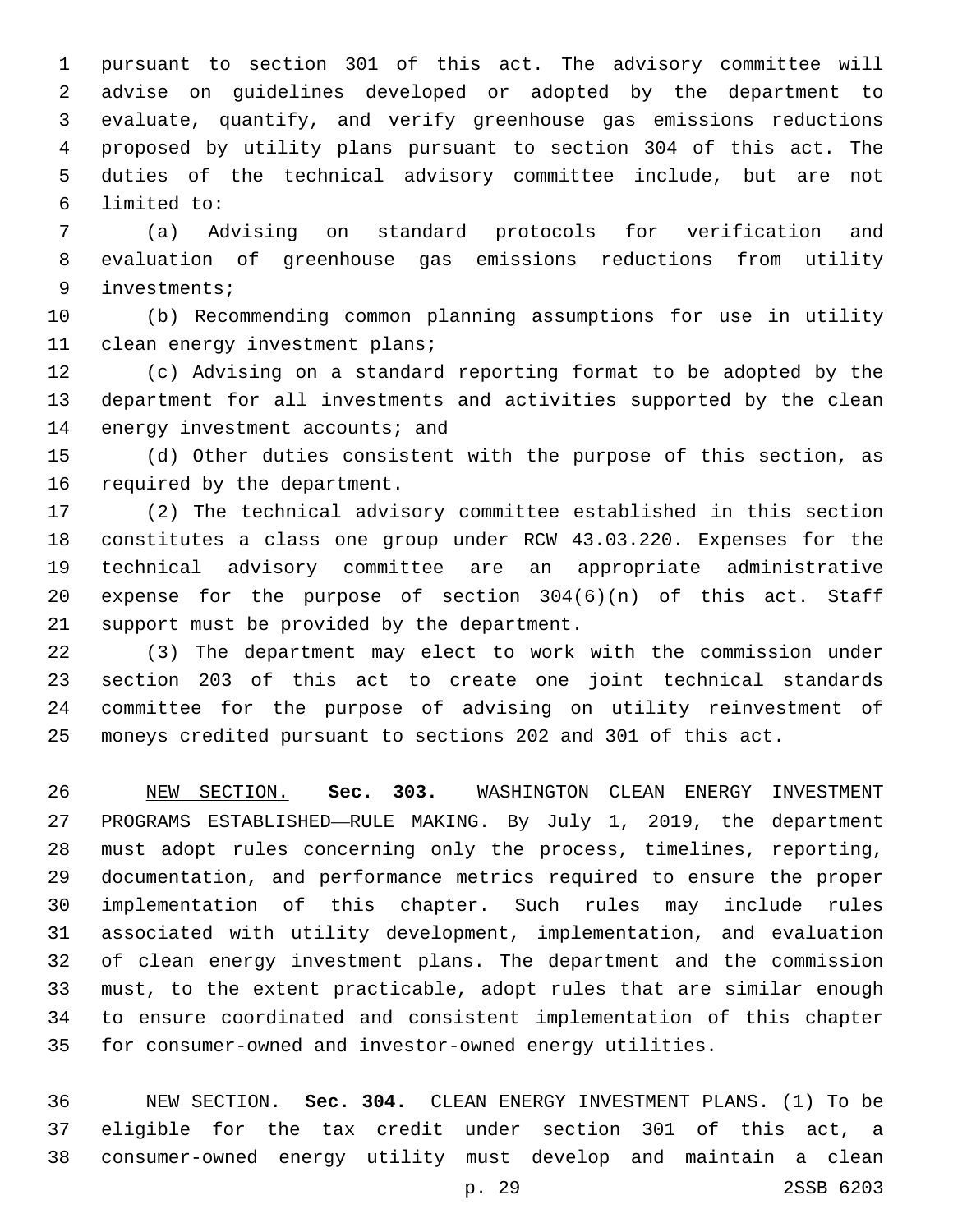energy investment plan that is approved by its governing body. The clean energy investment plan must seek to eliminate any tax obligation imposed by this act associated with electricity.

 (2) When developing and updating its clean energy investment plan, a consumer-owned energy utility must solicit public input through public processes under the oversight of its governing body.

(3) Each clean energy investment plan must include:

 (a) A summary of the public input received during development of 9 the plan; and

 (b) A schedule for independent evaluation of activities financed through the clean energy investment plan, including verification of carbon emissions reductions. The reasonable costs of such independent evaluations may be included in a utility's clean energy investment plan and paid for from a utility's clean energy investment account.

 (4) A consumer-owned energy utility's clean energy investment plan may use methods and calculations that deviate from the common protocols and planning assumptions recommended by the technical advisory committee when approved by the governing body.

(5) A clean energy investment plan must include:

(a) Programs for investments or expenditures that:

 (i) Are incremental to investments or expenditures required by existing regulations on the effective date of this section; and

(ii)(A) Reduce carbon dioxide emissions of the utility; or

 (B) Advance market transformation, educate consumers, develop new low carbon fuels such as renewable natural gas, and increase participation in programs that enable consumers to choose low carbon 27 alternatives;

 (b) A demonstration that the portfolio of funded activities can reasonably be expected to achieve reductions in greenhouse gas 30 emissions;

 (c) An estimate, based on protocols developed by the technical advisory committee or other protocol as authorized under subsection (4) of this section, of the metric tons of emissions reductions and the cost per metric ton of emissions reductions for the portfolio of 35 projects in the clean energy investment plan;

 (d) A demonstration that expenditures in the clean energy investment plan will be additional to expenditures necessary to meet other emissions reductions, energy conservation, or renewable energy requirements not to exceed an average cost per metric ton of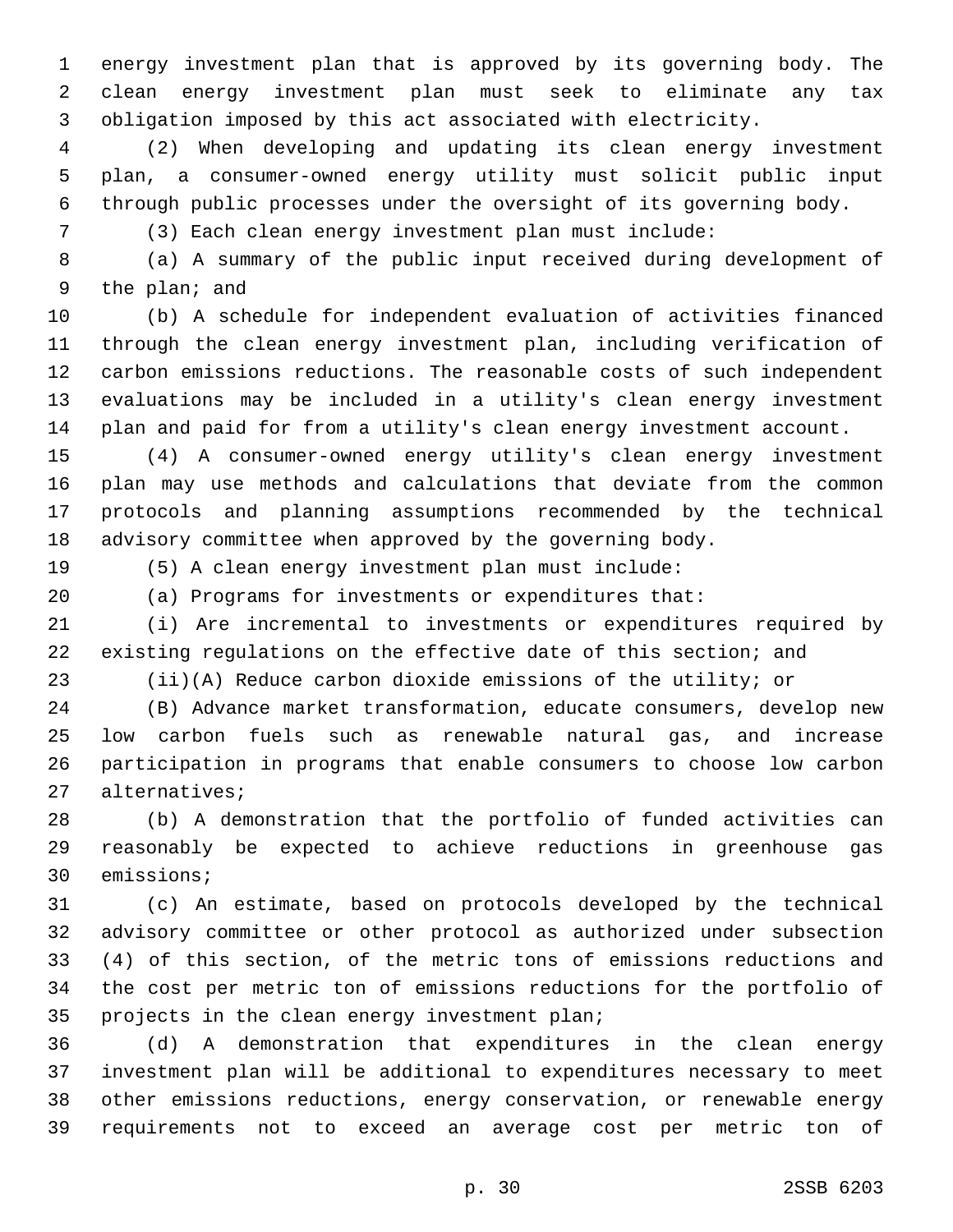greenhouse gases abated at three hundred percent of the carbon tax rate or to be determined by the department as appropriate;

(e) A customer education and outreach program;3

 (f) Sufficient funding, as determined by the department, to mitigate all increases in gas or electric costs to qualifying low- income customers as a result of the carbon pollution tax imposed in section 102 of this act. Such moneys must be additional to other 8 funding for low-income energy assistance; and

 (g) A demonstration that all funded activities within the clean energy investment plan were developed using the cumulative impact analysis in section 502 of this act and that expenditures prioritize 12 highly impacted communities.

 (6) A clean energy investment plan may only include the following 14 types of investments or expenditures:

 (a) Additional conservation in excess of the target established 16 under RCW 19.285.040(1), or other state obligations;

(b) Market transformation for energy efficiency products;

 (c) Eligible renewable resources as defined by RCW 19.285.030, in excess of the target established under RCW 19.285.040(2);

(d) Low-income weatherization;20

 (e) Measures to support electrification of the transportation 22 sector including, but not limited to:

 (i) Equipment on an electrical company's transmission and distribution system to accommodate electric vehicle connections, and smart grid systems, that enable electronic interaction between the company and charging systems, and facilitate company utilization of 27 vehicle batteries for system needs;

(ii) Incentives for car dealers to sell alternative vehicles;

 (iii) Incentives for property owners to install charging 30 equipment for alternative vehicles; and

(iv) Incentives for the electrification of vehicle fleets;

 (f) Investment in clean distributed energy resources and grid modernization to facilitate distributed resources and improved grid 34 resiliency;

 (g) Research and development that will promote energy conservation, or the deployment of zero-emission energy resources;

 (h) Investments in renewable natural gas production, including 38 gas conditioning equipment for biogas;

 (i) Investments in the following measures to serve the sites of large industrial gas and electrical customers: Conservation; new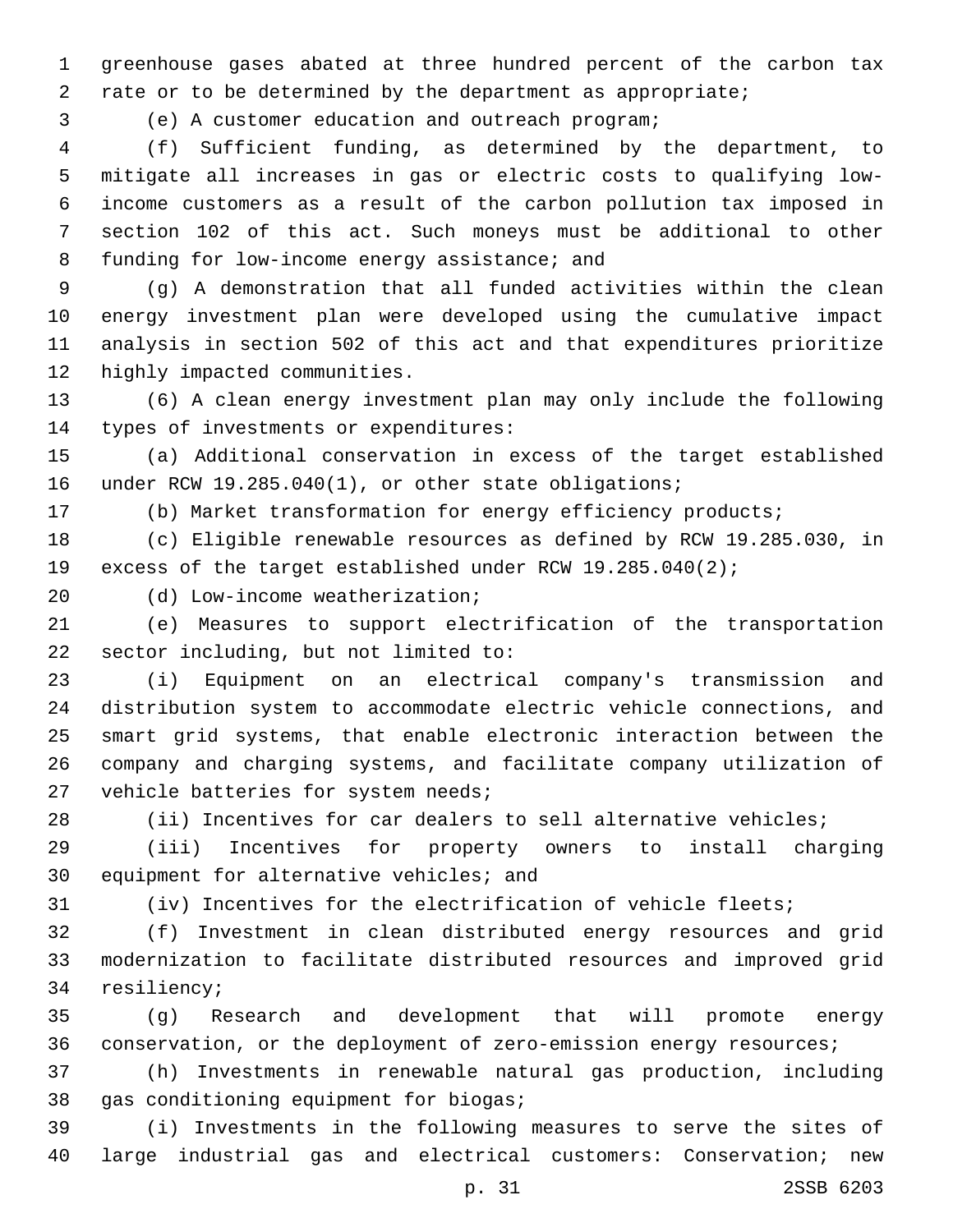renewable energy resources; behind-the-meter technology that facilitates demand response cooperation to reduce peak loads; infrastructure to support electrification of transportation needs and heating loads; or renewable natural gas production, including gas 5 conditioning equipment for biogas;

 (j) Investments in zero-carbon emission resources, including installing generation capacity at levies, irrigation canals, and existing unpowered dams that comply with all federal and state 9 permitting requirements;

(k) Investments that lower net emissions through fuel switching;

 (l) Incentives for small businesses to support energy efficiency 12 and the replacement of equipment;

 (m) Other measures determined by the governing body to meet the requirements of subsection (5) of this section; and

 (n) The reasonable costs of administration of the clean energy investment program, as determined by the department.

 (7) In order to maintain eligibility for the tax credit under section 301 of this act and to continue to retain authority to expend money from the utility's clean energy investment account, a consumer- owned energy utility must submit and receive approval from the governing body of the consumer-owned energy utility of an updated 22 clean energy investment plan every two years.

 NEW SECTION. **Sec. 305.** AGGREGATION OF THE CARBON POLLUTION TAX CREDIT AND JOINT DEVELOPMENT OF CLEAN ENERGY INVESTMENT PLANS. (1) A consumer-owned energy utility may enter into an agreement with a joint operating agency organized under chapter 43.52 RCW on or before January 1, 2017, to aggregate their claims against the carbon pollution tax imposed in section 102 of this act and to develop and implement a joint clean energy investment plan. Implementation of a joint clean energy investment plan may not begin until the governing bodies of all member utilities have approved the plan through a public process. The purpose of this section is to facilitate broad, equitable, and efficient use of the carbon pollution tax credit.

 (2) A consumer-owned energy utility that is not a member of a joint operating agency may enter into an agreement with a nonprofit organization to aggregate their claims against the carbon pollution tax imposed in section 102 of this act and to develop and implement a joint clean energy investment plan. Implementation of a joint clean energy investment plan may not begin until the governing bodies of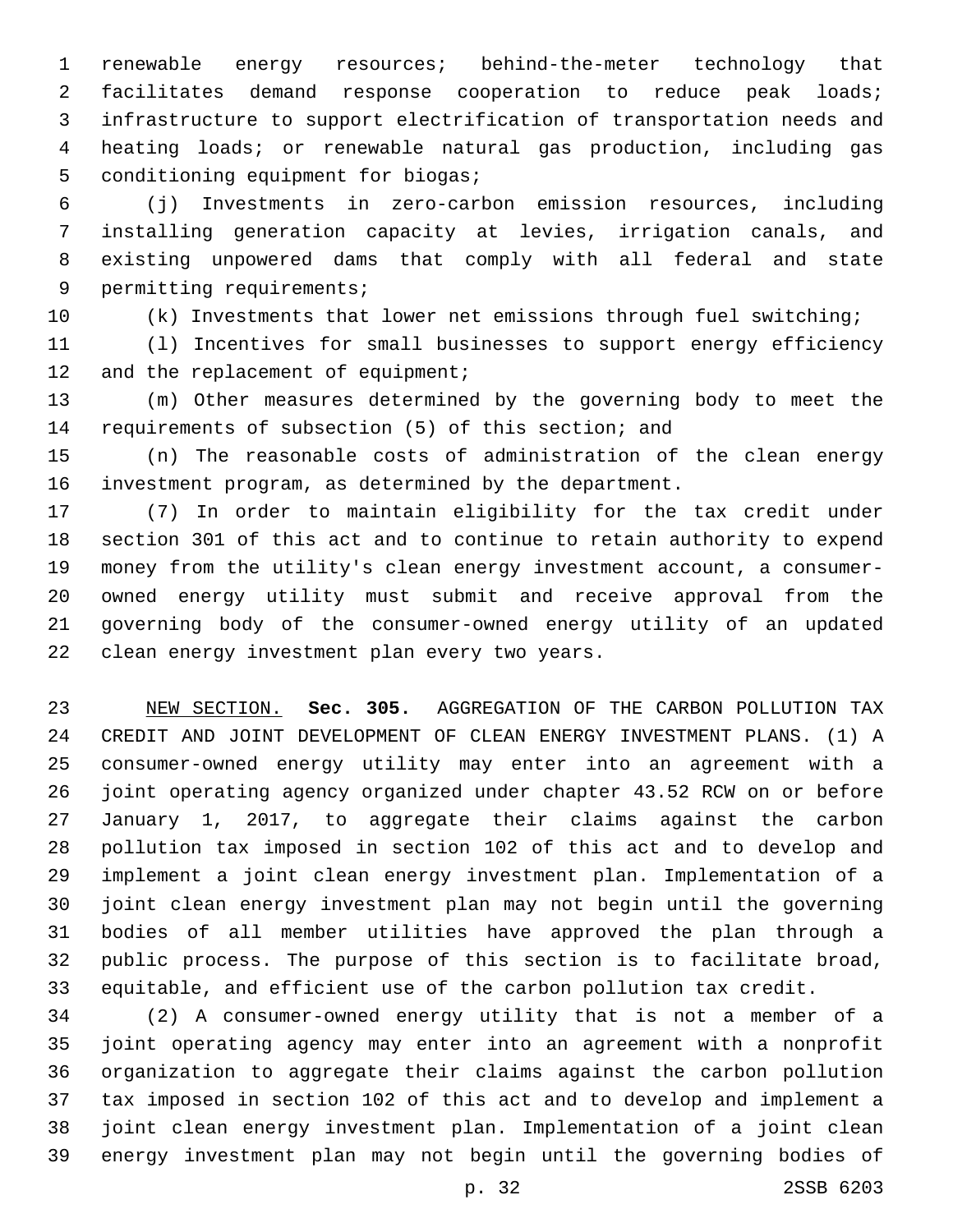all participating utilities have approved the plan through a public process. The purpose of this section is to facilitate broad, equitable, and efficient use of the carbon pollution tax credit.

 (3) Each utility that enters into an agreement authorized in subsection (1) or (2) of this section must empower the joint operating agency or nonprofit organization to, on their behalf, claim the credit against the carbon pollution tax imposed in section 102 of this act. The joint operating agency or nonprofit organization must establish and maintain a separate clean energy investment account and deposit into that account amounts equal to the credits taken under this section. Moneys in this account must be kept separate from other accounts, and may only be expended for the purposes identified in 13 this chapter.

 NEW SECTION. **Sec. 306.** CLEAN ENERGY INVESTMENT PROGRAM EXPENDITURE MONITORING AND OVERSIGHT. (1) A consumer-owned energy utility or a joint operating agency or nonprofit organization on behalf of an aggregated group of consumer-owned utilities must submit annual reports to the department including, but not limited to:

 (a) The status of projects approved in the previous clean energy 20 investment plan; and

(b) Using the performance metrics established by the department:

 (i) An accounting of greenhouse gas emissions reductions achieved and the cost per metric ton of emissions reductions compared to estimates of the cost per metric ton in emissions reductions 25 contained in the clean energy investment plan; and

 (ii) An updated estimate of future greenhouse gas emissions 27 reductions and the estimated cost per metric ton.

 (2) The state auditor is responsible for auditing compliance with the approved plan for consumer-owned energy utilities that are subject to the jurisdiction of the state auditor and the attorney general is responsible for enforcing that compliance. An independent auditor selected by a consumer-owned energy utility that is not subject to the jurisdiction of the state auditor is responsible for auditing compliance with the approved plan and the attorney general 35 is responsible for enforcing that compliance.

 (3) If the department determines that the plan or any project in the plan did not meet performance metrics, the department must notify the department of revenue. The department of revenue may require the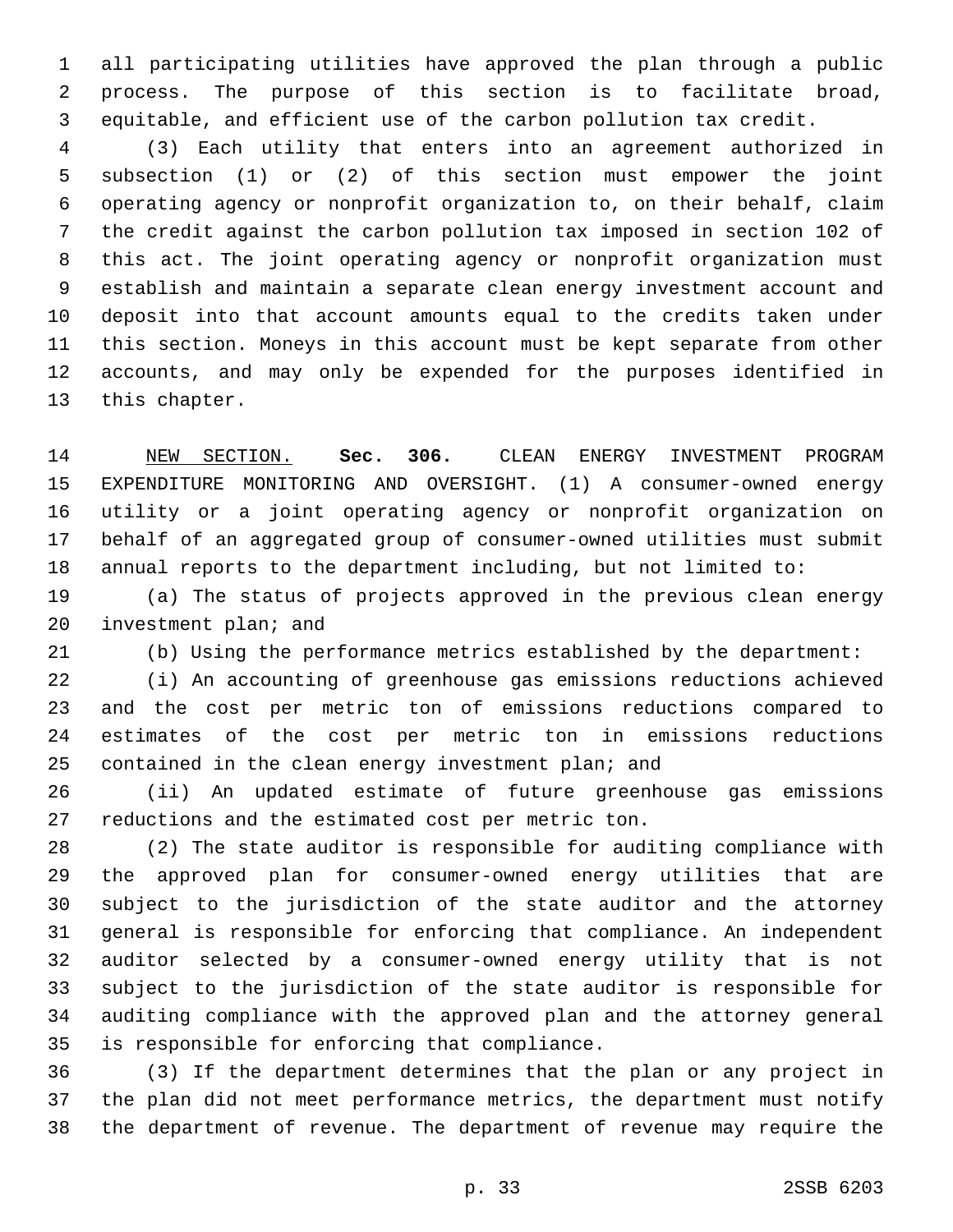utility to remit remaining tax moneys dedicated for the nonperforming 2 plan or project.

## **Part IV**

### **Energy Transformation Account Funds**

 NEW SECTION. **Sec. 401.** A new section is added to chapter 43.31 6 RCW to read as follows:

 ENERGY TRANSFORMATION ACCOUNT. (1) The energy transformation account is created in the state treasury. The account must receive moneys distributed to the account from the carbon pollution reduction account created in section 107 of this act as well as other moneys directed to the account by the legislature. Moneys in the account must be used for projects and incentive programs that yield verifiable reductions in carbon pollution in excess of current practices, and may only be spent after appropriation. On a biennial basis a minimum of ten percent of the expenditures under this section must be for projects and activities located in communities designated 17 under section 502 of this act.

 (2) The department must solicit proposals and award grants for projects and incentive programs that reduce greenhouse gas emissions in Washington state or reduce emissions directly connected to energy 21 use and other activity in Washington state.

 (a) Grant awards must be aligned to a strategy, which when combined with the utility clean energy investments plans in sections 205 and 304 of this act, are anticipated to achieve a net cumulative reduction of greenhouse gas emissions of twenty-five percent below 1990 levels by the year 2035 within the amounts as appropriated.

 (b)(i) The department of commerce must consider the recommendation of the Washington State University extension energy program in section 405 of this act in determining the award amount offered for a given project and the appropriate process or method for 31 awarding proposals in that program area.

 (ii) The award amounts must reflect the impact of the carbon pollution tax in section 102 of this act, and the availability of other public incentives or credits to determine the minimum level necessary to catalyze investment of each project type but avoid 36 windfall profits in projects.

 (iii) Award amounts from the energy transformation account may not exceed one hundred dollars in 2017 dollars per ton of carbon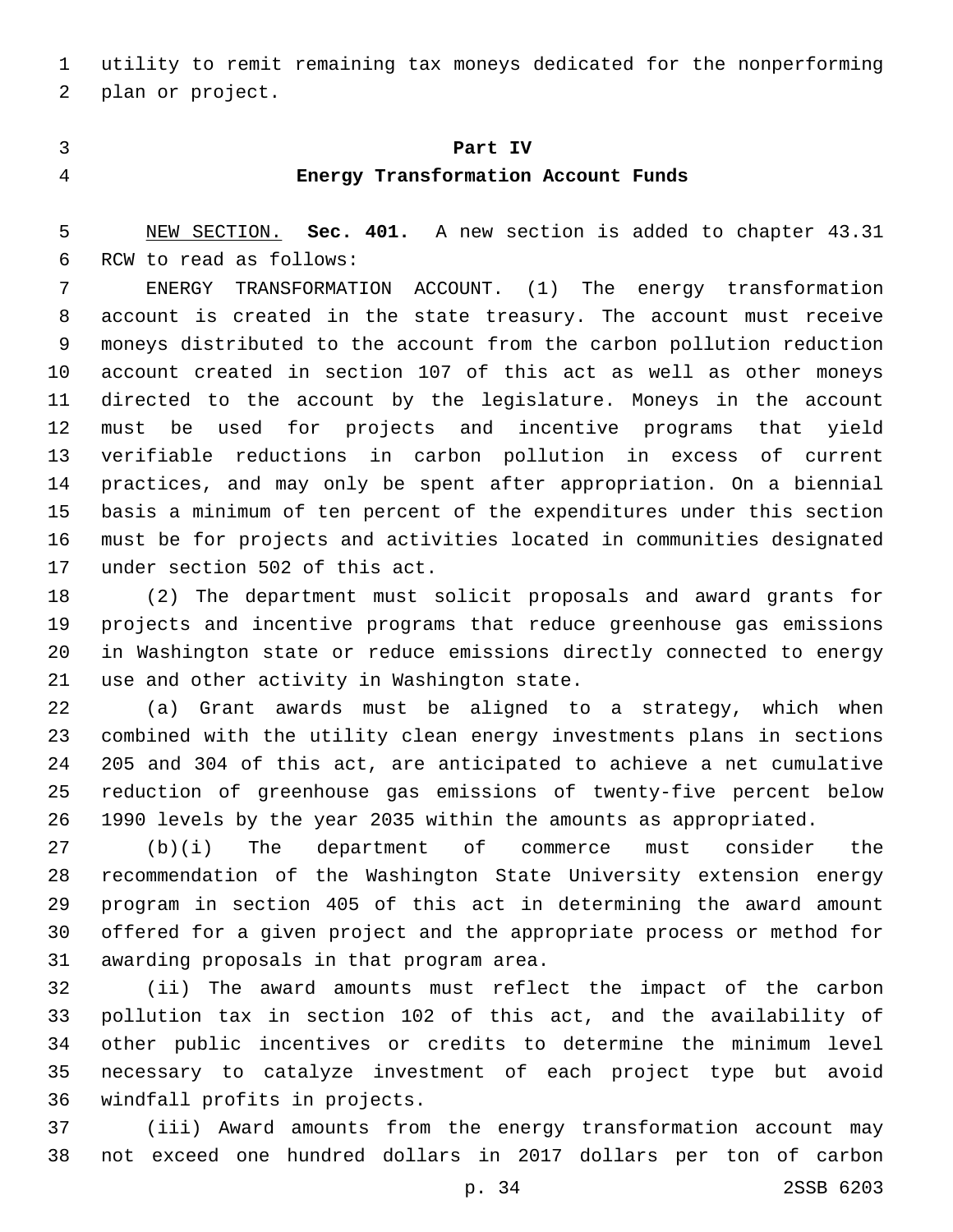dioxide equivalent or reduced emissions of greenhouse gases; however the total project cost per ton of reduced emissions may exceed that amount provided additional funding from another source.

 (3) The department must consult with the department of ecology and the Washington State University extension energy program in the design and operation of the fund and must follow the guidelines and obligations set forth in the implementation plan created in section 8 405 of this act.

(4) Priority must be given to the following:9

 (a) Projects and activities that provide benefits to low-income communities, communities of color, and communities of indigenous peoples provided the projects achieve equivalent net emissions 13 reductions and are cost-competitive compared to other proposals;

 (b) Consideration for procuring and using materials and content that have lower carbon emissions associated with their transportation and manufacturing, as determined through the best available reporting 17 and assessment tools;

 (c) Support for high quality labor standards, apprenticeship and preapprenticeship utilization and preferred entry standards, community workforce agreements with priority local hire, procurement from women and minority-owned businesses, procurement from and contract with entities that have a history of complying with federal and state wage and hour laws and regulations, and other related labor 24 standards;

 (d) Applications from entities subject to the carbon pollution tax under section 102 of this act who are not eligible to receive 27 credits under sections 202 or 301 of this act;

 (e) Applications from consumer-owned energy utilities with retained credit amounts of less than five million dollars annually for comparable incentives for utility customers who otherwise would not have access to the programs, services, and investments offered in a clean energy investment plan as provided in sections 205 and 304 of this act; and

 (f) Projects with a high leverage ratio of nonenergy transformation account funds to energy transformation account funds, excluding funding sourced from utility credits as provided in 37 sections 205 and 304 of this act.

 (5)(a) Projects and incentive programs must meet all of the following criteria to be eligible for funding. Emissions reductions from projects and incentive programs must be: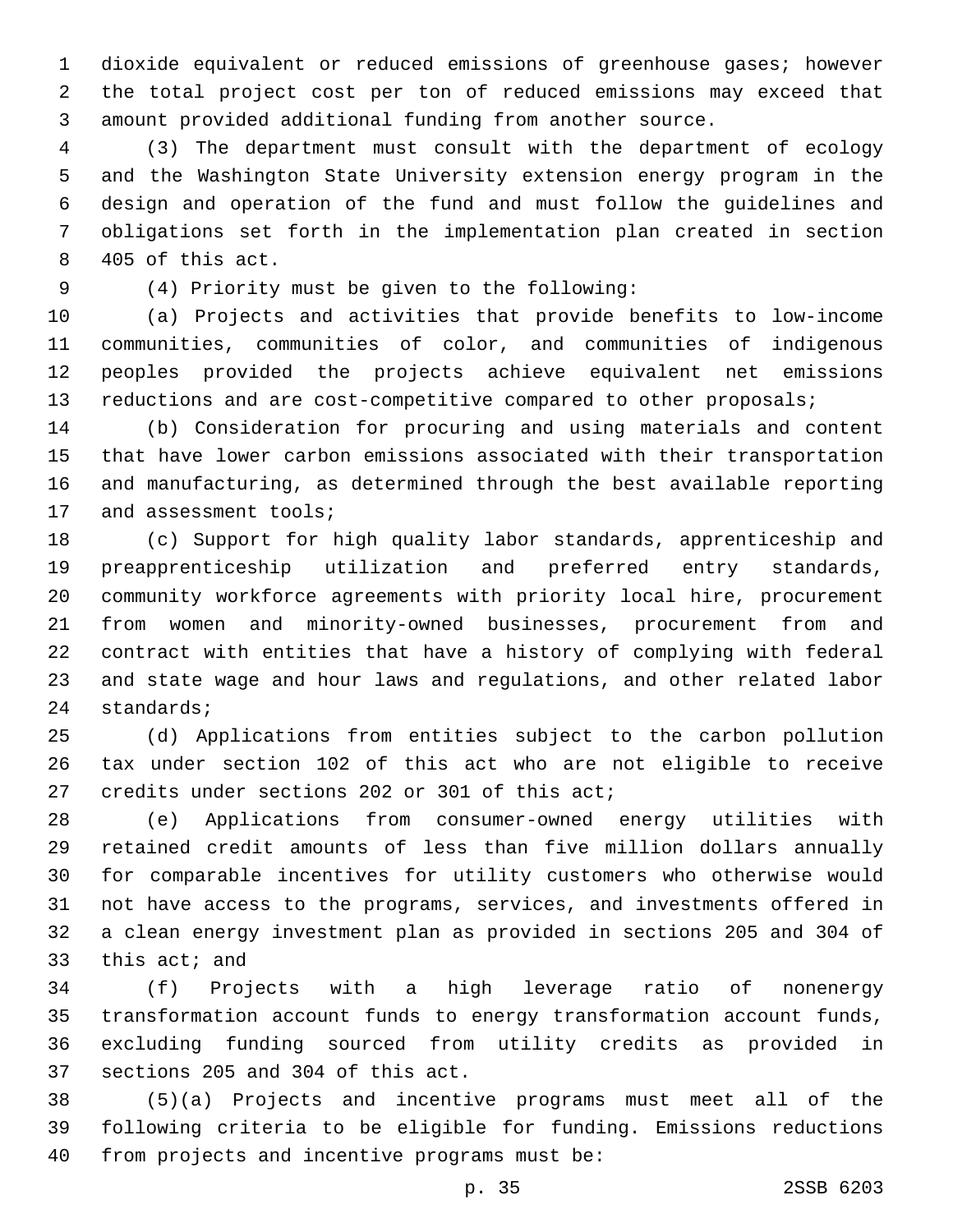- 
- (i) Real, specific, identifiable, and quantifiable;

 (ii) Permanent: The department will look to other jurisdictions in setting this standard and will make a reasonable determination on length of time recognizing the advantages of near-term reductions and the potential for future technology to mitigate the long-term release of greenhouse gas emissions into the atmosphere;6

(iii) Enforceable by the state of Washington;7

8 (iv) Verifiable; and

 (v) Not eligible for funding, if an emissions reduction is required by another statute, rule, or other legal requirement, or is approved under a clean energy investment plan as provided in sections 205 and 304 of this act, or can be reasonably assumed to occur absent 13 additional funding in the near future.

 (b) Funding may be provided for incremental carbon reductions from projects which have already secured funding, but can furnish 16 more carbon reductions with additional resources.

 (6) Emissions reductions resulting in part or in whole from the policies listed in (a) through (d) of this subsection (6) are 19 eligible under this program:

 (a) Commute trip reduction programs as established through RCW 21 70.94.527 under WAC 173-442-160(3);

 (b) Carbon dioxide emissions from the industrial combustion of biomass in the form of fuel wood, wood waste, wood by-products, and 24 wood residuals are carbon neutral and result in zero  $CO<sub>2</sub>$  emissions as defined under RCW 70.235.020(3);25

 (c) Washington's carbon dioxide mitigation standard for fossil- fueled electric generation facilities, through an energy facility site evaluation council site certificate or by chapter 80.70 RCW; and

 (d) The acquisition of conservation and energy efficiency in excess of the targets required by the energy independence act under 31 RCW 19.285.040.

 (7) The department must consider projects and incentive programs 33 for the following activities:

 (a) Industrial energy efficiency, including projects that increase the energy efficiency or reduce the greenhouse gas emissions at manufacturing facilities. Examples include projects to implement combined heat and power, district energy, or on-site renewables or to upgrade existing equipment such as boilers to more efficient models and to switch to less carbon intensive fuel sources. Projects that reduce process emissions may also be considered;40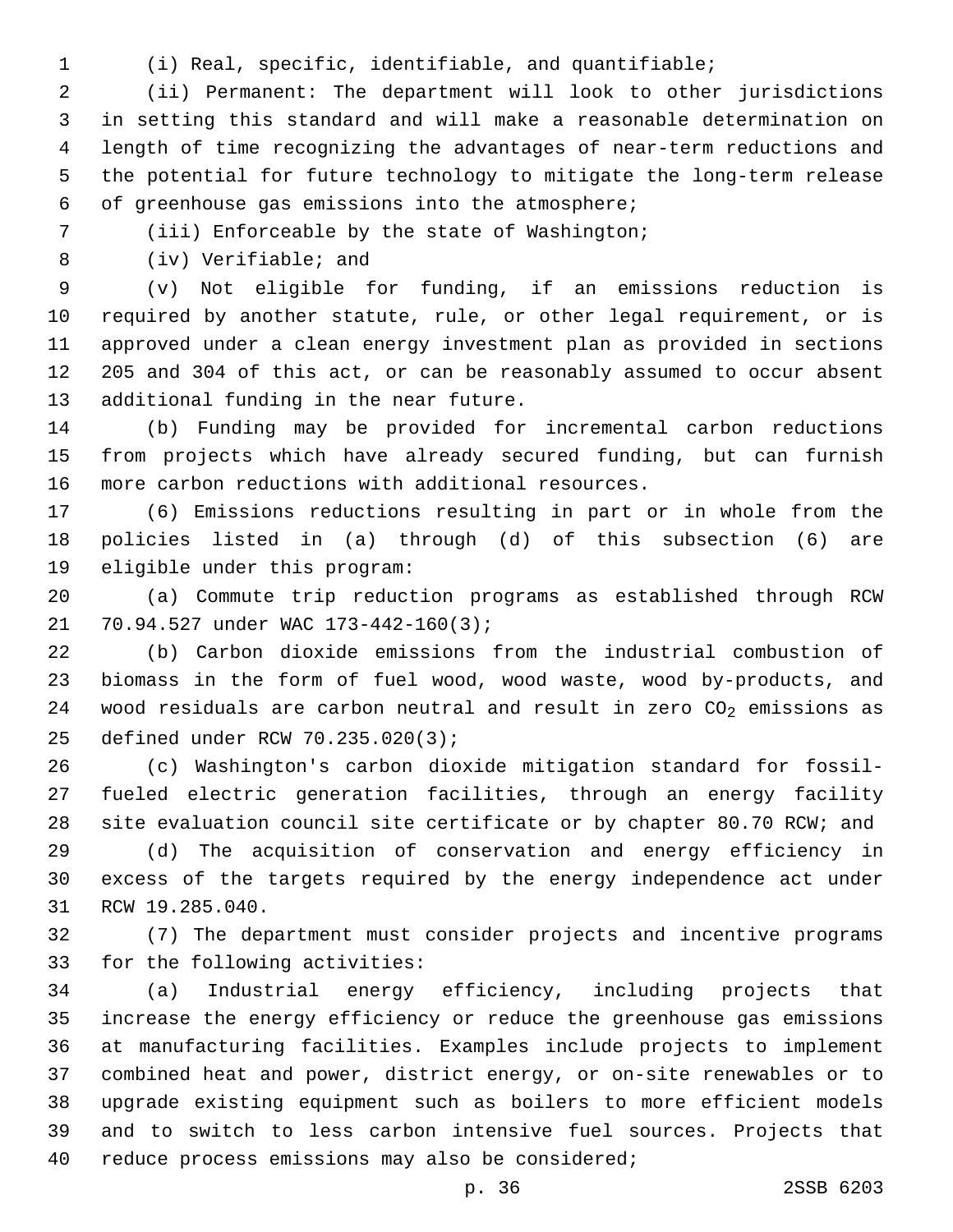(b) Clean transportation, including projects and programs that: (i) Exceed workplace targets for commute trip reduction under the authority of chapter 70.94 RCW; accelerate uptake of renewable fuels and electrification in transit and other vehicle fleets; promote advanced-technology transportation networks that achieve greater safety and energy efficiency; create electric vehicle charging or hydrogen refueling infrastructure; and increase equitable transit-8 oriented development; and (ii) implement biomethane or other gaseous or liquid biofuels for transportation that result in reduced 10 greenhouse gas emissions;

 (c) Energy efficiency and electrification for existing buildings, including projects that improve energy efficiency and utilize demand side management of electricity. A priority must be accorded to projects otherwise eligible and not receiving funding from 15 investments pursuant to part III of this act;

 (d) Agricultural, forestry, and other working lands emissions, including projects and programs that achieve energy efficiency and emission reductions in the agricultural sector including fertilizer 19 management, soil management, bioenergy, and biogas;

 (e) Other technologies not explicitly covered by the program in (a) through (d) of this subsection, such as proposals that diversify opportunities for addressing peak loads such as storage and demand response or advance market transformation, educate consumers, develop new low carbon fuels such as renewable natural gas, increase participation in programs, or that incentivize consumers to choose 26 low carbon alternatives;

 (f) Low carbon architecture, including projects that develop, promote, or result in buildings constructed of newly emerging alternative building materials that result in a lower carbon footprint in the built environment over the life cycle of the 31 building and component building materials; and

 (g) Decarbonization of aviation fuels, including projects and programs that accelerate the development of sustainable aviation fuel production facilities; reduce the cost differential between low carbon aviation fuels and fossil aviation fuels; promote greater coordination between regional sustainable aviation fuel production feedstock suppliers and producers; and increases sustainable aviation fuel access and integration into existing fueling infrastructure and 39 pipelines.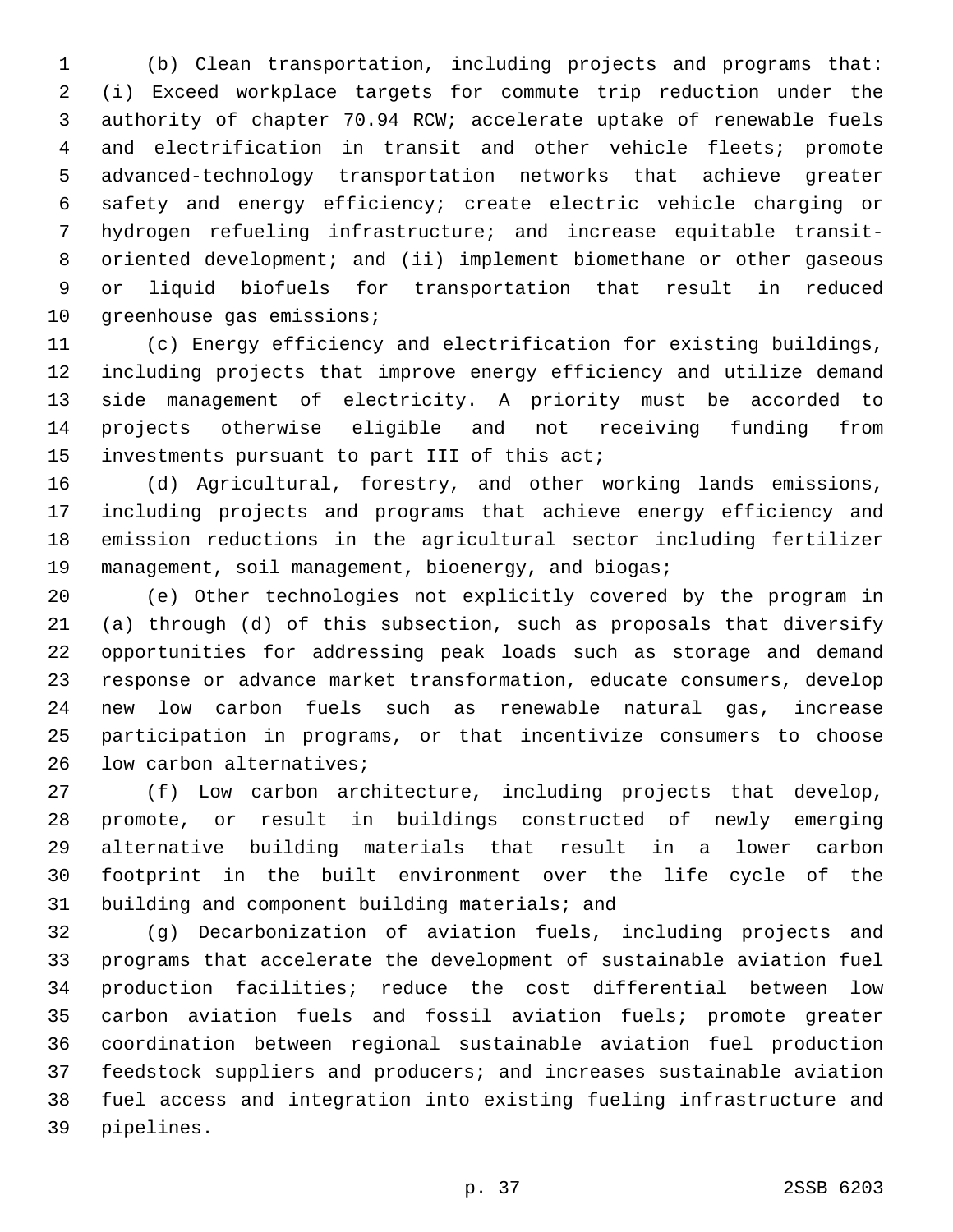(8) Recipients of funding for projects must submit to the department a progress report at a date or dates to be determined by the department. The progress report must include the following in addition to any other information the department may require:

 (a) A summary of the investments made and technology or other changes installed and deployed; and6

 (b) Verification of the avoided greenhouse gas emissions since the date of the signed contract or the last report from a qualified third party, as identified by the department of commerce. The 10 qualified third party must report on:

 (i) Whether the project was built or implemented according to the proposed design and any protocols or methodologies that were 13 referenced in the proposal, as approved in the funding contract;

 (ii) A verification plan that details the methods used to 15 evaluate the project;

 (iii) Their review of the recipient's accounting of current and 17 projected emissions reductions;

(iv) The site visits conducted by verifiers; and

 (v) Any additional data as the department identifies by rule to sufficiently evaluate the project and to provide the highest level of integrity and verification for the emissions reductions.

 (9) The department must design project funding contracts, monitor project implementation, and track contract performance, to actively assist the project proponent in securing the expected project outcomes. The department may suspend or terminate funding when projects do not achieve projected reductions as provided in the funding agreement and, in cases of gross misuse of funds, may require 28 a return of grant funding.

 (10) Amounts must be appropriated to the department from the account for the department's and other agencies' costs to administer 31 the projects and programs in this section.

 (11) The department may adopt rules necessary to implement this 33 section.

 (12) Public entities, including but not limited to state agencies, municipal corporations, and federally recognized Indian tribes, and private entities, both not-for-profit and for-profit, are eligible to receive energy transformation account funds authorized by 38 this section.

 (13) The department must develop an electronic database available to the public to track projects and incentive programs receiving

p. 38 2SSB 6203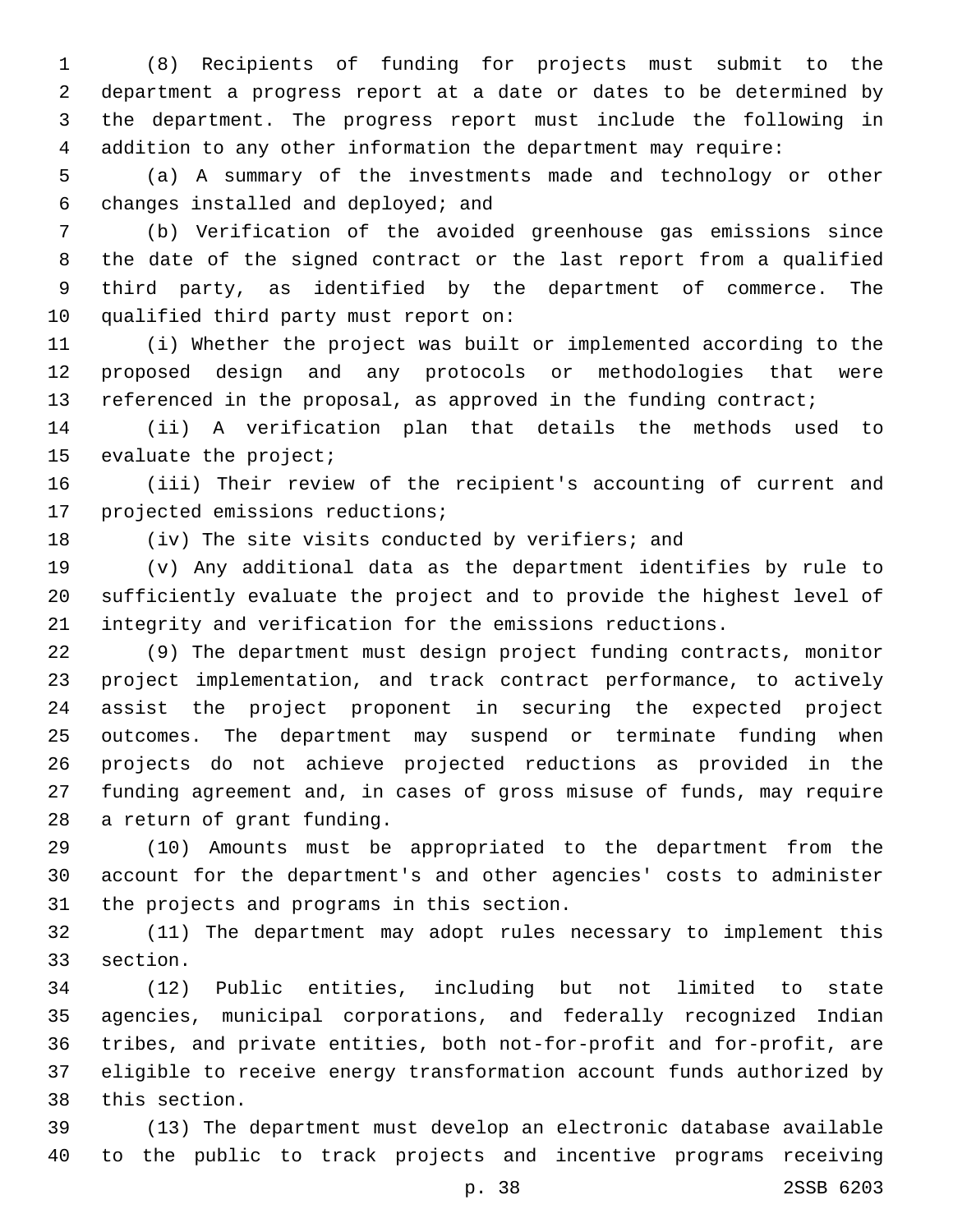funding under this section. Projects will be ranked and sortable based on quantitative performance metrics, including the avoided cost 3 of a ton of carbon dioxide.

 NEW SECTION. **Sec. 402.** SEQUESTRATION OF CARBON. (1) Funds appropriated from the account created in section 401 of this act may be used for the following carbon sequestration activities using procedures and criteria developed by the appropriate state agencies, in consultation with Indian tribes, universities, and stakeholders with expertise on natural resources and carbon sequestration:

 (a) Sequestration of carbon in aquatic marine and freshwater natural resources. The recreation and conservation office with technical assistance from the department of natural resources will award grants for blue carbon projects, such as wetland and seagrass restoration projects, that result in aquatic carbon sequestration outcomes with priority given, when relevant, to projects that also provide multiple benefits for coastal and wetland habitat restoration and are consistent with the Puget Sound partnership action agenda 18 produced under chapter 90.71 RCW;

 (b) Sequestration of carbon in agricultural lands and soils. The department of agriculture will award grants for projects to increase soil sequestration and reduce emissions from the loss and disturbance of soils and conversion of grassland and cropland soils to urban 23 development;

 (c) Sequestration of carbon in terrestrial, riparian, and aquatic habitats. The recreation and conservation office with technical assistance from the department of natural resources will award grants for projects and activities that protect and prevent the loss of ecosystems that provide fish and wildlife habitat and carbon 29 sequestration values;

 (d) The establishment of a working forest conservation grant program developed and administered by the recreation and conservation office with technical assistance from the department of natural resources. The procedures and criteria must be developed in consultation with Indian tribes and be designed to achieve additional carbon absorption and sequestering values provided by Washington's working forests. The procedures and criteria must also include, at a minimum, a mechanism for ranking project applicants that allows for the prioritization of projects that maximize the acres of working forests able to be maintained by the program, considering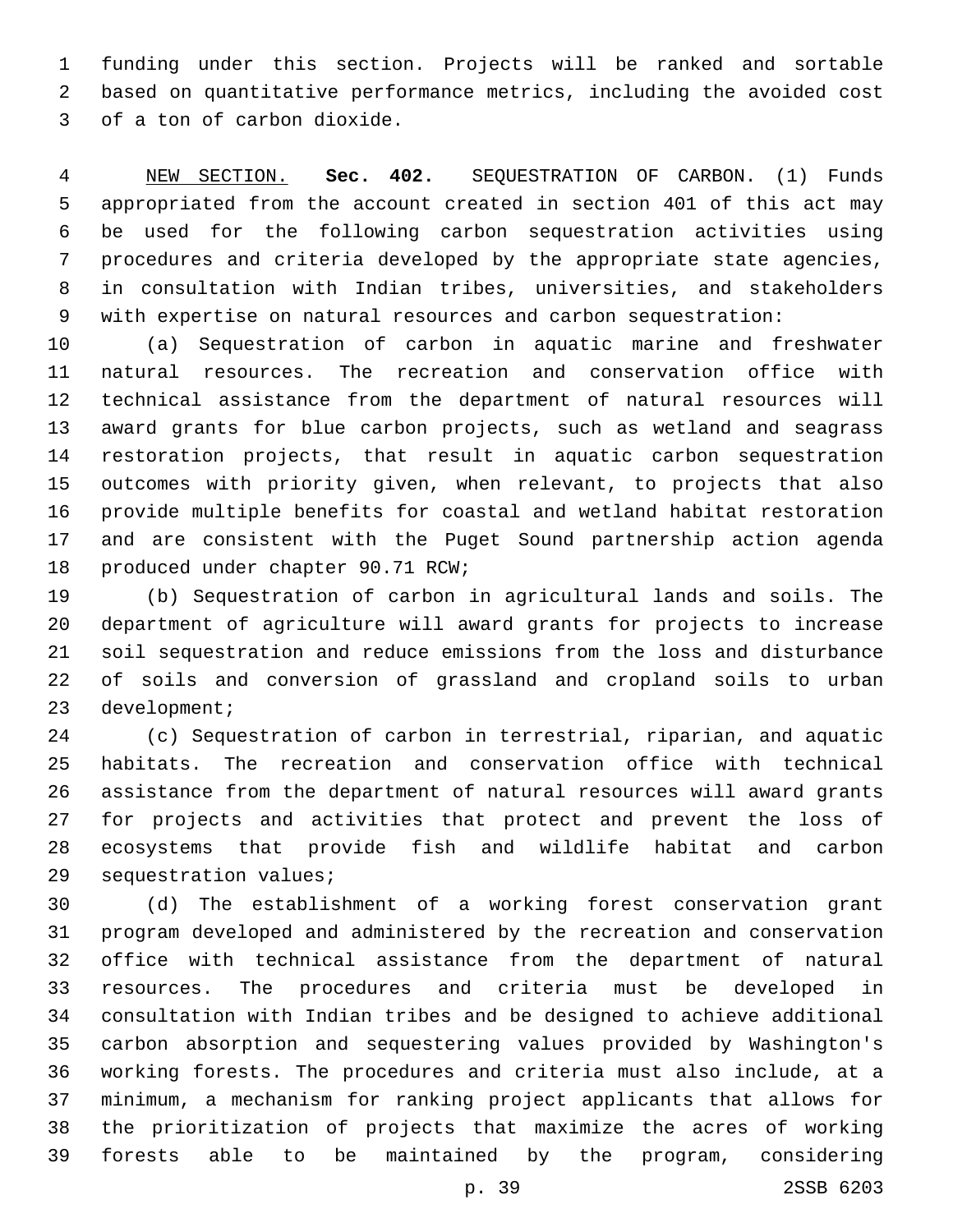scientifically based, landscape scale forest ecosystem carbon sequestration calculations to determine the life-cycle carbon sequestration capacity of the carbon stored in wood from the working forest and including consideration of carbon sequestered in resulting wood building materials. The working forest conservation program must be designed to add to the carbon sequestration value in working forests, prevent conversion of working forests to nonforestry uses, avoid wood market leakage through a sustainable supply of timber, ensure the ecological longevity of working forests, and provide long-10 term, sustainable jobs in rural communities.

 (i) The priority uses of funds in the working forest conservation 12 program must be to:

 (A) Fund the acquisition or transfer of development rights or other property interests designed to limit or prevent the loss of working forests and their associated carbon absorbing and 16 sequestering value; and

 (B) Provide grants for the purchase of nonforested land for the purpose of afforestation and establishing a working forest.

 (ii) If the recreation and conservation office determines it is necessary to capture a forest's carbon sequestration potential, the program may include the acquisition of easements for forest land for which there is a comparatively high probability that contiguous forestland acreage will eventually be converted to nonforestry uses, otherwise sold in smaller acreage parcels, or its timber stock 25 liquidated in the near term.

 (iii) The recreation and conservation office may give preference under this subsection (1)(d) to projects that are proposed by small 28 forest landowners as defined in RCW 76.09.450.

 (2) The projects funded under this section must prioritize and rank projects considering the achievement of carbon sequestration and the comparative need of the applicants. Associated benefits that must also be considered include improving landscape scale ecological functions to protect water, soils, and provide improved fish and 34 wildlife habitat.

 NEW SECTION. **Sec. 403.** A new section is added to chapter 43.31 36 RCW to read as follows:

 CLEAN TRANSPORTATION ACCOUNT. Annually, thirty percent of the moneys from the energy transformation account under section 401 of this act must be deposited by the state treasurer into the clean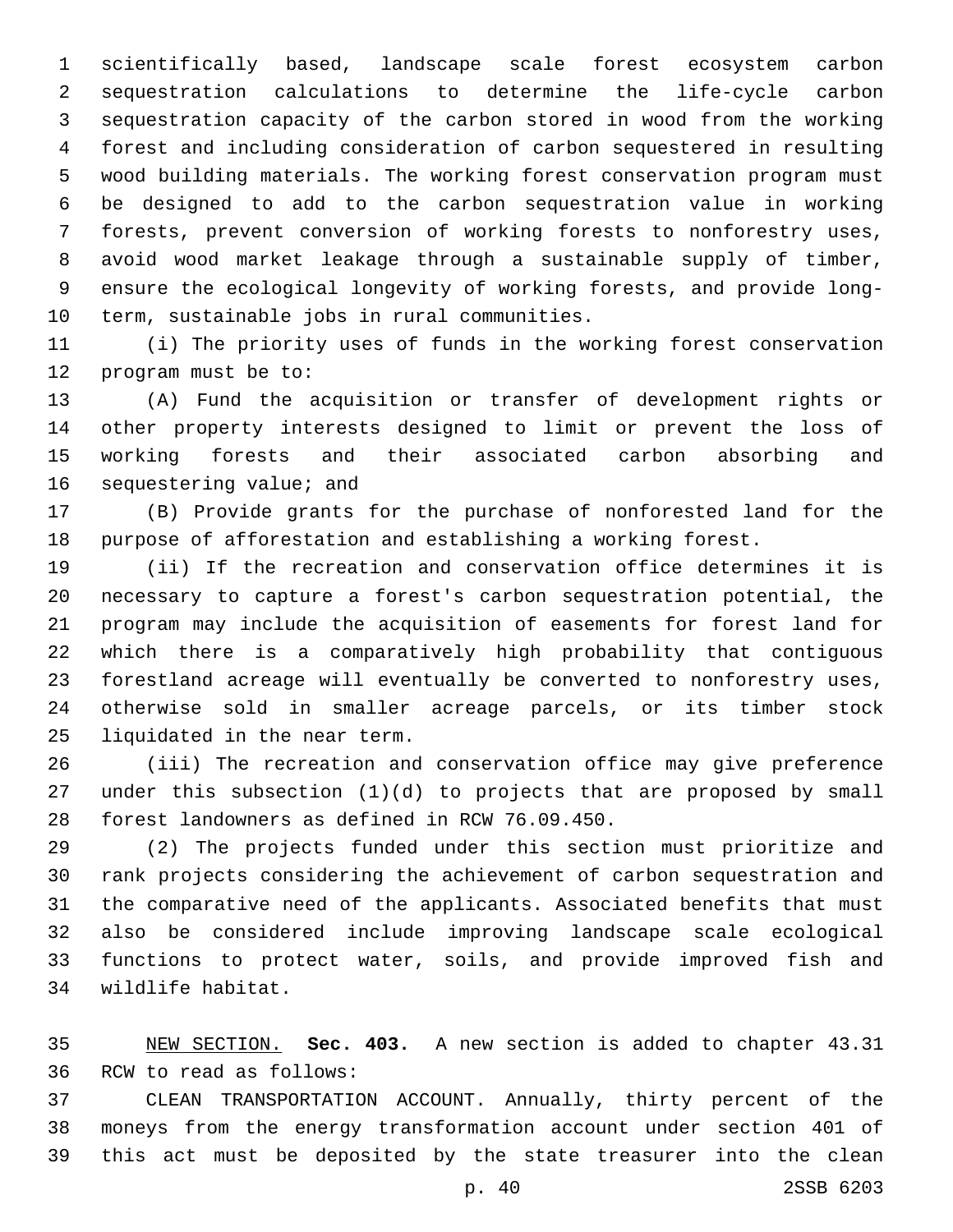transportation account, hereby created as a subaccount in the multimodal transportation account. Moneys in the account may only be spent after appropriation. Of the funds in the account:

 (1) Eighty-five percent of the moneys must be provided to offset some or all of the state fiscal impacts of the following activities:

 (a) The alternative fuel vehicle tax exemption pursuant to RCW 7 82.08.809 and 82.12.809;

 (b) The alternative fuel commercial vehicle tax credit pursuant 9 to RCW 82.16.0496;

 (c) Tax credits provided for biodiesel feedstock pursuant to RCW 11 82.08.0205 and 82.12.0205;

 (d) Expenditures from the clean energy account under section 601, 13 chapter . . . (Substitute Senate Bill No. 6080), Laws of 2018; and

 (e) Funding for projects that can demonstrate reduced single- occupant vehicle trips and increased transit ridership, including park and rides, increased transit service, regional mobility grants, rural mobility grants, transit priority infrastructure projects, transit pass subsidies, and the commute trip reduction act; and

 (2) Fifteen percent of the moneys to support the electrification of transportation in rural communities pursuant to section 404 of 21 this act.

 (3) The department must utilize the cumulative impact analysis in section 502 of this act and ensure expenditures prioritize highly 24 impacted communities.

 NEW SECTION. **Sec. 404.** A new section is added to chapter 43.31 26 RCW to read as follows:

 RURAL ELECTRIFICATION PROJECTS. (1) The department of commerce must administer a grant program designed to support the electrification of transportation in rural communities with a legacy of nonfossil fuel generated electric power. Eligible grant recipients may be public entities, including municipal corporations, school districts, public transit benefit areas, and consumer-owned utilities; federally recognized Indian tribes; and private entities, 34 both not-for-profit and for-profit.

 (2) Grants must be awarded in counties with a population of less than two hundred fifty thousand based on 2010 census data served by a consumer-owned utility with an electric resources portfolio that is composed of at least ninety percent renewable resources as defined in RCW 19.285.030 as existing on the effective date of this section, and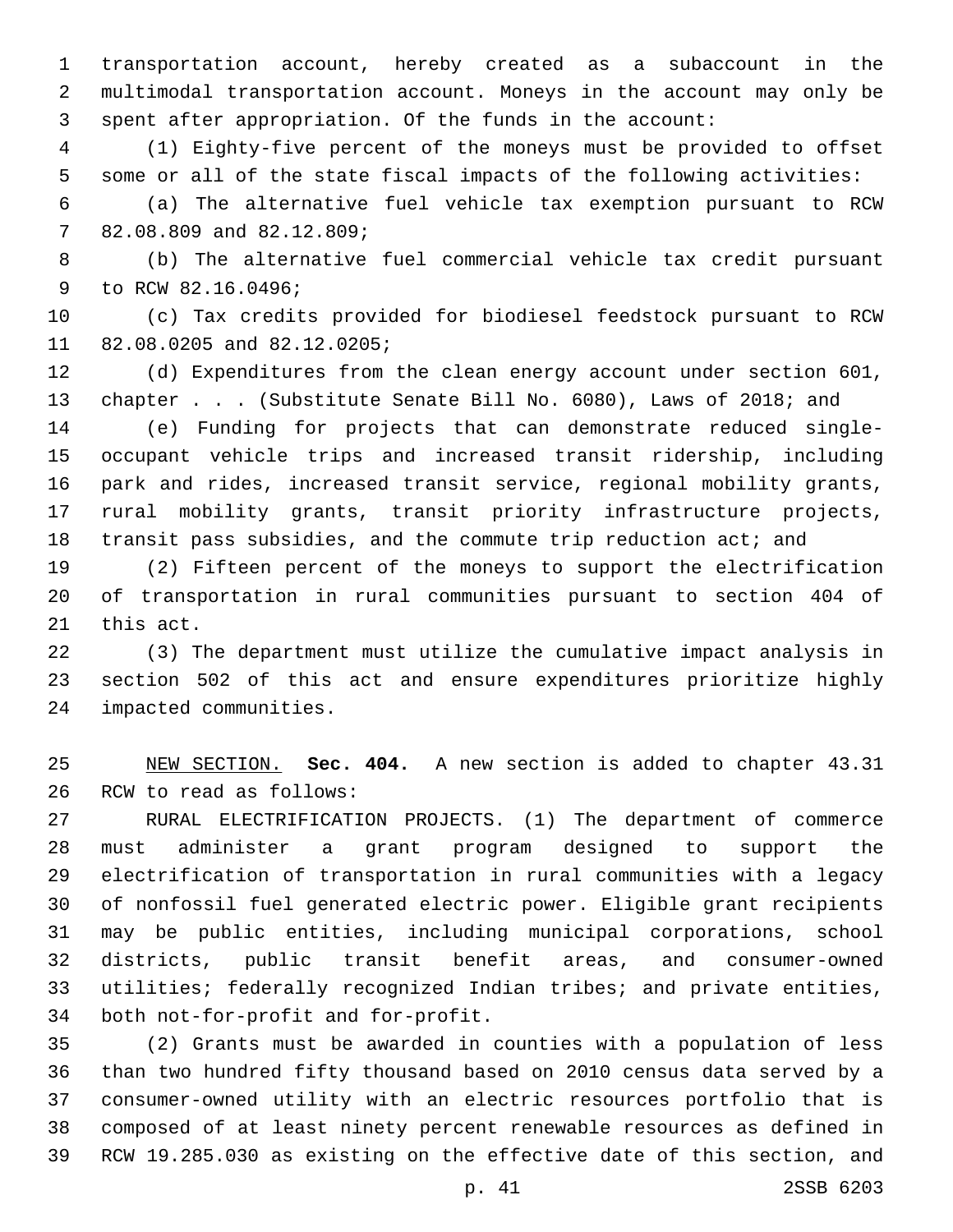electrification projects must be served by that consumer-owned utility. In addition, the department must utilize the cumulative impact analysis in section 502 of this act and ensure expenditures prioritize highly impacted communities.4

 (3) Moneys received by an entity pursuant to this subsection must be spent on the development and implementation of the following greenhouse gas reducing activities in their respective county:

 (a) The electrification of transportation in all industry sectors; to include but not be limited to the conversion of passenger and commercial vehicles, short-haul agricultural, private and public fleets, including transit fleets, and school buses.

 (b) Programs or investments to support energy efficiency and conservation measures, including but not limited to projects or research designed to increase the efficiency and production capability of hydroelectric project generation, demand response and enhanced energy efficiency, and measures beyond the conservation 17 targets required in RCW 19.285.040(1).

 (4) The department of commerce must set potential annual award amounts for each eligible county based on available funds. Potential award amounts must be set at an amount equal to the percentage of the population of each eligible county in proportion to the population of 22 all eligible counties, based on 2010 census data.

 (5) The department must prioritize applications which demonstrate strong community partnerships and leverage the participation and investment of private businesses. A consumer-owned energy utility receiving funds must follow the process and procedures of a clean energy investment plan as provided in section 304 of this act concerning expenditures, monitoring, auditing, and oversight for consumer-owned utilities. Receiving moneys pursuant to this subsection does not preclude submitting proposals or receiving additional grants under the energy transformation account in section 32 401 of this act.

 (6) Moneys not expended according to potential awards pursuant to subsection (4) of this section must first be made available to other eligible entities on a competitive grant basis. Any remaining funds must be transferred to the energy transformation account created in 37 section 401 of this act.

 NEW SECTION. **Sec. 405.** A new section is added to chapter 43.31 39 RCW to read as follows: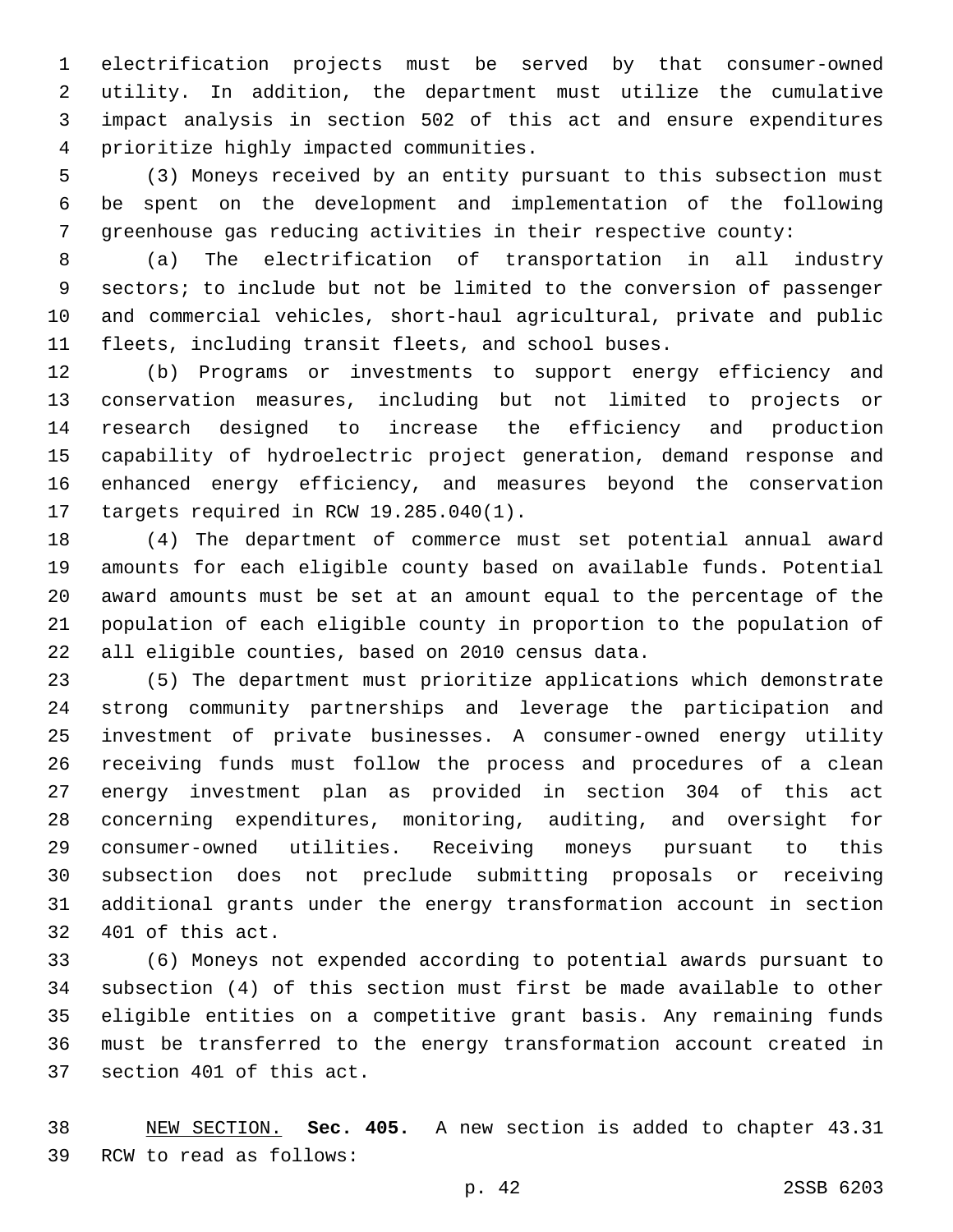IMPLEMENTATION PLAN FOR THE ENERGY TRANSFORMATION ACCOUNT. (1) The department must, by June 30, 2019, develop an implementation plan for the investment of the energy transformation account. This planning and preparation must include:4

 (a) Analysis, to be implemented in partnership with the Washington State University extension energy program, to further determine overall carbon pollution abatement opportunities in Washington. The analysis may include the development of a marginal abatement cost curve for Washington that may be used by the department to recommend appropriate award amounts per metric ton of carbon dioxide equivalent of greenhouse gas emissions reductions for a variety of clean energy, efficiency, transportation electrification, and other project portfolio types. By March 1, 2021, and by March 1st of each odd-numbered year thereafter, the Washington State University extension energy program and the department of commerce must update the recommended amounts per metric ton of emissions reductions for the following two-year period;

 (b) Preparation of robust monitoring and evaluation systems to ensure that the effects and cost-effectiveness of grants are rigorously assessed and that such assessments are used over time to 21 inform and strengthen the grant-making process;

 (c) Assessment and development of efficient and transparent grant-making strategies designed to ensure program objectives are met and taxpayer interests are protected including, but not limited to, leveraging investments through partnerships, reverse auctions, and pay-for-performance mechanisms in which funding is released upon emissions reductions verifications and the development of incentive 28 programs;

 (d) Outreach and education to engage eligible recipients for grant funding and to prepare them to develop and submit grant 31 applications for priority projects;

 (e) Utilization of the cumulative impact analysis in section 502 of this act to ensure expenditures prioritize highly impacted 34 communities; and

 (f) Assessment of the relationship between priority areas of the energy transformation account and the carbon reduction policies and plans being made by key sectors in the state, including the state's aviation sector. In the last five years, aviation fuel consumption in Washington has grown more than twenty percent, and is projected to continue to grow in step with population growth and economic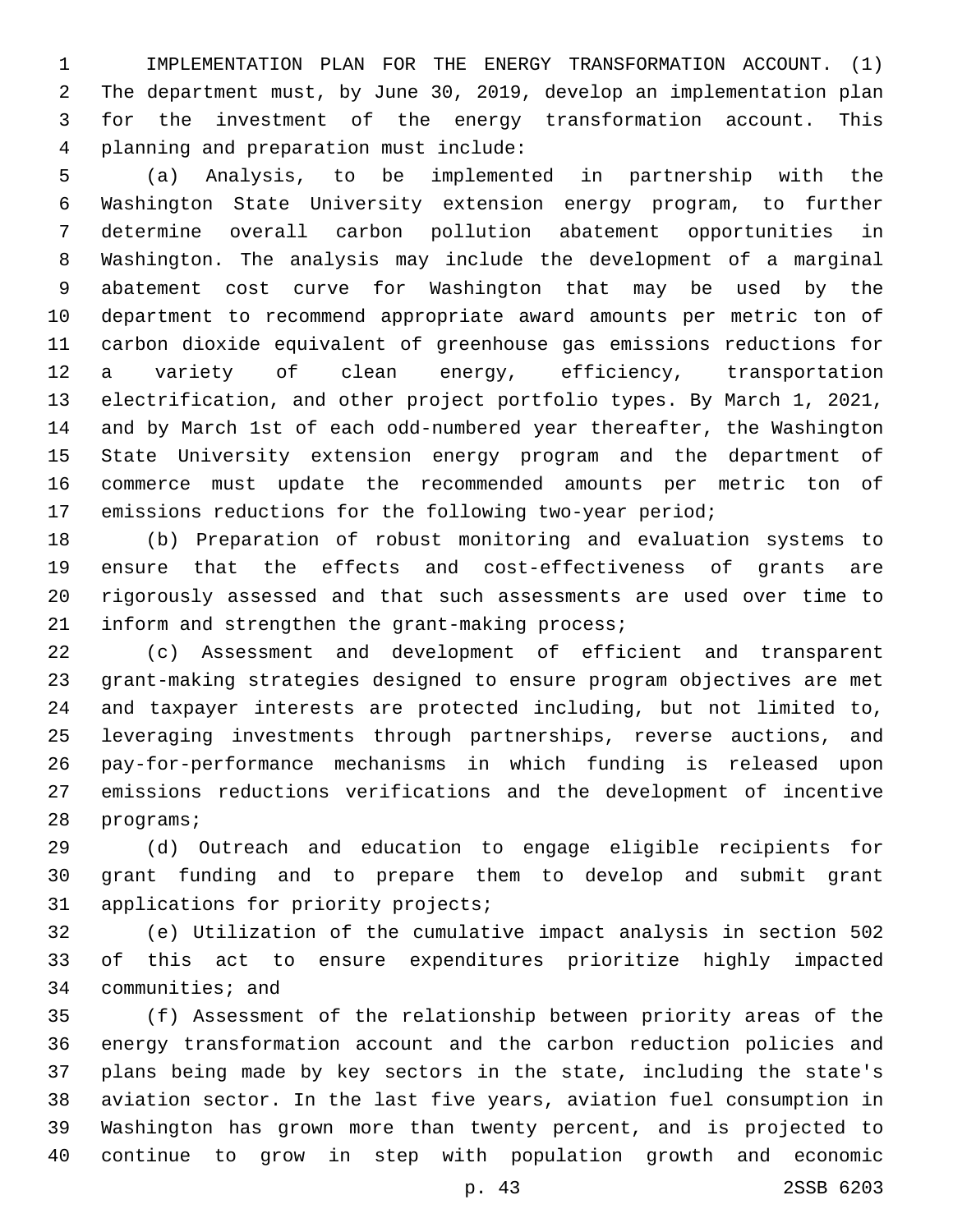development. Airport operators in the state have set aggressive goals to reduce the carbon emissions associated with their operations, while also helping to support development of a sustainable fuels supply chain in a manner that would support rural economic development. The department should address these activities in its implementation plan, and seek to ensure that the state's investments through the energy transformation account support a sustainable future for the aviation sector in Washington state.

 (2) The department must implement a performance management system, complete an independent audit every two years, and report the results of each assessment to the joint committee on climate programs oversight created in section 801 of this act and to the appropriate 13 committees of the legislature.

# **Part V Transition Assistance**

 NEW SECTION. **Sec. 501.** TRANSITION ASSISTANCE ACCOUNT. (1) The legislature finds that increased energy expenses will have a disproportionate impact upon the finances of low-income households engaging in life-sustaining activities including but not limited to heating, cooling, and transportation. The legislature therefore creates the transition assistance account to provide a financially equitable transition to a clean energy economy by providing economic, financial, and public health supports, programs, services, and assistance to low-income households. Additionally, in providing mitigation of the impact of carbon pricing on those most impacted, the legislature intends to provide general property tax relief in combination with this legislation.

 (2) The transition assistance account is created in the state treasury. The account must receive moneys distributed to the account from the carbon pollution reduction account created in section 107 of this act as well as other moneys directed to the account by the legislature. Moneys in the account may only be used for the purposes described in this section and sections 503 and 504 of this act, and 34 may only be spent after appropriation.

 NEW SECTION. **Sec. 502.** (1) By December 31, 2018, for the purposes of mitigating harm from climate change and dangerous air pollutants that impact human health or the environment and are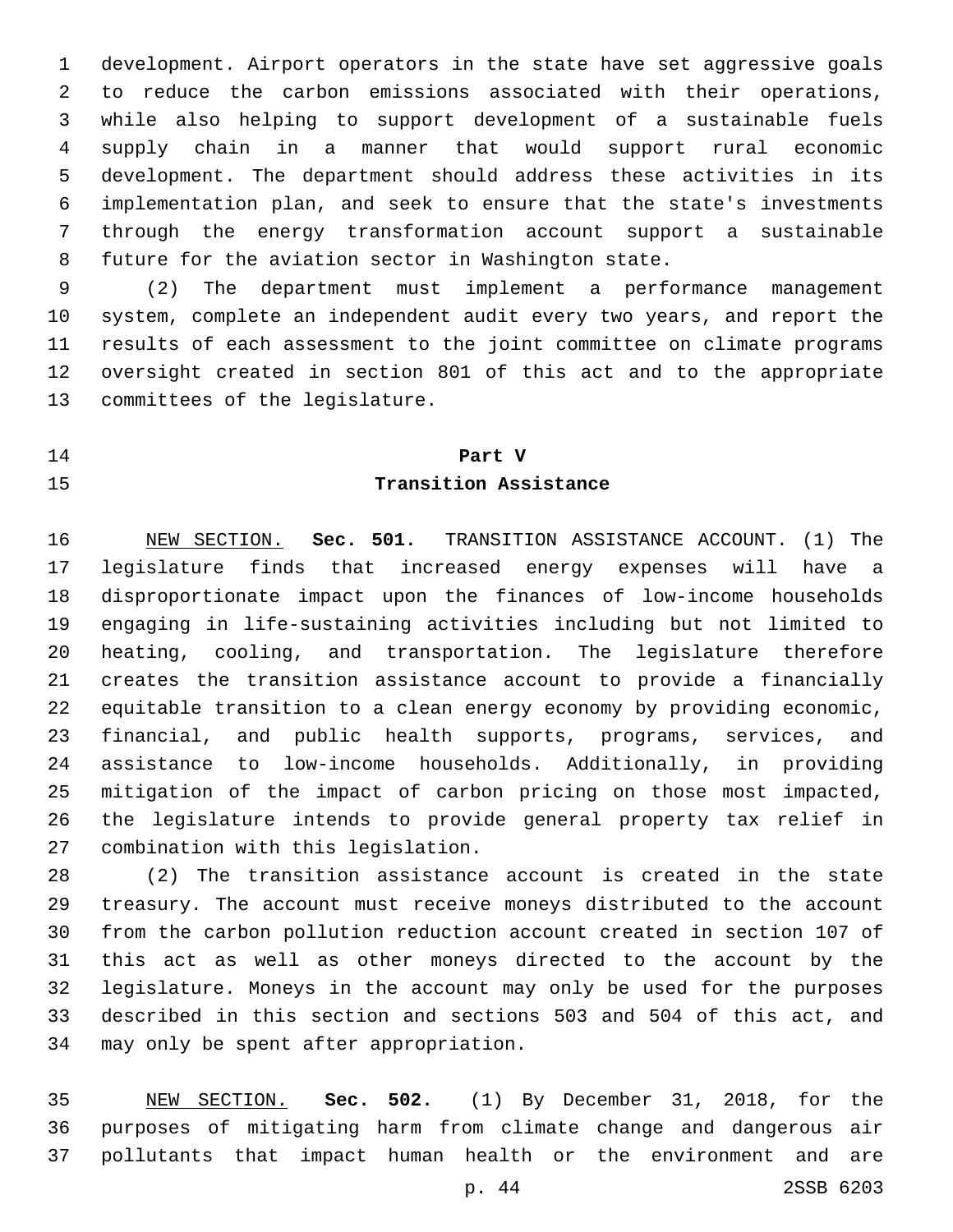regulated under the federal clean air act or chapter 70.94 RCW, the department of health must conduct or adopt a cumulative impact analysis to designate the communities highly impacted by fossil fuel 4 pollution and climate change in Washington.

 (2) The cumulative impact analysis must map, rank, and designate a percentile of census tracts as highly impacted communities based on 7 an index of criteria, including:

 (a) Vulnerable population characteristics including, but not limited to, socioeconomic factors, like unemployment, housing and transportation burden, and linguistic isolation, and sensitivity, 11 such as low birth weight and hospitalizations;

 (b) Environmental burden characteristics including, but not limited to, exposures to air, water, and toxics and environmental 14 effects such as toxic sites, hazardous waste, and climate impacts; 15 and

 (c) Census tracts that are wholly or partly "Indian country," as that term is defined in 25 U.S.C. Sec. 1151, in effect on the 18 effective date of this section.

 (3) The department of health must conduct meaningful consultation with vulnerable communities in Washington, including Indian tribes, and consult the University of Washington department of environmental and occupational health sciences in developing the analysis, or adopt 23 an analysis that included this consultation.

 (4) The cumulative impact analysis may integrate with and build upon other population tracking resources used by the department of health and analysis done by the University of Washington department of environmental and occupational health sciences.

 (5) By March 1, 2023, and every two years thereafter, the department of health, under advisement from the economic and environmental justice oversight panel created under section 805 of this act, must update the designation of highly impacted communities pursuant to this section. By March 1, 2025, and every four years thereafter, the department of health must review and consider revisions to the cumulative impacts methodology for designating highly impacted communities to reflect best practices.

 NEW SECTION. **Sec. 503.** ENERGY TRANSITION ASSISTANCE TO LOW- INCOME HOUSEHOLDS. (1) Using funds appropriated from the account created in section 501 of this act, the department of commerce must provide for an equitable transition to a clean energy economy by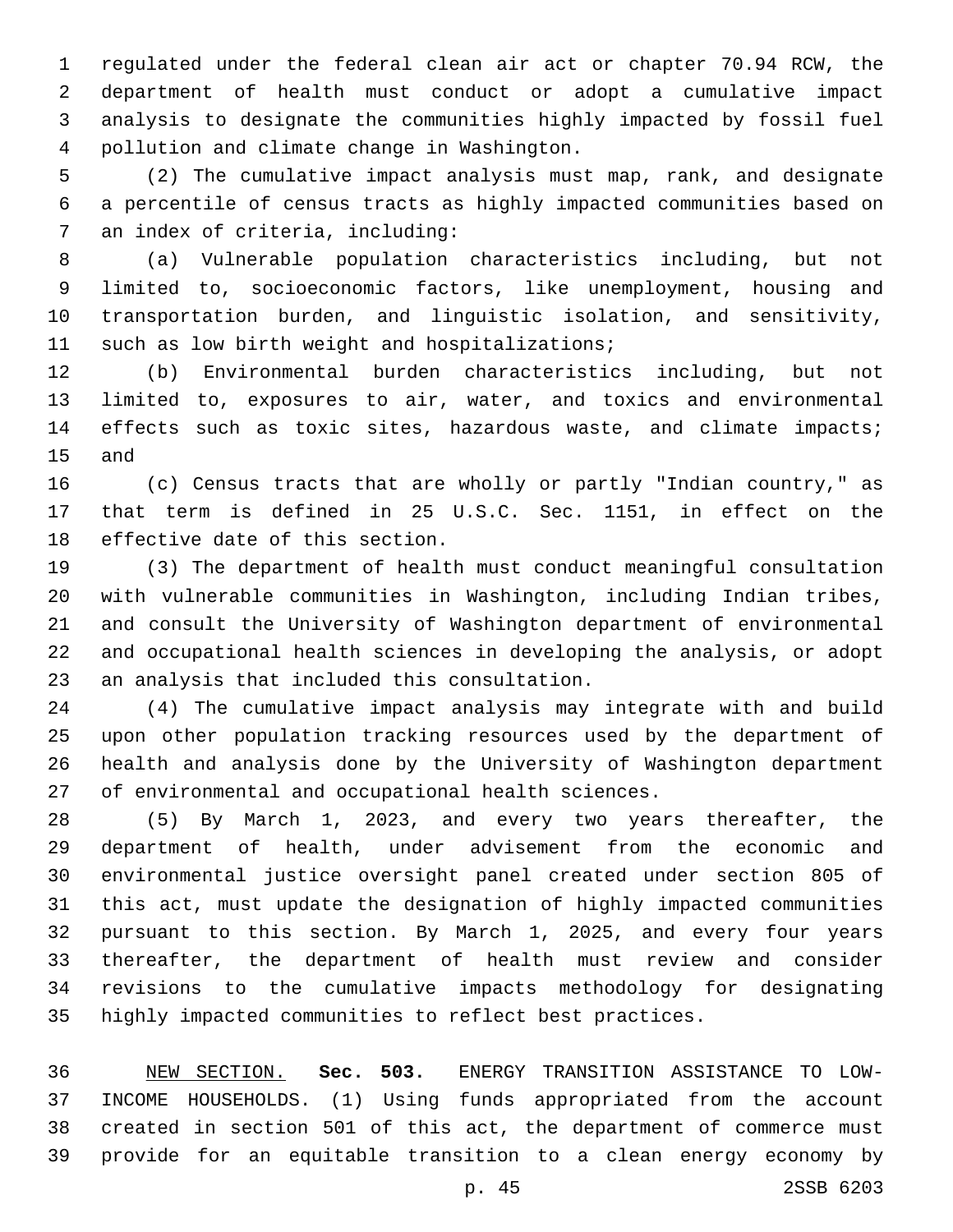providing funding to assist low-income households during that transition with increased energy prices that will have a disproportionate impact upon such households and to provide access to clean energy and low carbon housing, transportation options, and technologies to those with greater barriers and where pollution is concentrated. For the purposes of this section, the term "low income" means at or below eighty percent of area median income or two hundred 8 percent of the federal poverty level.

 (2) Funding must be prioritized to mitigate any additional energy and transportation costs borne by low-income persons as a direct result of this act and not fully mitigated by utilities plans in sections 201 through 306 of this act and the reduced vehicle fees under sections 506 through 508 of this act. Funding must also be prioritized to provide assistance to displaced fossil fuel-related industries workers as provided under section 504 of this act. Remaining funds must be used to reduce carbon pollution and reduce vulnerable population characteristics or environmental burdens in highly impacted communities designated by the department of health 19 under section 502 of this act.

 (3) Transition assistance under this chapter may include direct financial assistance in the form of a grant, subsidy, rebate, or other similar financial benefit or product including:

 (a) Through expansion of or increases to existing programs and authorizations administered by the department of social and health 25 services;

 (b) Expansion or increases to existing regional community health programs administered by the health care authority; or

 (c) New programs that efficiently enable direct financial 29 assistance.

 (4) The assistance may include but is not limited to programs such as energy bill pay subsidies, energy efficiency and weatherization assistance and services, public health programs and services, affordable transportation services and options, affordable housing, improved community services, and reductions in vehicle fees as provided in sections 506, 507, and 508 of this act.

 (5) The department must form a transition assistance advisory group comprised of appropriate state agencies, local governments, Indian tribes, social service agencies, workers, representatives of vulnerable populations in highly impacted communities, and low-income and community advocacy organizations to develop an implementation

p. 46 2SSB 6203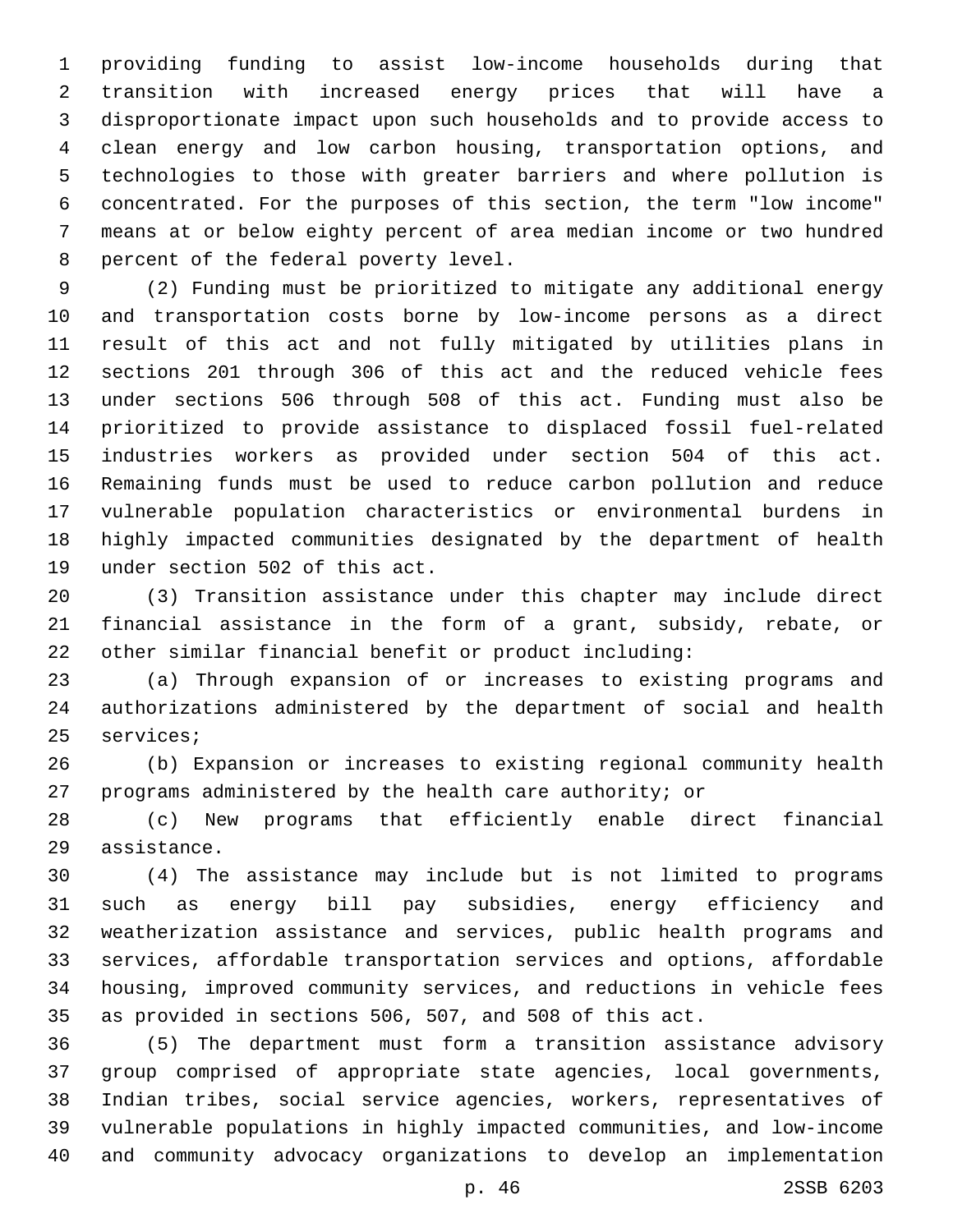plan that selects the most efficient and financially equitable delivery of transition assistance to low-income households across the state. The department must consult with and take into strong consideration the recommendations of the advisory group, as well as the views of the economic and environmental justice oversight panel created under section 805 of this act. The advisory group may consist of a subcommittee of the panel created under section 805 of this act. The implementation plan together with recommendations for appropriations and recommended legislative action must be provided to the joint committee on climate programs oversight created in section 801 of this act and to the governor and appropriate committees of the senate and house of representatives not later than December 31, 2018.

 NEW SECTION. **Sec. 504.** ENERGY TRANSITION ASSISTANCE TO DISPLACED WORKERS. (1) Using funds appropriated from the account created in section 501 of this act, the department of commerce, with the assistance of the employment security department and in consultation with fossil fuel-related businesses, labor organizations, and the panel created in section 805 of this act, must develop a program and provide assistance to eligible displaced fossil fuel-related industries workers.

 (2) The assistance provided for in subsection (1) of this section 22 may include, but is not limited to:

 (a) Wage, pension, and health benefits replacement for up to two years; the replacement assistance must be based on the average of the worker's previous two years' wages received, pension contributions made by the employer for the worker's benefit, and the cost to the employer of the worker's health insurance benefits while the worker 28 was working in the fossil fuel-related industry;

 (b) Notwithstanding the benefits in (a) of this subsection, displaced workers with more than five years of employment in the industry are eligible for up to two years of wage insurance;

 (c) For a worker who is within five years of eligibility for a union pension or social security, the period of time the replacement assistance described in (a) of this subsection may be paid continues until the worker is eligible for the union pension or full social 36 security benefits, whichever is later;

 (d) Training and education costs not to exceed the average cost of two years tuition and fees at Washington state's community and 39 technical colleges;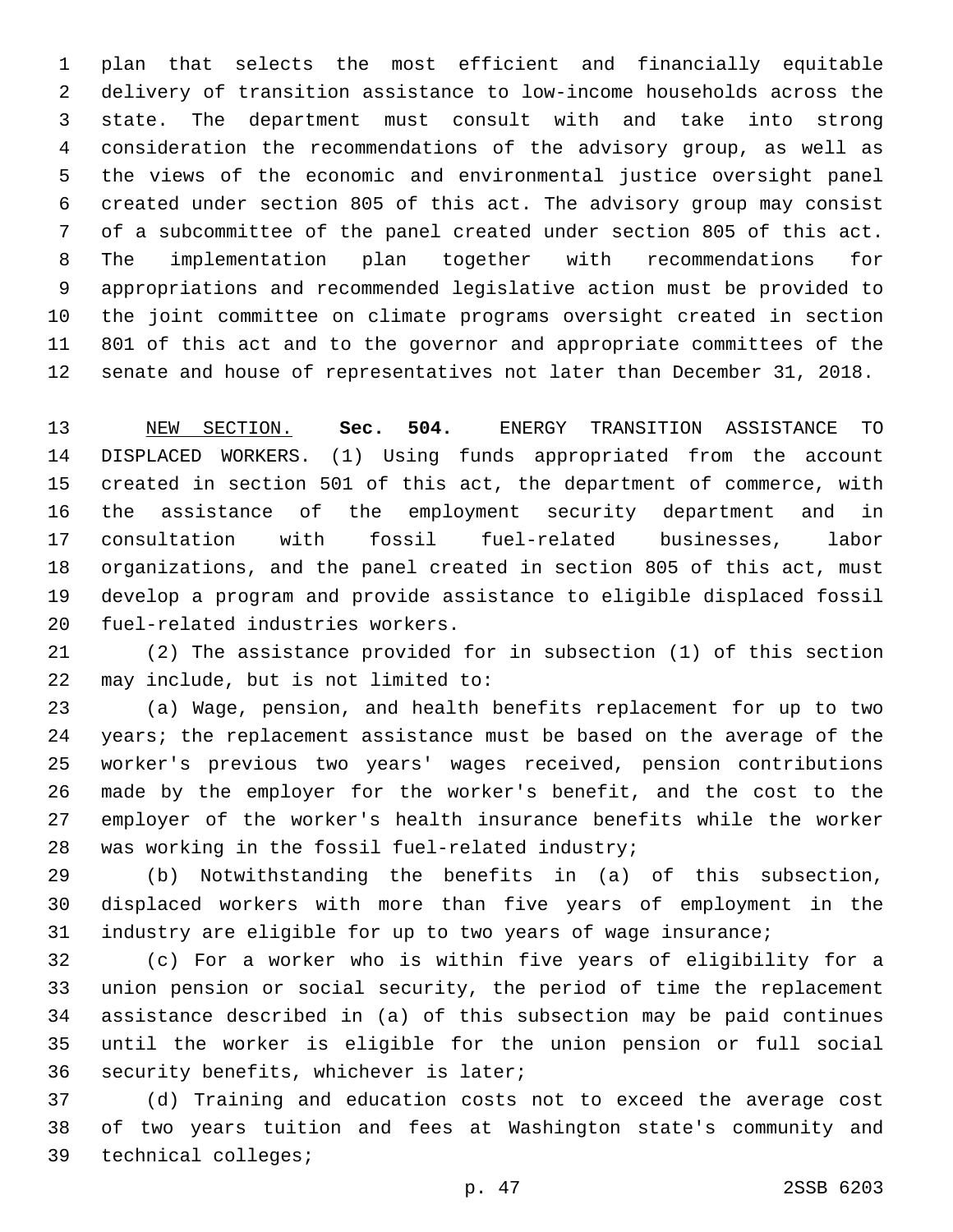- 1 (e) Peer counseling services;
- (f) Enhanced job placement services; and2

(g) Relocation expenses and assistance.3

 (3) The definitions in this subsection apply throughout this section unless the context clearly requires otherwise.

 (a) "Eligible displaced fossil fuel-related industries worker" means a fossil fuel-related industries worker who:7

 (i)(A) Has been terminated or received notice of termination from employment and is unlikely to return to employment in the individual's principal occupation or previous industry because of a diminishing demand for the individual's skills in that occupation or 12 industry; or

 (B) Is self-employed and has been displaced from the individual's business because of the diminishing demand for the business' 15 services; and

 (ii) Was working at a fossil fuel-related industries facility when at least one of the following situations occurs with respect to 18 the facility:

 (A) Any permanent fossil fuel facility or major portion thereof is permanently closed or curtailed, or closed or curtailed for more than six months;

 (B) A facility reduces production by more than three percent 23 relative to its average production over the previous three years; or

 (C) A facility's production is replaced by an increase in fossil fuels imported into the state from foreign or domestic sources.

 (b) "Fossil fuel-related industries" means petroleum refining, natural gas distribution, oil and gas pipeline construction and transportation, petroleum bulk stations and terminals, and fossil fuel-based electric power generation in Washington state.

 (c) "Fossil fuel-related industries worker" means a full-time worker who is covered under a collective bargaining agreement, and is a nonsupervisory worker; or is a full-time independent contractor 33 working in the fossil fuel-related industries.

 NEW SECTION. **Sec. 505.** EDUCATION PROGRAMS. Using funds appropriated from the account created in section 501 of this act, the office of the superintendent of public instruction may provide education programs and teacher professional development opportunities at public schools to expand awareness of and increase preparedness for the environmental, social, and economic impacts of climate change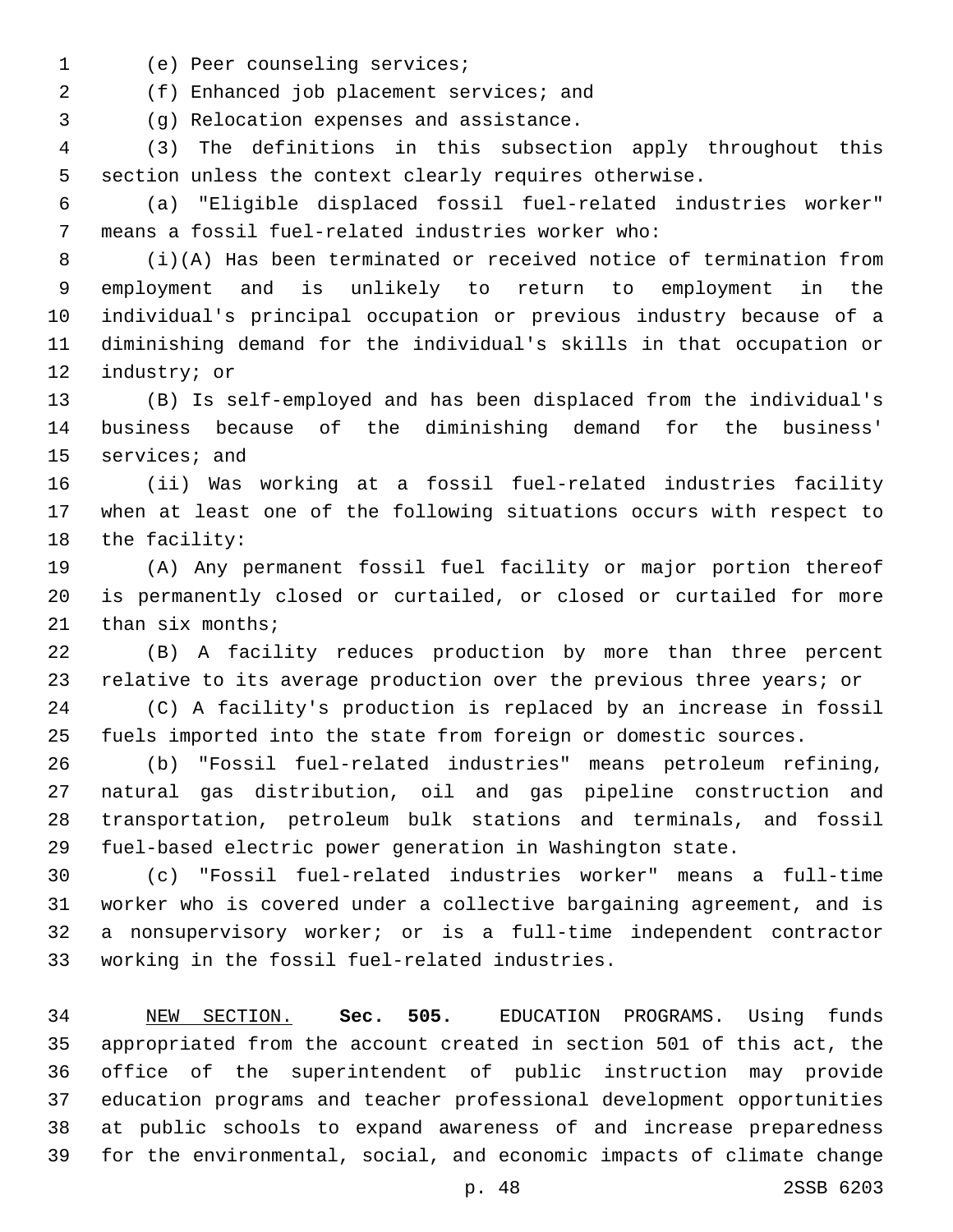and strategies to reduce carbon pollution, and to prepare all students for employment opportunities in the clean energy economy.

 NEW SECTION. **Sec. 506.** REPORTING. The department of commerce must provide reports on assistance provided to low-income persons under section 503 of this act and to displaced fossil fuel-related industry workers under section 504 of this act to the joint committee on climate programs oversight created under section 801 of this act at such intervals as the committee requests.

 **Sec. 507.** RCW 46.17.005 and 2010 c 161 s 501 are each amended to 10 read as follows:

11  $(1)(a)$  A person who applies for a vehicle registration or for any other right to operate a vehicle on the highways of this state 13 ((shall)) must pay a three dollar filing fee in addition to any other 14 fees and taxes required by law.

 (b) Subsection (1)(a) of this section does not apply to a person with an income at or below two hundred percent of the federal poverty 17 line. On the last day of January, April, July, and October of each year, the state treasurer, based upon information provided by the 19 department, must transfer from the transition assistance account created in section 501 of this act for distribution under RCW 46.68.400 a sum equal to the dollar amount that would otherwise have been distributed under subsection (3) of this section during the prior calendar quarter but for the exemption provided in this subsection (1)(b).

25 (2) A person who applies for a certificate of title ((shall)) must pay a four dollar filing fee in addition to any other fees and 27 taxes required by law.

 (3) The filing fees established in this section must be 29 distributed under RCW 46.68.400.

 **Sec. 508.** RCW 46.17.350 and 2014 c 30 s 2 are each amended to 31 read as follows:

 (1) Except as provided in subsection (2) of this section, before accepting an application for a vehicle registration, the department, county auditor or other agent, or subagent appointed by the director 35 ((shall)) must require the applicant, unless specifically exempt, to pay the following vehicle license fee by vehicle type: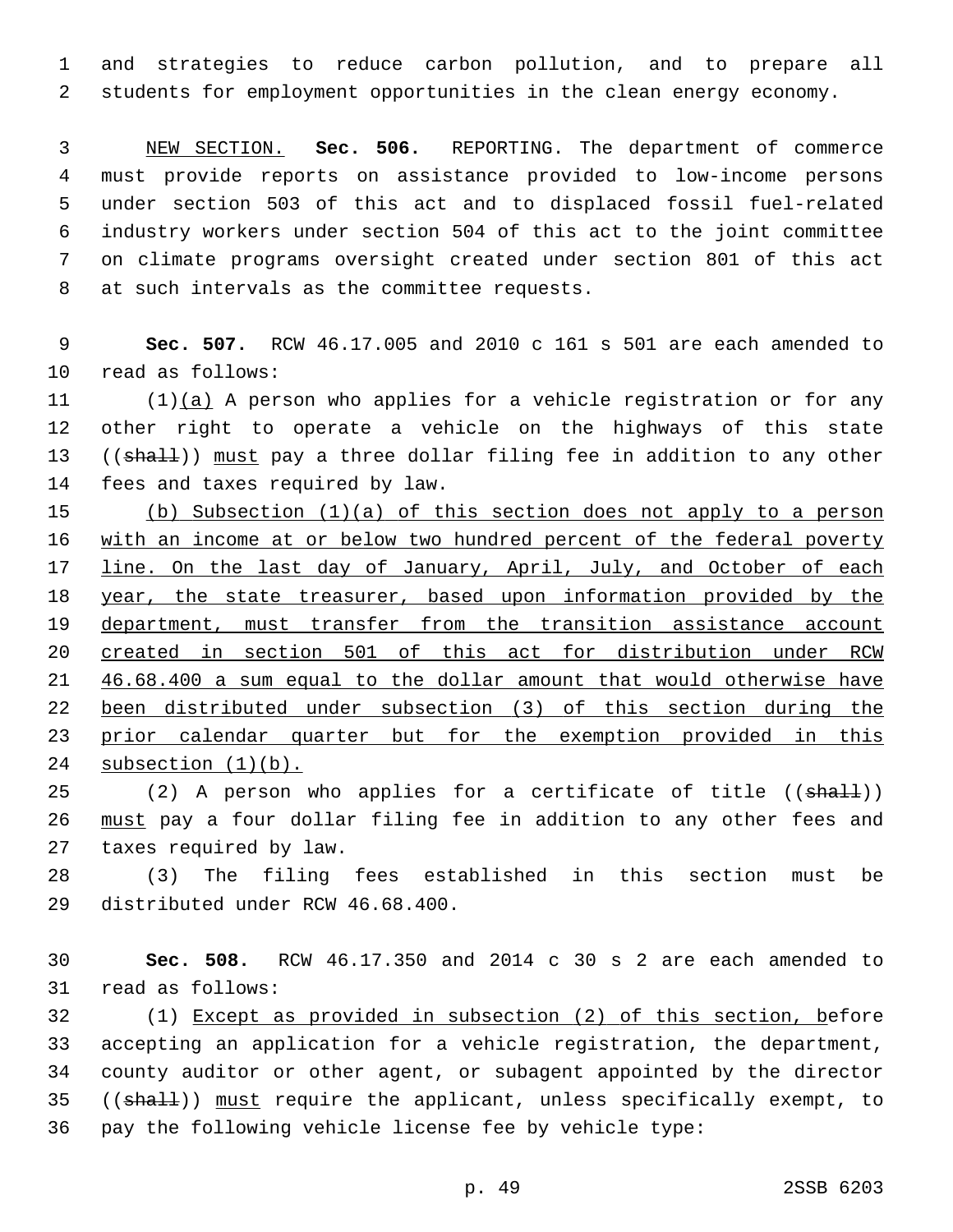| 1              | <b>VEHICLE TYPE</b>          |            | INITIAL RENEWAL | <b>DISTRIBUTED</b> |
|----------------|------------------------------|------------|-----------------|--------------------|
| $\overline{a}$ |                              | <b>FEE</b> | <b>FEE</b>      | <b>UNDER</b>       |
| 3              | (a) Auto stage, six seats or | \$30.00    | \$30.00         | RCW 46.68.030      |
| $\overline{4}$ | less                         |            |                 |                    |
| 5              | (b) Camper                   | \$4.90     | \$3.50          | RCW 46.68.030      |
| 6              | (c) Commercial trailer       | \$34.00    | \$30.00         | RCW 46.68.035      |
| 7              | (d) For hire vehicle, six    | \$30.00    | \$30.00         | RCW 46.68.030      |
| 8              | seats or less                |            |                 |                    |
| 9              | (e) Mobile home (if          | \$30.00    | \$30.00         | RCW 46.68.030      |
| 10             | registered)                  |            |                 |                    |
| 11             | (f) Moped                    | \$30.00    | \$30.00         | RCW 46.68.030      |
| 12             | (g) Motor home               | \$30.00    | \$30.00         | RCW 46.68.030      |
| 13             | (h) Motorcycle               | \$30.00    | \$30.00         | RCW 46.68.030      |
| 14             | (i) Off-road vehicle         | \$18.00    | \$18.00         | RCW 46.68.045      |
| 15             | (j) Passenger car            | \$30.00    | \$30.00         | RCW 46.68.030      |
| 16             | (k) Private use single-axle  | \$15.00    | \$15.00         | RCW 46.68.035      |
| 17             | trailer                      |            |                 |                    |
| 18             | (l) Snowmobile               | \$50.00    | \$50.00         | RCW 46.68.350      |
| 19             | (m) Snowmobile, vintage      | \$12.00    | \$12.00         | RCW 46.68.350      |
| 20             | (n) Sport utility vehicle    | \$30.00    | \$30.00         | RCW 46.68.030      |
| 21             | (o) Tow truck                | \$30.00    | \$30.00         | RCW 46.68.030      |
| 22             | (p) Trailer, over 2000       | \$30.00    | \$30.00         | RCW 46.68.030      |
| 23             | pounds                       |            |                 |                    |
| 24             | (q) Travel trailer           | \$30.00    | \$30.00         | RCW 46.68.030      |
| 25             | (r) Wheeled all-terrain      | \$12.00    | \$12.00         | RCW 46.09.540      |
| 26             | vehicle, on-road use         |            |                 |                    |
| 27             | (s) Wheeled all-terrain      | \$18.00    | \$18.00         | RCW 46.09.510      |
| 28             | vehicle, off-road use        |            |                 |                    |

| 29              | (2) Subsection $(1)(a)$ , $(d)$ , $(e)$ , $(h)$ , $(j)$ , $(n)$ , and $(o)$ of this |
|-----------------|-------------------------------------------------------------------------------------|
| 30              | section do not apply to an applicant with an income at or below two                 |
| 31              | hundred percent of the federal poverty line. On the last day of                     |
| 32 <sup>°</sup> | January, April, July, and October of each year, the state treasurer,                |
| 33              | based upon information provided by the department, must transfer from               |
| 34              | the transition assistance account created in section 501 of this act                |
|                 | 35 for distribution under RCW 46.68.030 a sum equal to the dollar amount            |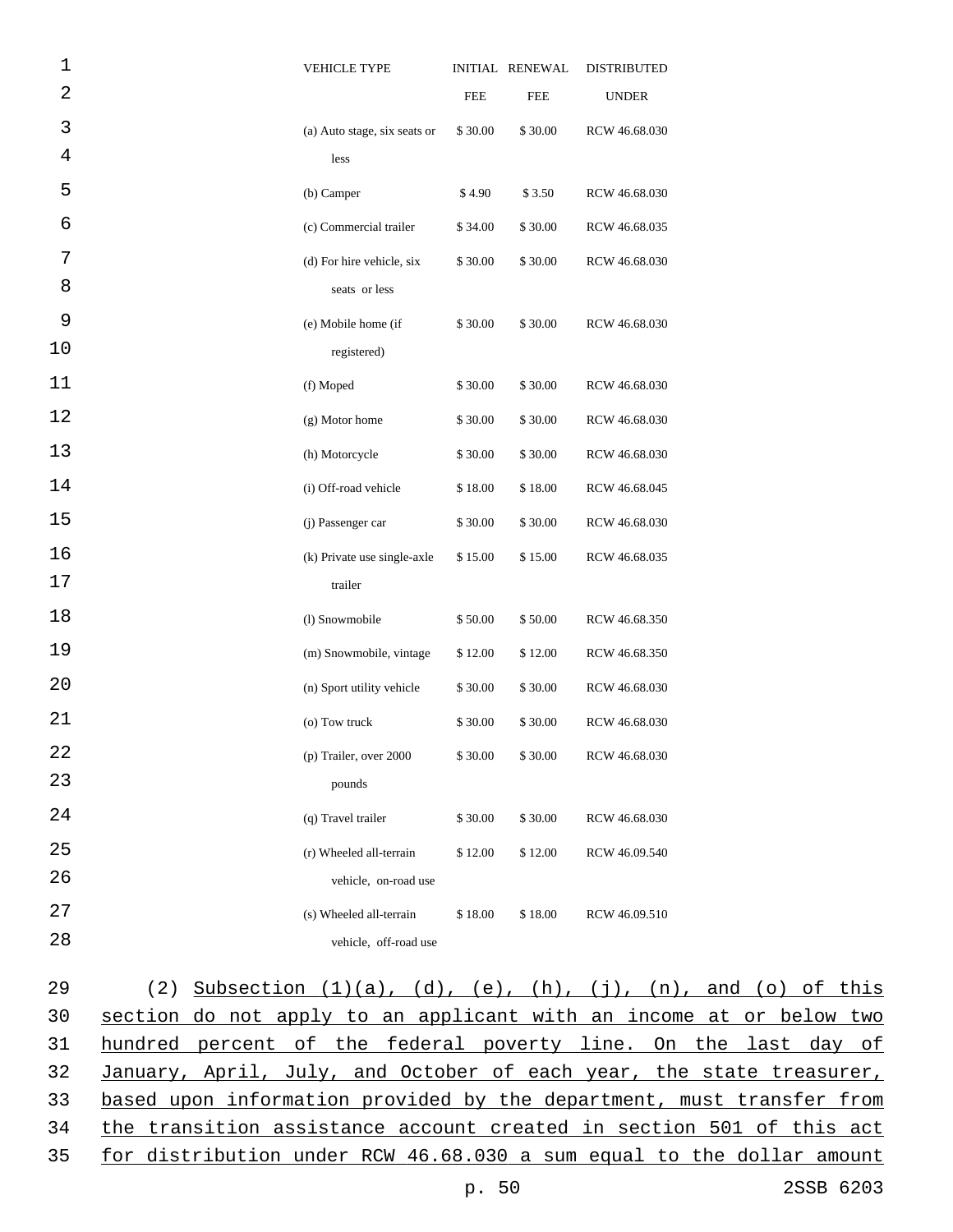that would otherwise have been distributed under subsection (1) of 2 this section during the prior calendar quarter but for the exemption 3 provided in this subsection (2).

 (3) The vehicle license fee required in subsection (1) of this section is in addition to the filing fee required under RCW 46.17.005, and any other fee or tax required by law.

 **Sec. 509.** RCW 46.17.365 and 2015 3rd sp.s. c 44 s 202 are each 8 amended to read as follows:

 (1) Except as provided in subsection (2) of this section, a person applying for a motor vehicle registration and paying the vehicle license fee required in RCW 46.17.350(1) (a), (d), (e), (h), 12 (j), (n), and (o) ((shall)) must pay a motor vehicle weight fee in addition to all other fees and taxes required by law.

 (a) For vehicle registrations that are due or become due before 15 July 1, 2016, the motor vehicle weight fee:

16 (i) Must be based on the motor vehicle scale weight;

 (ii) Is the difference determined by subtracting the vehicle license fee required in RCW 46.17.350 from the license fee in Schedule B of RCW 46.17.355, plus two dollars; and

(iii) Must be distributed under RCW 46.68.415.

 (b) For vehicle registrations that are due or become due on or 22 after July 1, 2016, the motor vehicle weight fee:

(i) Must be based on the motor vehicle scale weight as follows:

| 24 | WEIGHT                 | <b>FEE</b> |
|----|------------------------|------------|
| 25 | $4,000$ pounds         | \$25.00    |
| 26 | $6,000$ pounds         | \$45.00    |
| 27 | $8,000$ pounds         | \$65.00    |
| 28 | 16,000 pounds and over | \$72.00;   |

 (ii) If the resultant motor vehicle scale weight is not listed in the table provided in (b)(i) of this subsection, must be increased to the next highest weight; and

 (iii) Must be distributed under RCW 46.68.415 unless prior to July 1, 2023, the actions described in (b)(iii)(A) or (B) of this subsection occur, in which case the portion of the revenue that is the result of the fee increased in this subsection must be distributed to the connecting Washington account created under RCW 37 46.68.395.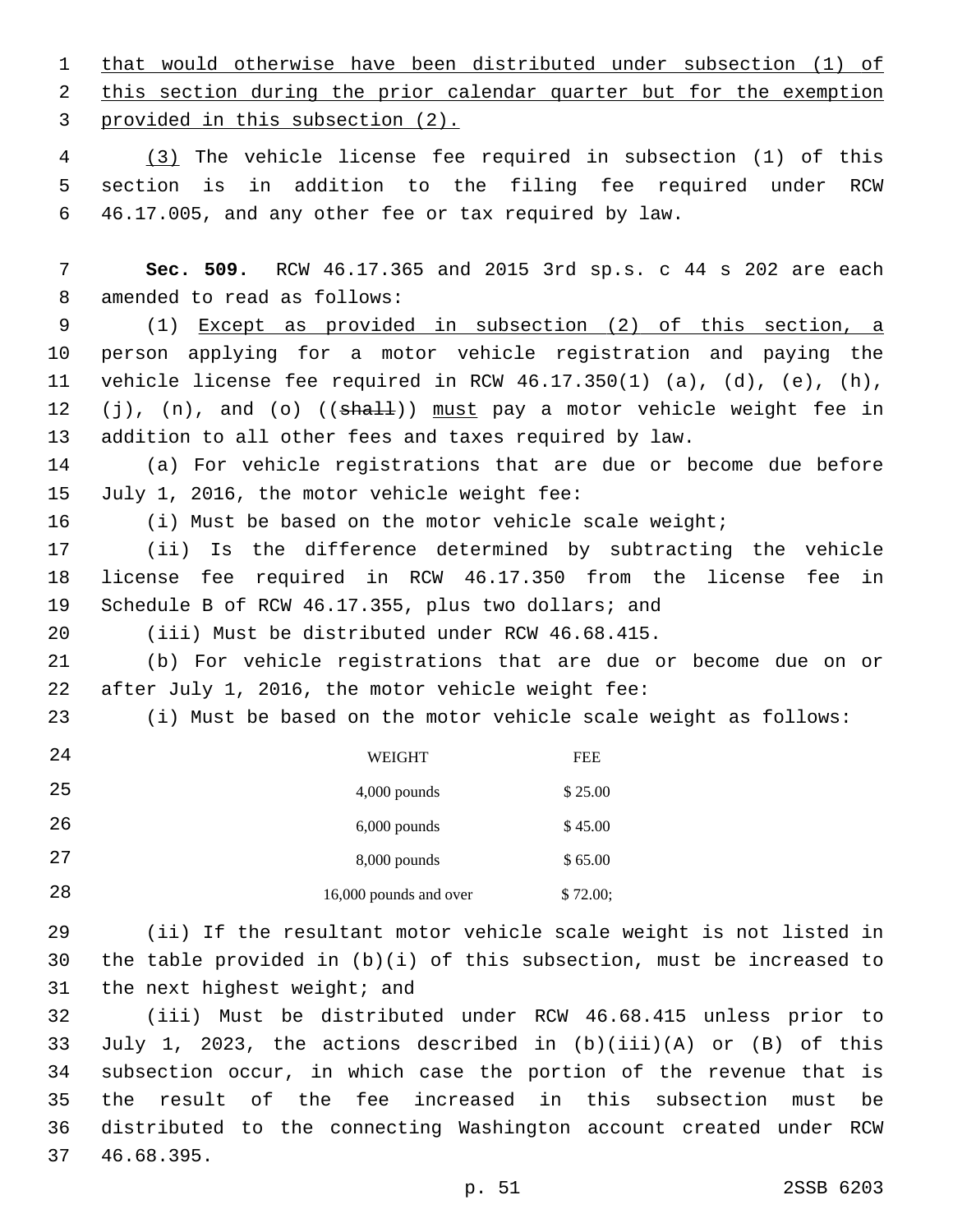(A) Any state agency files a notice of rule making under chapter 34.05 RCW for a rule regarding a fuel standard based upon or defined by the carbon intensity of fuel, including a low carbon fuel standard 4 or clean fuel standard.

 (B) Any state agency otherwise enacts, adopts, orders, or in any way implements a fuel standard based upon or defined by the carbon intensity of fuel, including a low carbon fuel standard or clean fuel 8 standard.

 (C) Nothing in this subsection acknowledges, establishes, or creates legal authority for the department of ecology or any other state agency to enact, adopt, order, or in any way implement a fuel standard based upon or defined by the carbon intensity of fuel, including a low carbon fuel standard or clean fuel standard.

 (2) Subsection (1) of this section does not apply to a person 15 with an income at or below two hundred percent of the federal poverty line, but only if the person's motor vehicle falls under the 4,000 pounds or 6,000 pounds fee schedule in subsection (1)(b)(i) of this 18 section. On the last day of January, April, July, and October of each year, the state treasurer, based upon information provided by the department, must transfer from the transition assistance account created in section 501 of this act for distribution under subsection  $(1)(b)(iii)$  of this section a sum equal to the dollar amount that would otherwise have been distributed under subsection (1)(b)(iii) of this section during the prior calendar quarter but for the exemption provided in this subsection (2).

 (3) A person applying for a motor home vehicle registration 27 ((shall)) must, in lieu of the motor vehicle weight fee required in subsection (1) of this section, pay a motor home vehicle weight fee of seventy-five dollars in addition to all other fees and taxes required by law. The motor home vehicle weight fee must be 31 distributed under RCW 46.68.415.

 ( $(\frac{43}{})$ ) (4) Beginning July 1, 2022, in addition to the motor vehicle weight fee as provided in subsection (1) of this section, the department, county auditor or other agent, or subagent appointed by the director must require an applicant to pay an additional weight fee of ten dollars, which must be distributed to the multimodal transportation account under RCW 47.66.070 unless prior to July 1, 2023, the actions described in (a) or (b) of this subsection occur, in which case the portion of the revenue that is the result of the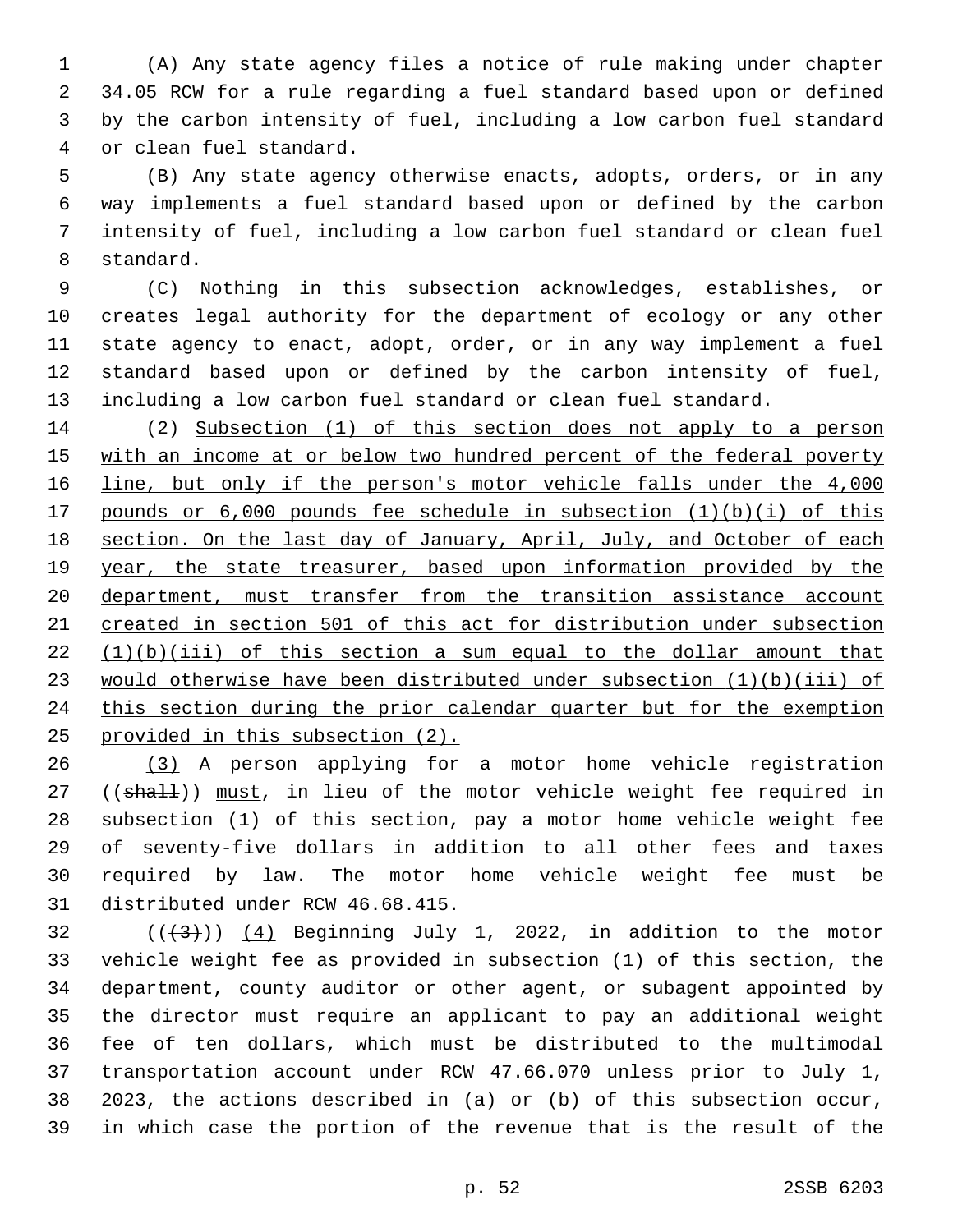fee increased in this subsection must be distributed to the connecting Washington account created under RCW 46.68.395.

 (a) Any state agency files a notice of rule making under chapter 34.05 RCW for a rule regarding a fuel standard based upon or defined by the carbon intensity of fuel, including a low carbon fuel standard or clean fuel standard.6

 (b) Any state agency otherwise enacts, adopts, orders, or in any way implements a fuel standard based upon or defined by the carbon intensity of fuel, including a low carbon fuel standard or clean fuel 10 standard.

 (c) Nothing in this subsection acknowledges, establishes, or creates legal authority for the department of ecology or any other state agency to enact, adopt, order, or in any way implement a fuel standard based upon or defined by the carbon intensity of fuel, including a low carbon fuel standard or clean fuel standard.

16  $((+4))$   $(5)$  The department  $((shall))$  must:

 (a) Rely on motor vehicle empty scale weights provided by vehicle manufacturers, or other sources defined by the department, to 19 determine the weight of each motor vehicle; and

 (b) Adopt rules for determining weight for vehicles without 21 manufacturer empty scale weights.

#### **Part VI**

#### **Climate Resilience**

 NEW SECTION. **Sec. 601.** WATER AND NATURAL RESOURCES RESILIENCE ACCOUNT. (1) The water and natural resources resilience account is created in the state treasury. The account must receive moneys distributed to the account from the carbon pollution reduction account created in section 107 of this act as well as other moneys directed to the account by the legislature. Moneys in the account may only be used for the purposes described in sections 602 and 603 of this act. Within this account on a biennial basis, fifty percent of the funding appropriated from the account must be provided for the purposes set forth in section 602 of this act. The remaining moneys must be deposited to two subaccounts hereby created in the state treasury as follows:

 (a) Twenty-five percent to the fire prevention and suppression 37 account; and

(b) Seventy-five percent to the forest resilience account.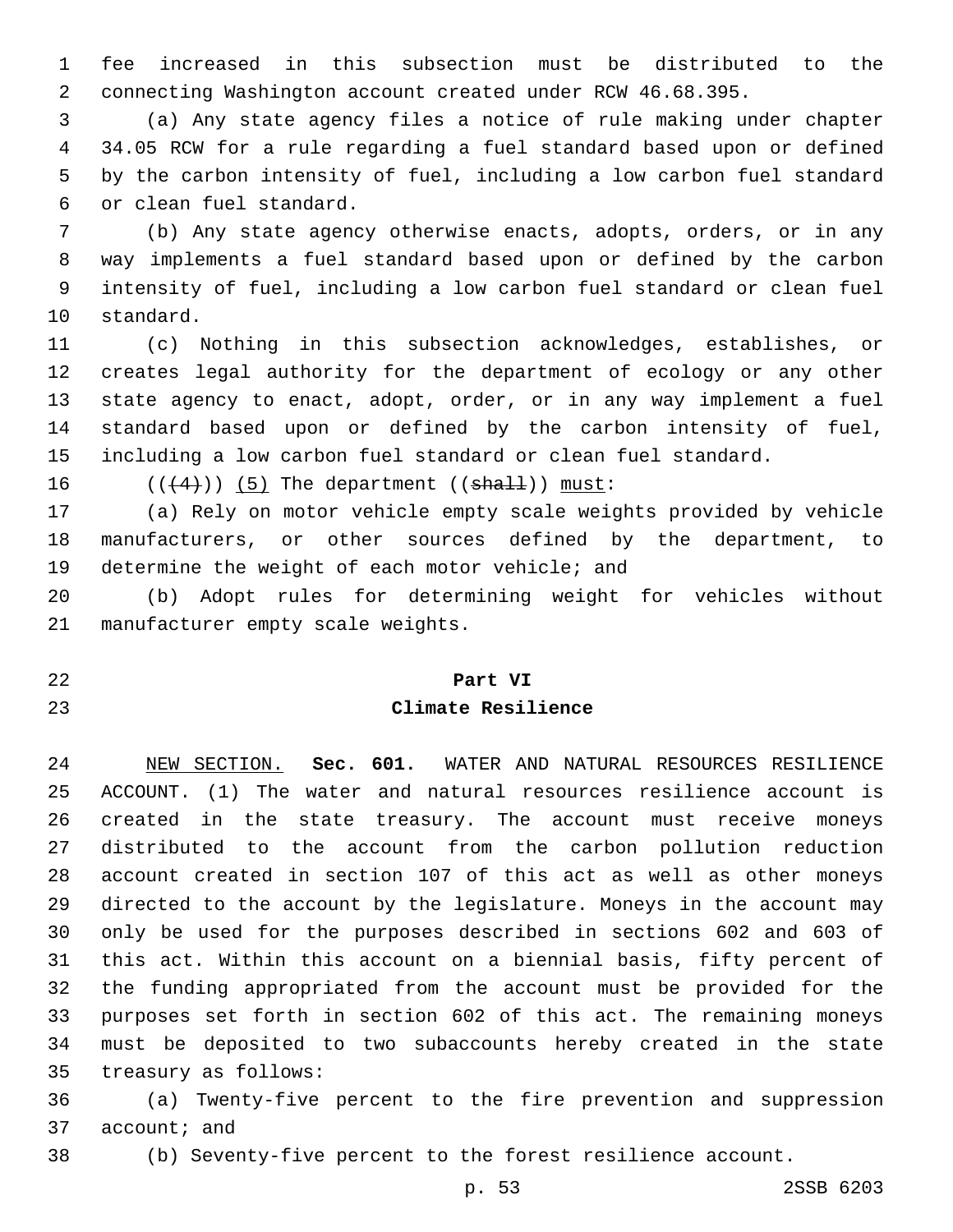(2) Moneys in the account may not be used for projects that would violate tribal rights or result in long-term damage to critical habitat or ecological functions. Instead, investments under this account must result in long-term environmental benefit and increased 5 resiliency to the impacts of climate change.

 (3) The departments of ecology and natural resources must prepare such progress reports as required by the joint committee on climate programs oversight created under section 801 of this act, and prepare information as necessary to inform the government-to-government consultation with Indian tribes required under section 802 of this 11 act.

 NEW SECTION. **Sec. 602.** WATER-RELATED PROJECTS AND ACTIVITIES. (1) From funds appropriated by the legislature from the account created in section 601 of this act, the department of ecology may provide grants and loans for water-related projects and activities described in this section. The department may not sign contracts or financially obligate funds from the account created in section 601 of this act before the legislature has appropriated funds for a specific list of project and activities. The department must develop an implementation plan for such expenditures using extensive public involvement and considering the peer-reviewed science on climate risks, resilience, and risk management. The department must consult with appropriate state agencies, Indian tribes, and the climate impacts group at the University of Washington in developing the implementation plan and funding criteria. On a biennial basis, a minimum of ten percent of the expenditures under this section must be for projects and activities that directly benefit highly impacted communities designated under section 502 of this act.

 (2) The department may fund projects and activities that include 30 but are not limited to:

 (a) Project-specific planning, design, and construction projects that reduce stormwater impacts from existing infrastructure and development. Grants must be made available to public and private entities for projects that reduce stormwater impacts from existing infrastructure and development, where there is a substantial water quality benefit and the project is not required by court order or required as a condition of a local or state permit;

 (b) Reducing the risk of flooding by restoring natural floodplain ecological functions, protecting against damage caused by floods, and

p. 54 2SSB 6203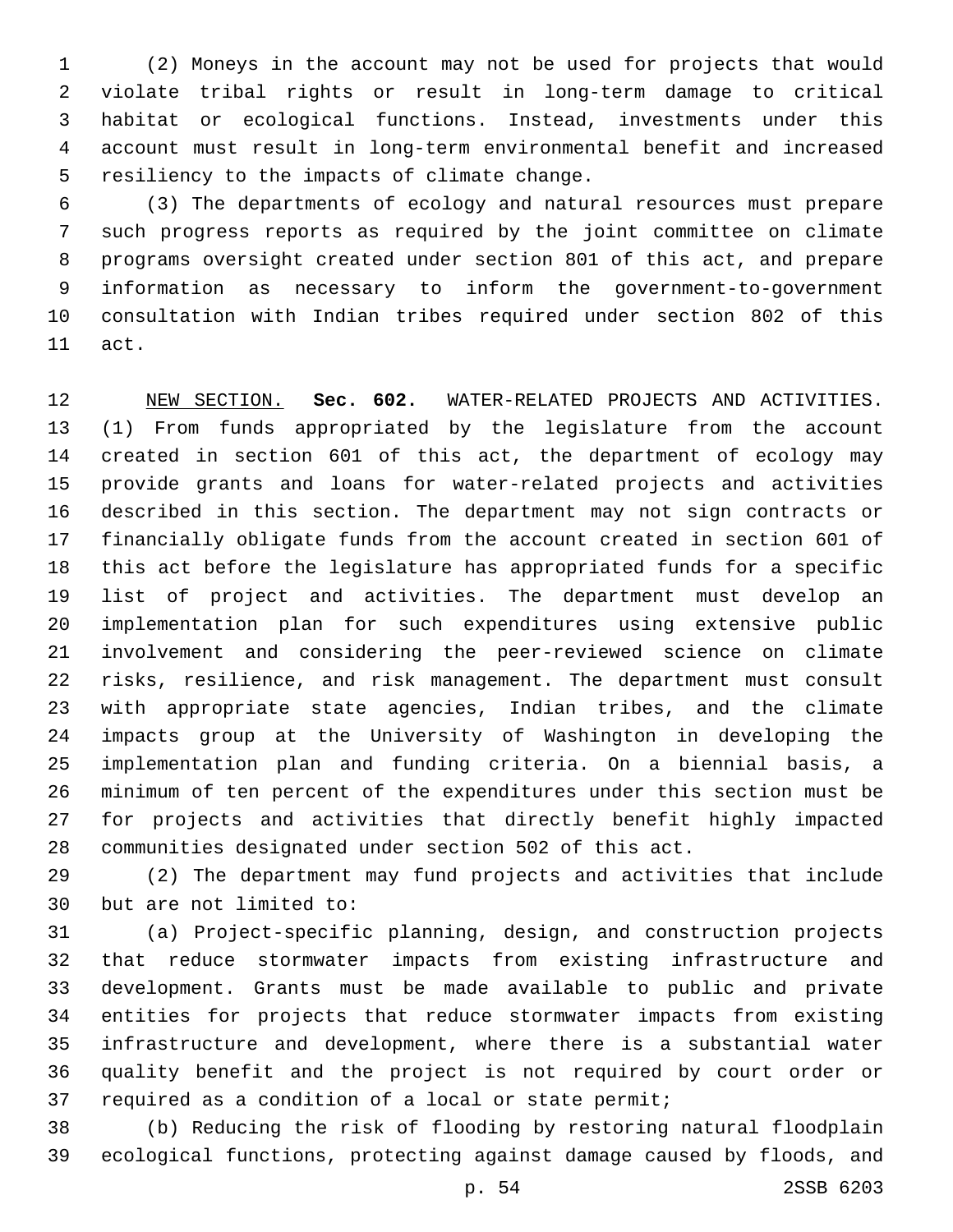protecting or restoring naturally functioning areas where floods occur, including modeling of projected flood risks;

 (c) Improving the availability and reliability of water supplies for instream and out-of-stream uses, including groundwater mapping 5 and modeling;

 (d) Construction by the department of transportation of fish barrier correction projects at state highways required by the injunction entered in *United States v. Washington (Civ No CV9213RSM)*. Where the department determines that the amounts appropriated exceed the current biennial appropriation necessary to meet the overall timeline for compliance with the injunction, the department may provide funding for fish barrier correction projects on state or local roadways, with the highest priority for funding to be accorded to projects with the greatest restoration of fish habitat access. In making awards for projects not subject to the injunction, the department must obtain the recommendations of the fish passage 17 barrier removal board created in RCW 77.95.160;

 (e) Projects to prepare for sea level rise and to restore and protect estuaries, fisheries, marine shoreline and inland habitats, including anadromous fish passage and habitat projects with a fair allocation of funding to all geographic regions of the state, and including small forest landowner fish passage barrier projects 23 authorized under RCW 76.09.420; and

 (f) Increasing the ability to adapt to and remediate the impacts of ocean acidification. This may include the activities of the Kenneth K. Chew center for shellfish research and restoration. The department must consult with the recreation and conservation office, and the climate impacts group and ocean acidification center at the University of Washington in developing the implementation for 30 investments under this subsection  $(2)(f)$ .

 (3) The department must provide information about the projects when the government-to-government consultation with Indian tribes is 33 conducted under section 802 of this act.

 (4) The department must adopt rigorous performance-based criteria and objectives for funding decisions, and incorporate project implementation monitoring and evaluation requirements into the projects. Examples of numeric performance criteria include the quantity of offstream water supplies made available or more secure during drought, the number of rivers and streams meeting minimum flow standards, miles of river and stream habitat made available through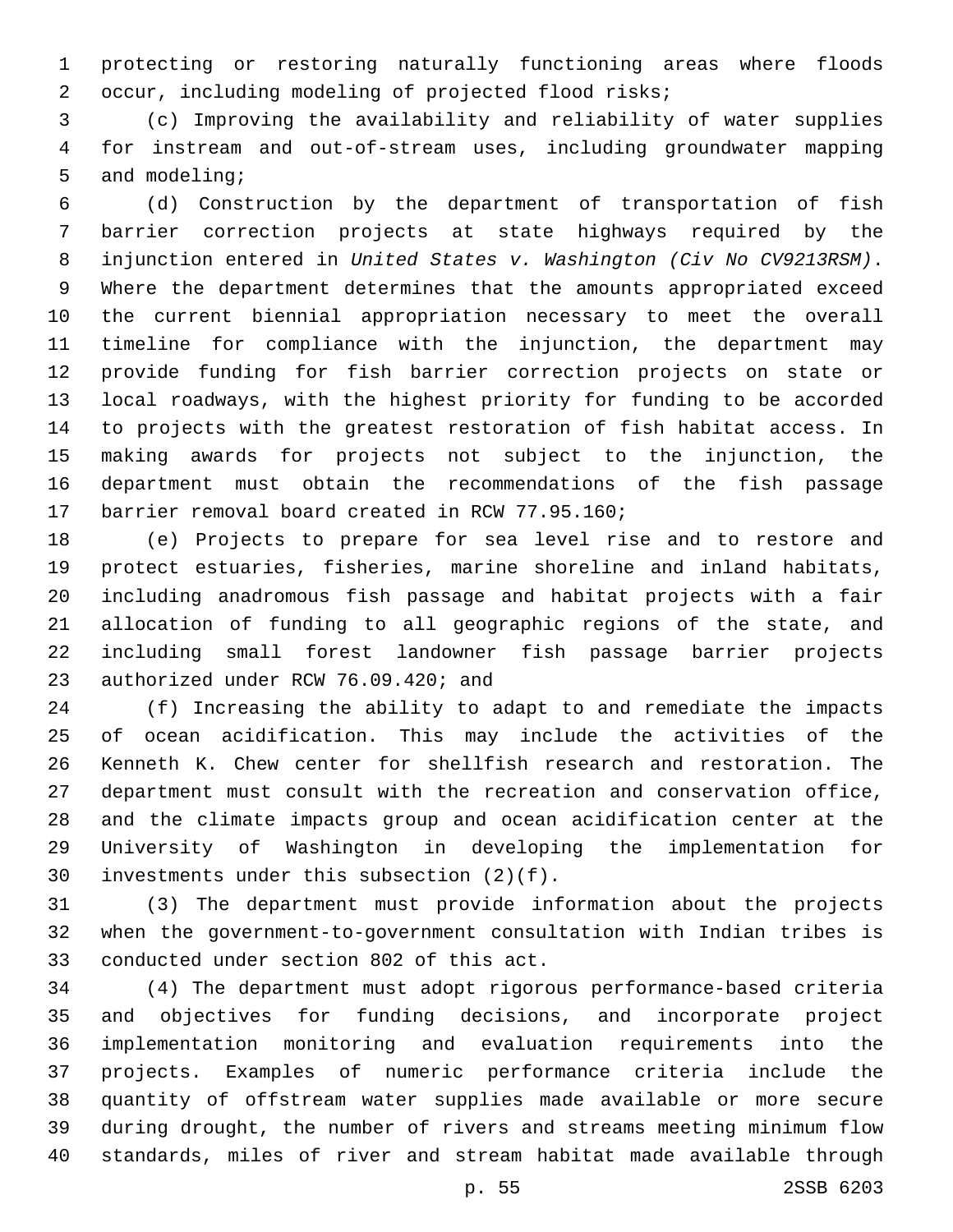passage barrier removals, and the number of municipal stormwater 2 discharges meeting state and federal standards.

 (5) The department must utilize the cumulative impact analysis in section 502 of this act when developing the implementation plan and prioritize funding and investments to benefit highly impacted communities.6

 (6) The department must require annual progress reports by all recipients of funding under this section, and provide summaries of those reports and assessment of achievement of the performance-based criteria and objectives to the joint committee on climate programs oversight created under section 801 of this act at such intervals as 12 the committee requests.

 (7) The department must consult with the climate impacts group at the University of Washington, establish a citizen advisory group to provide input on the development of project funding criteria and project funding decisions, and must seek input from the panel created 17 under section 805 of this act.

 NEW SECTION. **Sec. 603.** NATURAL RESOURCES-RELATED PROJECTS AND ACTIVITIES. (1) From funds appropriated by the legislature from the account created in section 601 of this act, the department of natural resources may undertake or contract for, and provide grants and loans for natural resources-related projects and activities described in this section. The department must develop an implementation plan for such expenditures using extensive public involvement and considering the best available science on climate risks, resilience, and risk management. The department must consult with appropriate state agencies, Indian tribes, and the climate impacts group at the University of Washington in developing the implementation plan and funding criteria.

 (2)(a) Funds appropriated by the legislature from the forest resilience account must be used to improve forest and natural lands health and resilience to the impacts of climate change. The projects and activities that may be funded include but are not limited to thinning or prescribed fires, with priority given to projects prioritized subject to RCW 76.06.200 and 79.10.530 across any combination of voluntarily participating local, state, federal, tribal, and private ownerships that accommodates the management 38 objectives of the landowner.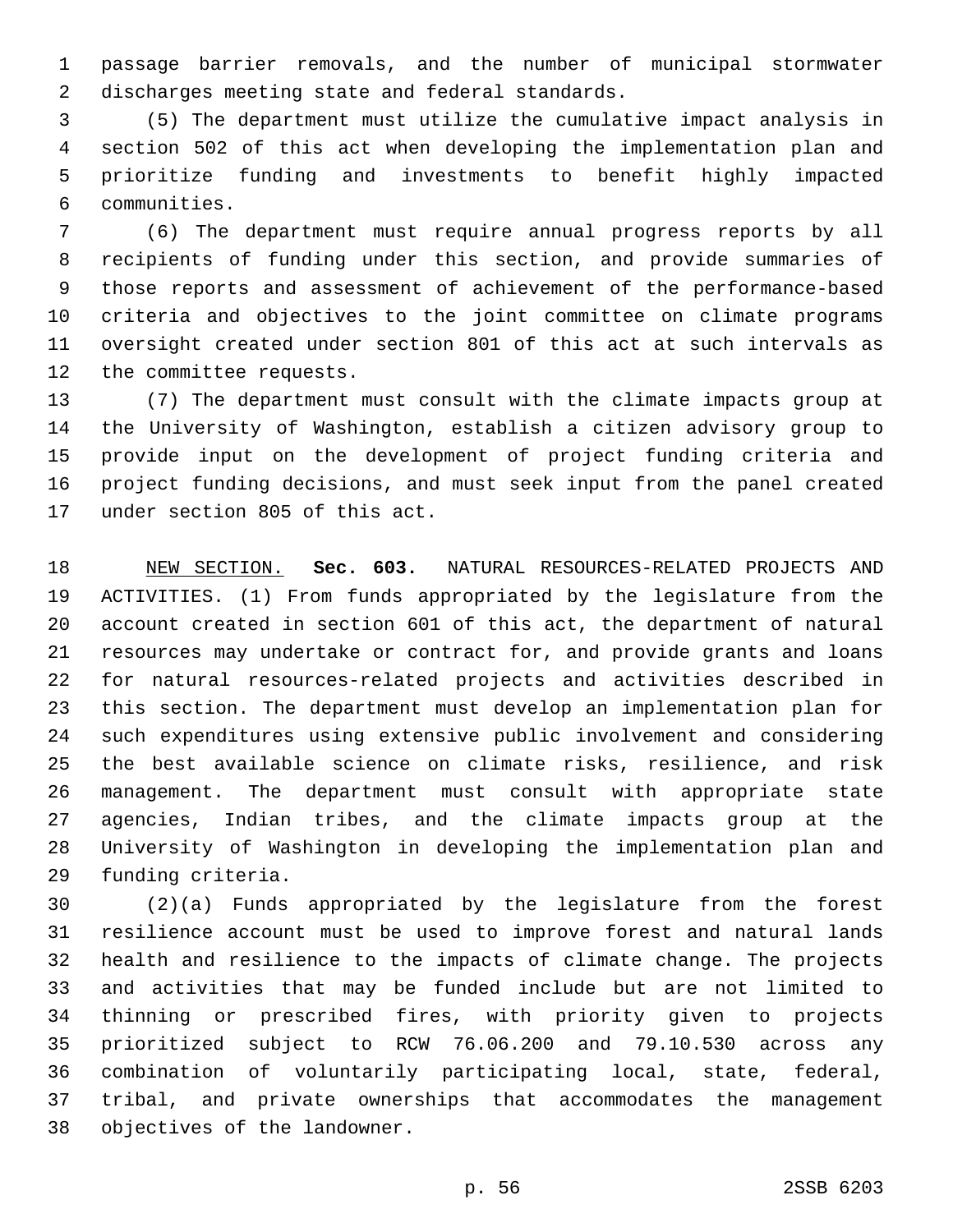(b) The department of natural resources must consider the benefits of supporting cross-laminated timber and other mass timber technologies in its funding decisions and attempt to prioritize projects that help develop mass timber investment opportunities.

 (c) The department must utilize the forest health advisory committee established in RCW 76.06.200 for input on forest health 7 projects funded under this section.

 (d) Nothing in this section provides a basis for regulations or 9 nonvoluntary participation.

 (3) The department of natural resources in partnership with the board for community and technical colleges will develop a center of excellence to research and promote renewable forest products and research to improve forest health and reduce fire risk.

 (4) Funds appropriated by the legislature from the fire prevention and suppression account may be used to undertake agency activities and provide grants that go beyond existing state efforts 17 for:

18 (a) Wildland fire prevention;

 (b) Projects and activities that reduce the risk of wildland fires to communities and improve their ability to adapt to wildfires; and

 (c) Supporting fire prevention, suppression, and recovery for tribal communities impacted and potentially impacted by wildfires.

 (5) The department of natural resources must adopt rigorous performance-based criteria and objectives for funding decisions, and incorporate project implementation monitoring and evaluation requirements into projects funded under this section other than to the state board for community and technical colleges. Examples of numeric performance criteria include the number of acres thinned or otherwise treated to improve forest health, acres of forest for which wildland fire prevention measures have been implemented, and the number of communities in the wildland urban interface for which wildfire resilience and defense measures have been implemented.

 (6) The department of natural resources must utilize the cumulative impact analysis in section 502 of this act and ensure expenditures prioritize highly impacted communities.

 (7) The department of natural resources must require annual progress reports by all recipients of funding under this section other than the state board for community and technical colleges, and must also periodically summarize the department's activities. It must

p. 57 2SSB 6203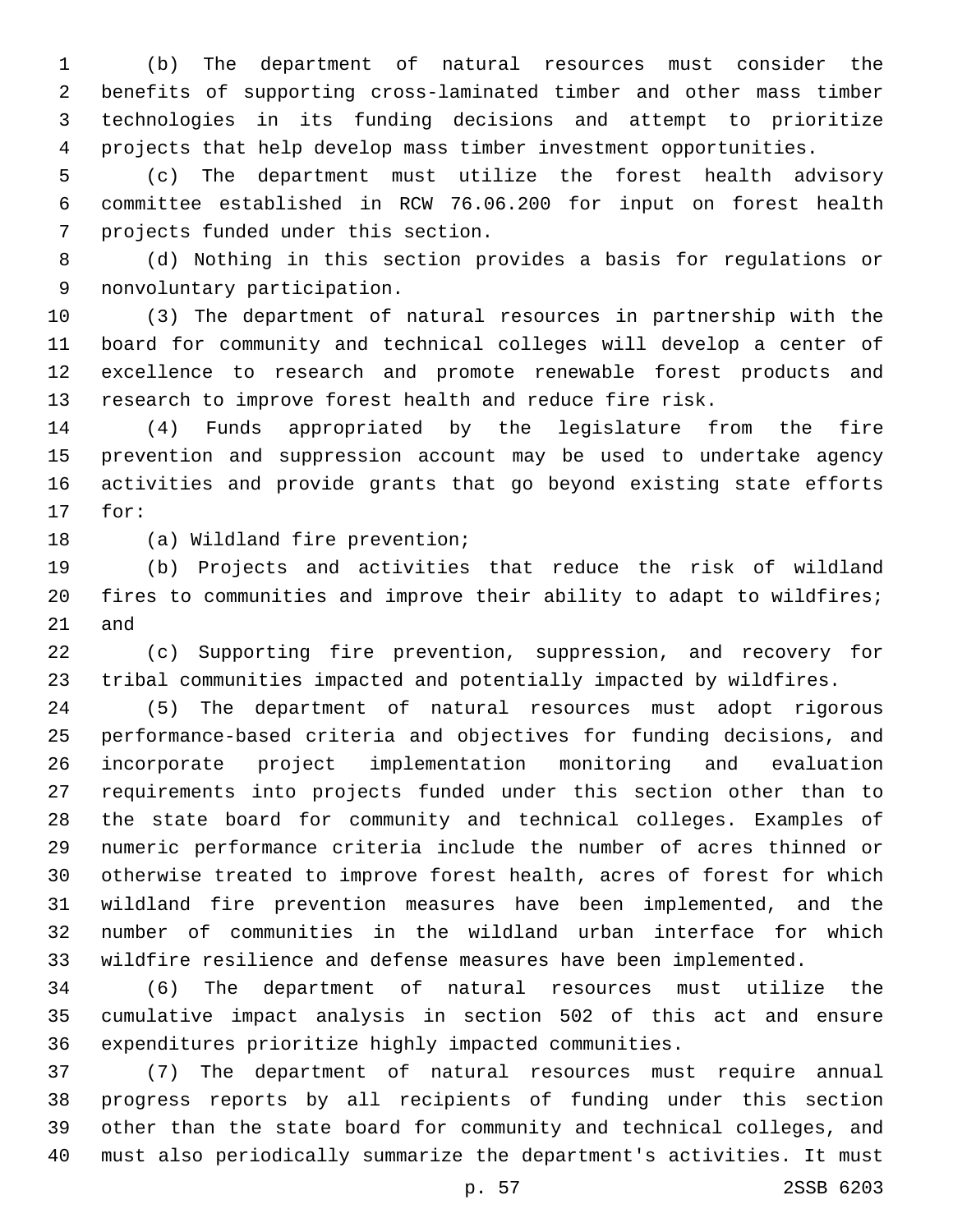submit those reports and an assessment of the achievement of the performance-based criteria and objectives to the joint committee on climate programs oversight created under section 801 of this act at 4 such intervals as the committee requests.

 (8) The department of natural resources may not provide funding to projects that would violate tribal rights or result in significant long-term damage to critical habitat or ecological functions. The department must provide information about the projects when the government-to-government consultation with Indian tribes is conducted 10 under section 802 of this act.

 (9) The department of natural resources must consult with the climate impacts group at the University of Washington and seek input from the panel created under section 805 of this act in the development of the funding program and in the review and selection of projects to be funded under this section. The department may also obtain input from existing advisory groups, including the forest health and wildland fire advisory committees created under RCW 18 76.06.200 and 76.04.179.

#### **Part VII**

### **Rural Economic Development Account**

 NEW SECTION. **Sec. 701.** A new section is added to chapter 43.31 22 RCW to read as follows:

 RURAL ECONOMIC DEVELOPMENT ACCOUNT. (1) The rural economic development account is created in the state treasury. The account must receive moneys distributed to the account from the carbon pollution reduction account created in section 107 of this act as well as other moneys directed to the account by the legislature. Moneys in the account may only be used for the purposes described in this section, and may only be spent after appropriation.

 (2) Using funds appropriated from the account, the department must provide assistance to rural communities. The assistance may include support for low carbon innovation and entrepreneurship, providing for increased affordable transportation options and services, partnerships and investments that enhance rural economic and natural resource resilience related to reducing greenhouse gas emissions, and encouraging telecommuting by funding the expansion of broadband and telecommunication services as provided under section 38 702 of this act.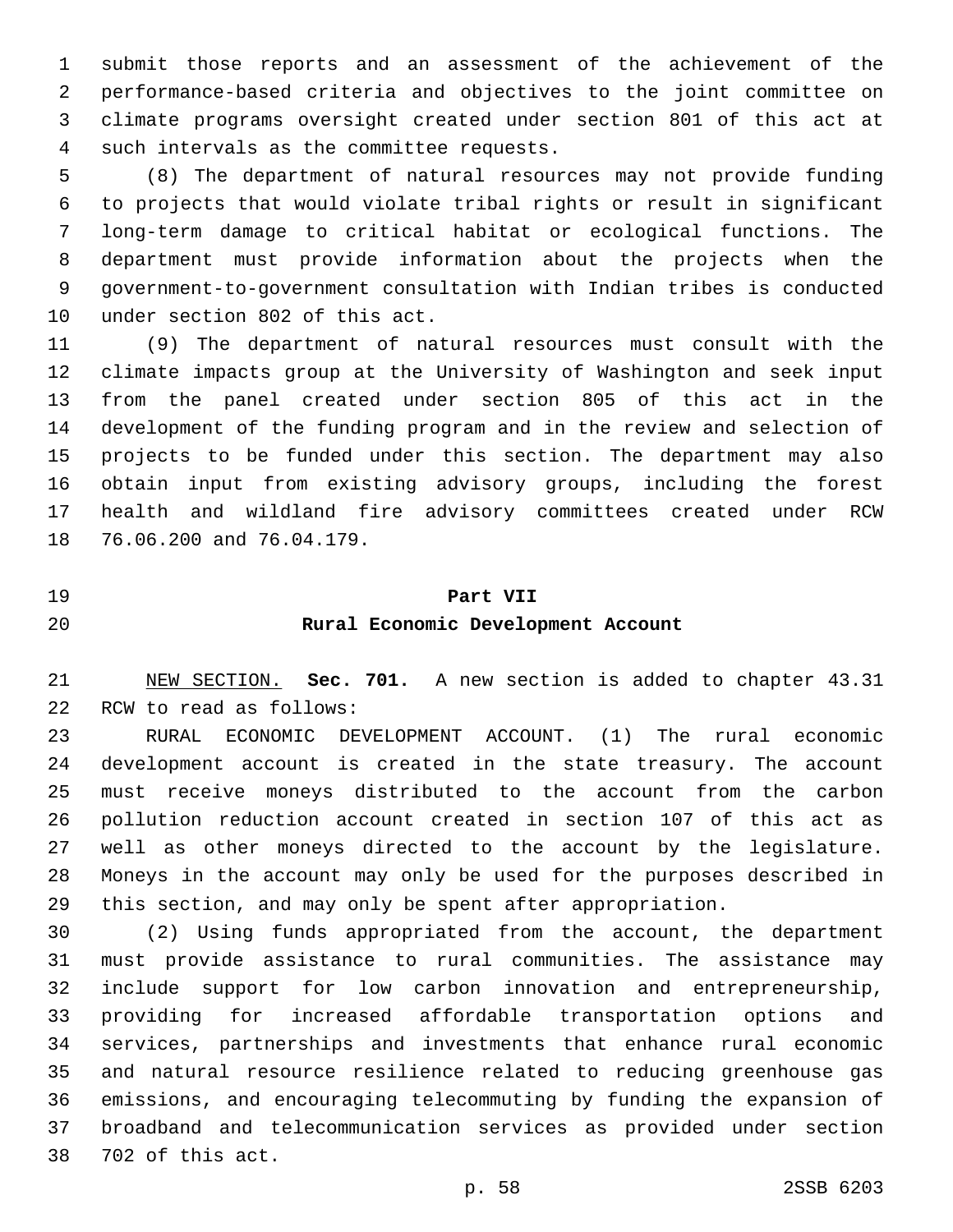(3) The department must develop a grant application process to competitively select small businesses as defined under RCW 19.85.020(3) to receive grant awards to assist with projects eligible for funding under the energy transformation account in section 401 of this act. The department must utilize the cumulative impact analysis in section 502 of this act and ensure expenditures prioritize highly impacted communities and consult with the economic and environmental justice oversight panel in section 805 of this act when designing and 9 awarding grants under this subsection.

 (4)(a) The state board for community and technical colleges must use funds deposited into this account to establish two clean energy centers for excellence in the state community and technical college system located in rural counties, with one center each devoted to:

(i) Renewable energy integration and generation; and

 (ii) Smart grid technology and the next generation of hydropower 16 resources.

 (b) The centers must work with industry to ensure their program offerings are aligned with local employer needs. In addition, the state's energy research institutions must facilitate research and development, help attract investment in clean energy, and promote 21 clean energy jobs across a range of sectors.

 (5) The department may adopt rules necessary to implement this 23 section.

 NEW SECTION. **Sec. 702.** RURAL BROADBAND. The legislature intends that the sum of thirty million dollars, or as much thereof as may be necessary, be appropriated for the fiscal year ending June 30, 2020, from the rural economic development account to the department of commerce for the purpose of providing local governments, communities, public and private entities, federally recognized tribes, and consumer-owned and investor-owned energy utilities to develop strategies and plans for deployment of broadband infrastructure and access to broadband services to unserved and underserved areas of the state.

# **Part VIII Oversight of Climate Programs**

p. 59 2SSB 6203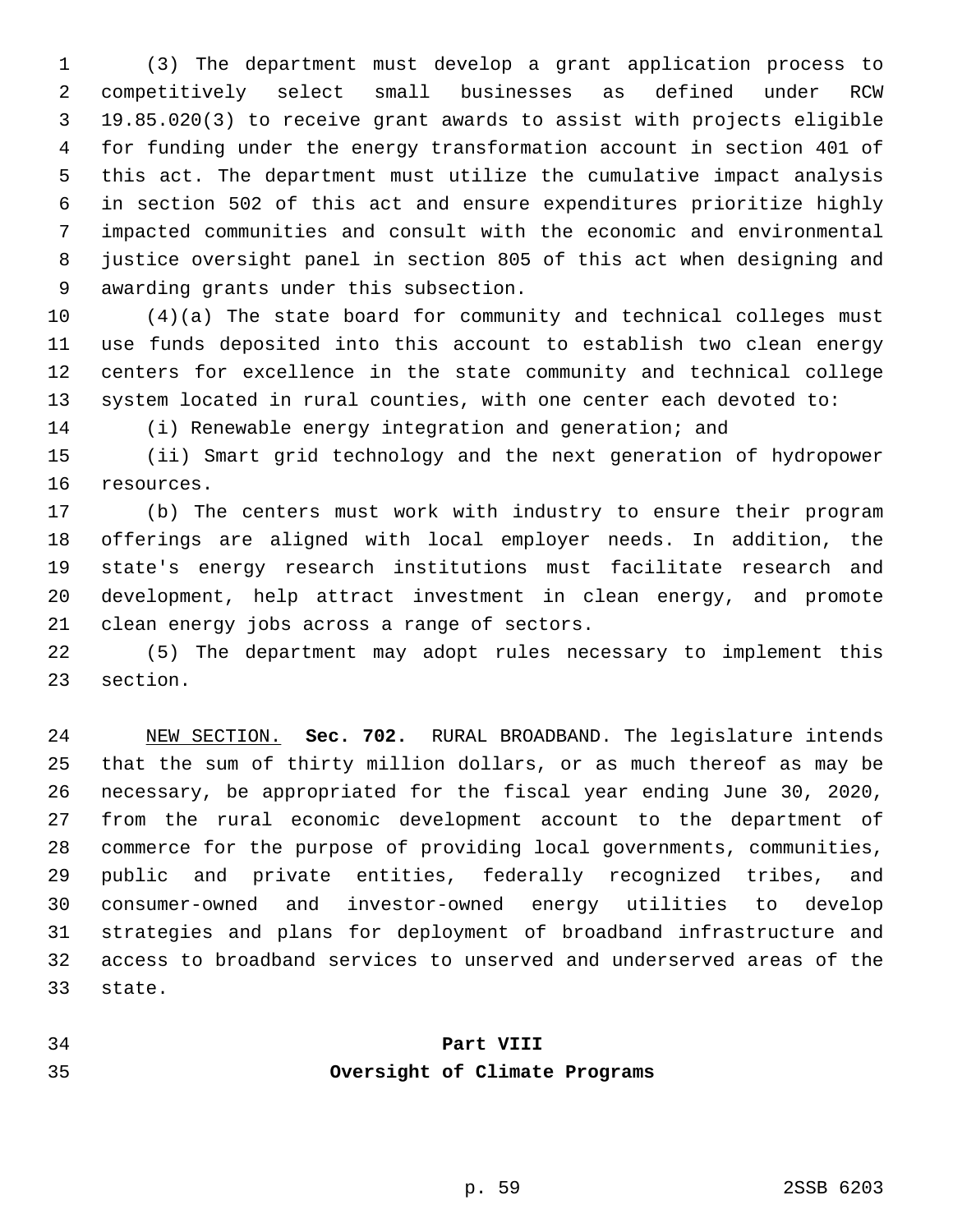NEW SECTION. **Sec. 801.** JOINT COMMITTEE ON CLIMATE PROGRAMS OVERSIGHT. (1) The joint committee on climate programs oversight is created. The committee must consist of:

(a) The governor or the governor's designee;4

 (b) The commissioner of public lands or the commissioner's designee;6

(c) The state auditor or the auditor's designee;

 (d) Two members of the senate, appointed by the president of the 9 senate, one from each major political party; and

 (e) Two members of the house of representatives, appointed by the 11 speaker, one from each major political party.

 (2) The committee must select a chair from among its members. The committee must have staff support from the senate and house of representatives. All state agencies must provide information and assistance as requested by the committee in order to perform its 16 responsibilities.

 (3) The committee is responsible for ongoing review of the implementation of the carbon pollution tax and funding from the revenues of that tax to ensure the fairest, most efficient, and timely achievement of objectives in this act regarding greenhouse gas emissions reductions, transition assistance, jobs development, and climate resilience. The committee's responsibilities include but are 23 not limited to:

 (a) Reviewing the report by the department of commerce under 25 section 105 of this act;

 (b) Reviewing the plans for implementing the funding programs 27 authorized in sections 401, 501, 601, and 701 of this act;

 (c) Reviewing the criteria for funding allocations and project 29 award decisions;

 (d) Reviewing project and activity funding decisions as well as summary reports and information regarding implementing projects;

 (e) Reviewing compliance of consultation requirements and providing recommendations for how implementation can come into 34 compliance; and

 (f) Providing recommendations for standards by which to measure emissions reductions outcomes from investments of funds under 37 sections 205 and 304 of this act.

 (4) The committee may contract for independent evaluative expertise in its review of the performance of the carbon pollution tax and funding programs in meeting this act's objectives regarding

p. 60 2SSB 6203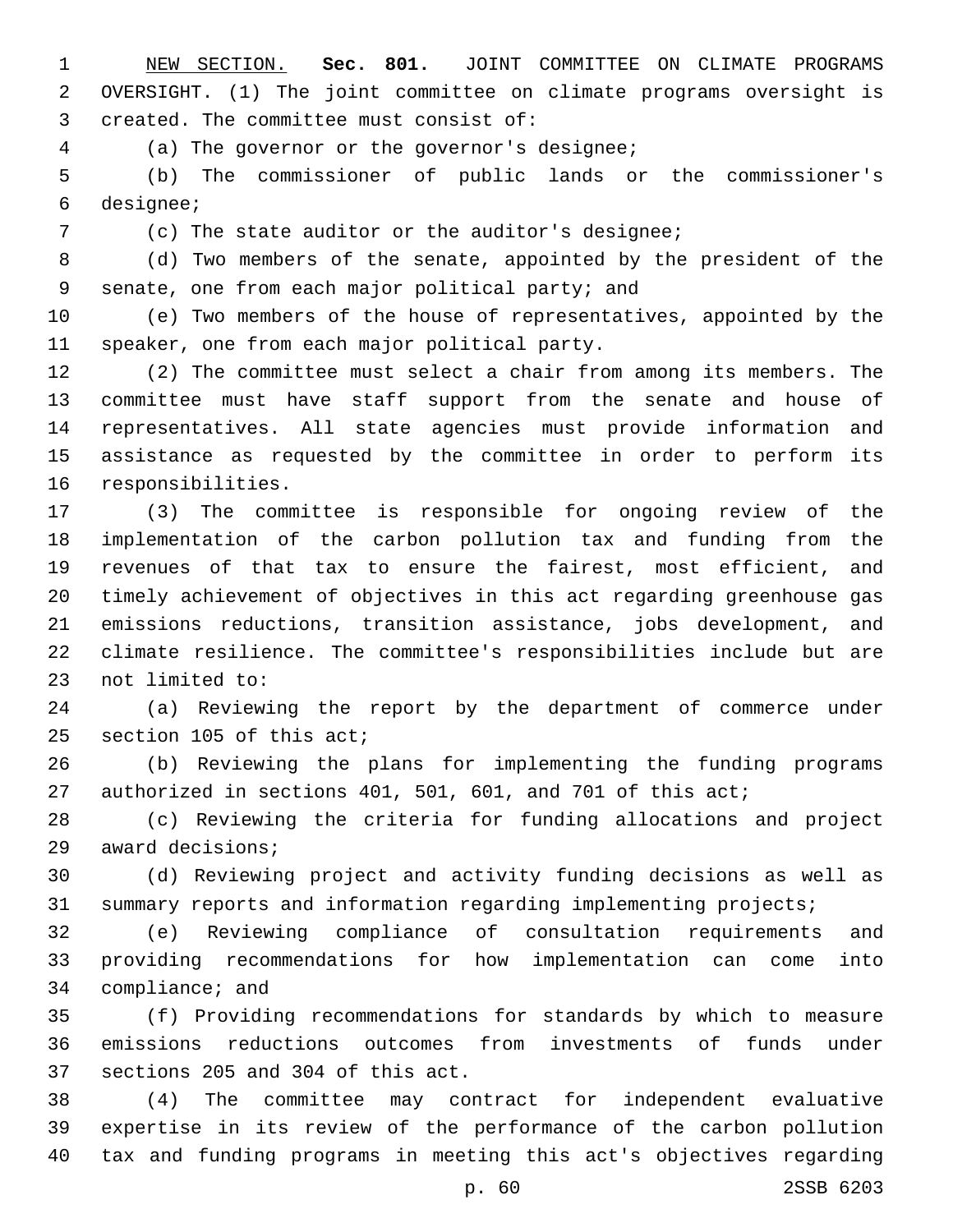greenhouse gas emissions reductions, transition assistance, job creation, rural economic development, and climate resilience.

 (5) Beginning July 1, 2019, the committee must meet at least 4 quarterly.

(6) The committee has no appropriation authority.

 NEW SECTION. **Sec. 802.** GOVERNMENT-TO-GOVERNMENT CONSULTATION. To ensure mutual respect for the rights, interests, and obligations of each sovereign Indian tribe, the governor must develop a framework for government-to-government consultation with Indian tribes consistent with the centennial accord, chapter 43.376 RCW, and applicable tribal policies. The consultation must ensure meaningful tribal involvement in the implementation of this act, including rule making, programmatic, and project level decisions. Within this framework, the governor at least once each year must invite all federally recognized Indian tribes with reserved rights within the geographical boundaries of the state to meet in government-to- government consultation. The governor must also invite the joint committee on climate programs oversight to the meeting. The purpose of the meeting is to share information, views, tribal knowledge and science, and recommendations regarding the progress of implementing the carbon pollution tax and providing funding from revenues of the tax to reduce emissions, to strengthen climate resilience in communities throughout the state, to strengthen climate resilience in the water and natural resources shared by all citizens in the state, and to ensure a just transition to a clean energy economy.

 NEW SECTION. **Sec. 803.** INDIAN TRIBE CONSULTATION. (1) In order to achieve the goals set forth in this act, any state agency receiving carbon tax revenue must consult with Indian tribes on all decisions that may affect Indian tribes' rights and interests in their tribal lands. Such consultation must occur pursuant to chapter 43.376 RCW and must be independent of any public participation process required by state law, or by a state agency, and regardless of whether the agency receives a request for consultation from an Indian tribe. A consultation framework must be developed in coordination with tribal governments that includes best practices, protocols for communication, and collaboration with Indian tribes.

 (2) No project that impacts tribal lands may be funded prior to meaningful consultation with affected Indian tribes. For projects

p. 61 2SSB 6203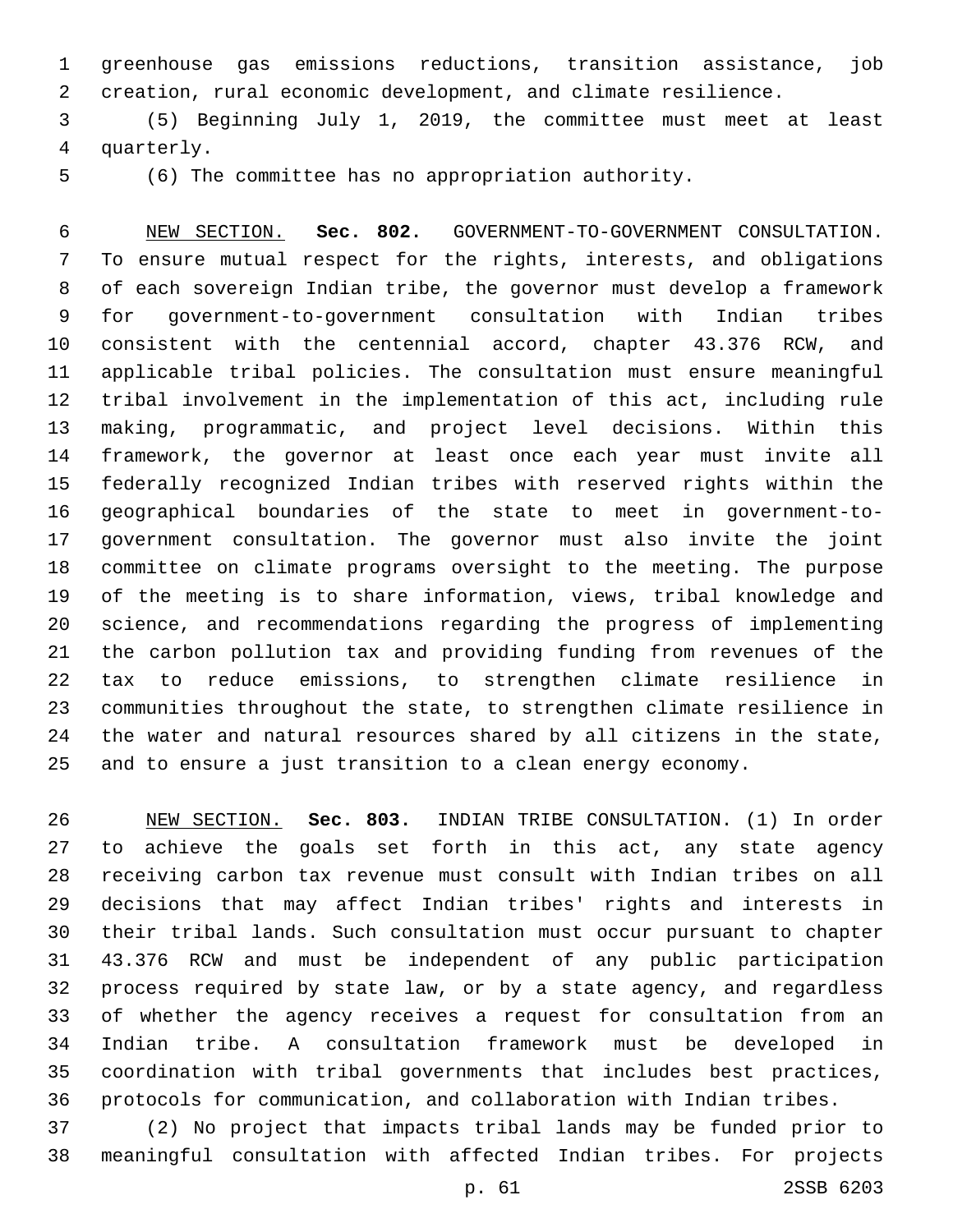that directly impact tribal lands, the goal of the consultation process is to obtain free, prior and informed consent for the project, and at the end of such consultation, the Indian tribe's government will provide the community climate advisory board created in section 804 of this act with a written resolution providing consent or withholding consent. If any project that impacts tribal lands is funded under this act without consultation with Indian tribes, an affected Indian tribe may request that all further action on the project cease until consultation with any directly impacted 10 Indian tribe is completed.

 NEW SECTION. **Sec. 804.** COMMUNITY CLIMATE ADVISORY BOARD. (1) The community climate advisory board is established within the executive office of the governor. The purpose of the board is to oversee implementation of this act toward reducing pollution and facilitating the transition to a clean energy economy equitably, sustainably, and efficiently.

 (2)(a) The board must have twenty-one voting members. Voting members of the board must be appointed by the governor. The board must include, at a minimum, representatives from tribal, local government, business, environmental, labor, land conservation, and public health organizations. At least one-third of the appointees must be members of the panel established in section 805 of this act. The board may also appoint representatives from public agencies as 24 nonvoting board members.

 (b) The governor must appoint members of the board by January 1, 2019. Any member appointed by the governor may be removed by the governor for cause. The governor must appoint board members to achieve a board membership with balanced representation by geography, 29 gender, and ethnicity.

(3) The board has the following powers and duties:

 (a) Providing advice and recommendations to the governor, the legislature, the oversight committee created in section 801 of this act, and state agencies regarding the implementation of this act, including evaluating biannually the tax imposed pursuant to section 102 of this act;

 (b) Monitoring the implementation of this act to ensure it furthers the intent and purposes of this act and does not lead to inequitable environmental or economic impacts, including but not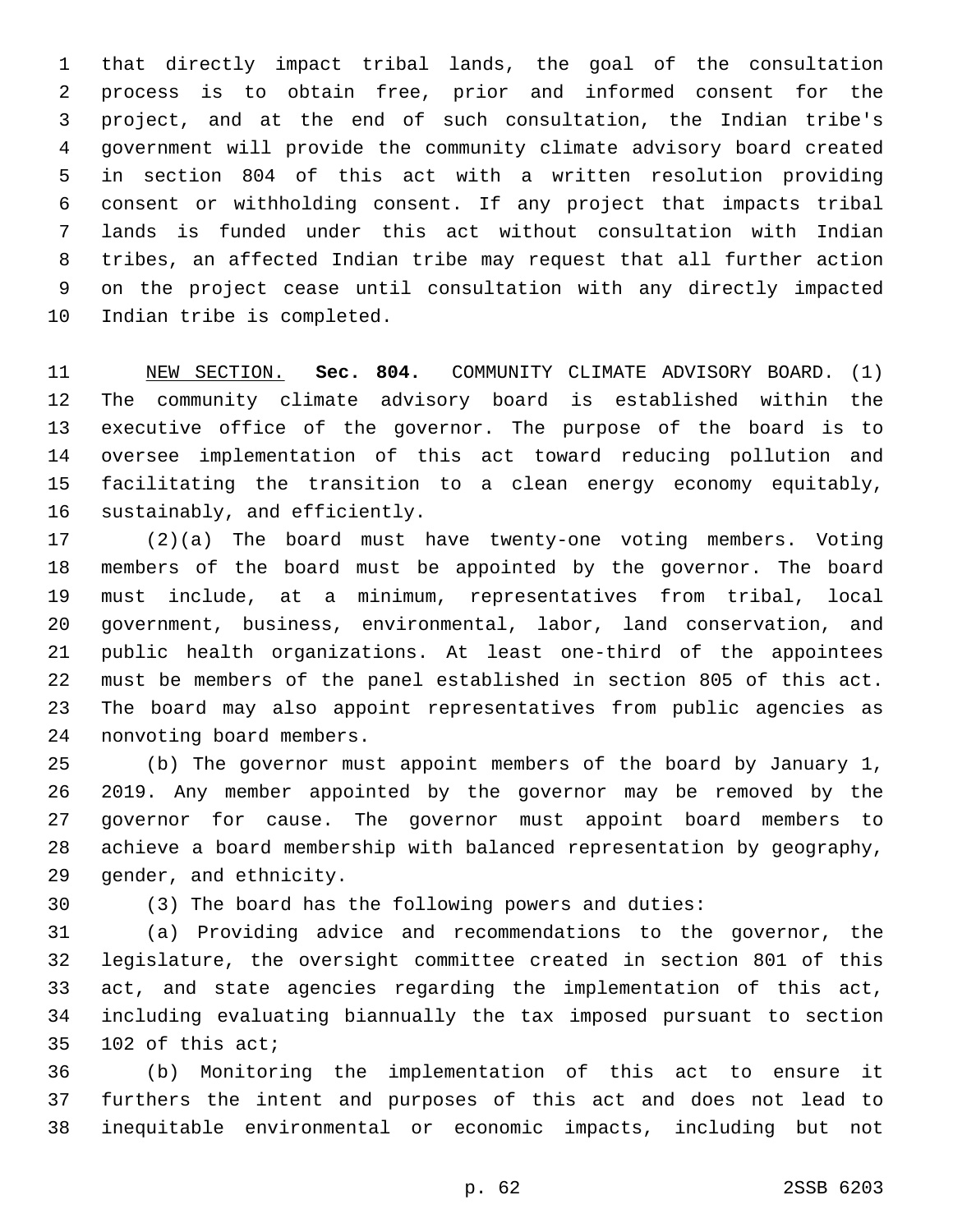limited to leakage of emissions related to energy-intensive trade-2 exposed manufacturing facilities; and

 (c) Reporting periodically to the legislature, the governor, and the oversight committee created in section 801 of this act on such 5 matters.

 (4) Members of the board who are not state employees are entitled to reimbursement for expenses related to the work of the board as a 8 class one group under RCW 43.03.220.

 NEW SECTION. **Sec. 805.** ECONOMIC AND ENVIRONMENTAL JUSTICE OVERSIGHT PANEL. (1) An economic and environmental justice oversight panel is established as a subcommittee of the advisory board created in section 804 of this act. The board will appoint the panel members consistent with this section, and the panel will coordinate its work with the governor's office, the department of commerce, the department of health, and other state departments or divisions as the governor may determine. The membership of the panel must consist of at least nine persons, based on the nomination of statewide organizations that represent the following interests:

 (a) Five or more members, representing vulnerable populations and residing in highly impacted communities, as identified in section 502 of this act;

 (b) Two members representing union labor with expertise in economic dislocation, clean energy economy, or energy-intensive 24 trade-exposed facilities; and

(c) Two members representing tribal governments.

(2) The purpose of the panel is to:

 (a) Provide a forum for analysis of whether the policies adopted in this act lead to improvements within highly impacted communities. This subcommittee must also advise the board created in section 804 of this act in the performance of its responsibilities;

 (b) Make recommendations on the cumulative impact analysis and highly impacted communities designation required by section 502 of this act;

 (c) Make recommendations on the investment allocations authorized by parts II through VII of this act, including its evaluation of the projected performance of the investments to meet the criteria and objectives developed in specific implementation plans;

 (d) Evaluate the level of funding provided to assist low-income individuals and displaced workers under part V of this act and the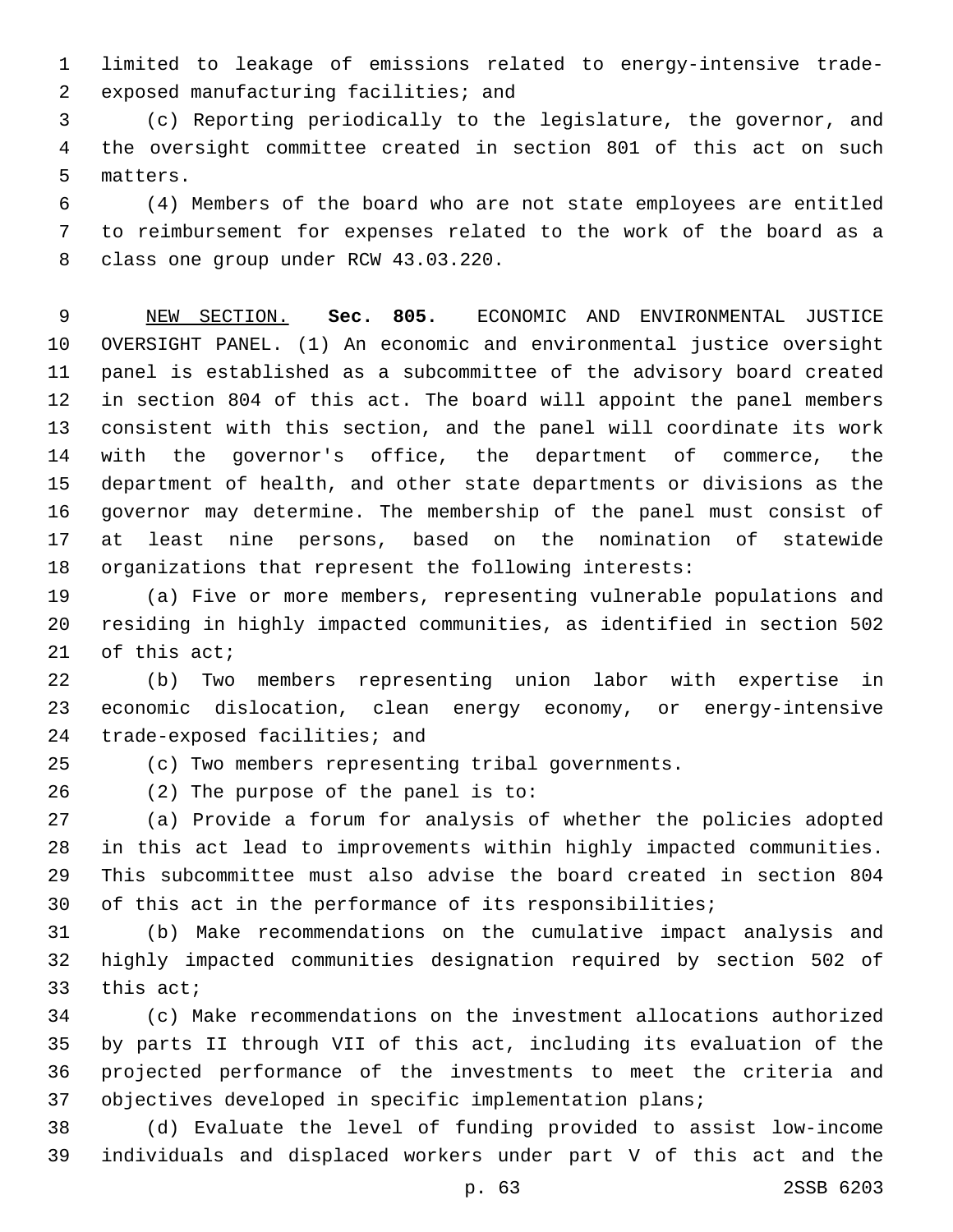funding of projects and activities located within or benefiting highly impacted communities designated under section 502 of this act; 3 and

 (e) Provide recommendations to implementation agencies for meaningful consultation with vulnerable populations.

 (3) The panel must conduct an evaluation of the economic impacts of the emissions tax imposed under section 102 of this act on low and middle-income households and vulnerable populations, including communities of color and indigenous communities. The panel's evaluation must include a summary of projected household economic impacts of the emissions tax in the first decade of its implementation, the projected impacts of investments in parts II through VII of this act, including assistance directed to low-income populations in part V of this act, and provide recommendations to reduce any disproportionate impact upon low and middle-income households, either through revisions in the tax or through measures that mitigate for that impact. The evaluation must also include an assessment of expenditures for light rail versus other mass transit options by individuals living in disadvantaged communities. The report must include recommendations to reduce the regressivity of the carbon pollution tax through transit-related options such as providing free or reduced-price transit passes or ridership. The panel's report must be provided to the legislature, in compliance with RCW 43.01.036, not later than December 31, 2020. The panel may collaborate with the caseload forecast council to include its evaluation and recommendations in a general disproportionality report provided by the council to the legislature pursuant to section 2, chapter . . ., Laws of 2018 (Engrossed Substitute Senate Bill No. 5588).29

# **Part IX**

## **Preemption**

 NEW SECTION. **Sec. 901.** (1) No state agency may adopt or enforce a statewide program that sets a greenhouse gas emissions cap or charge except as provided in this chapter.

 (2) As of the effective date of this section, chapter 173-442 WAC (the clean air rule) and associated amendments to chapter 173-441 WAC previously adopted by the department of ecology may not be enforced by the department of ecology. Nothing in this subsection

p. 64 2SSB 6203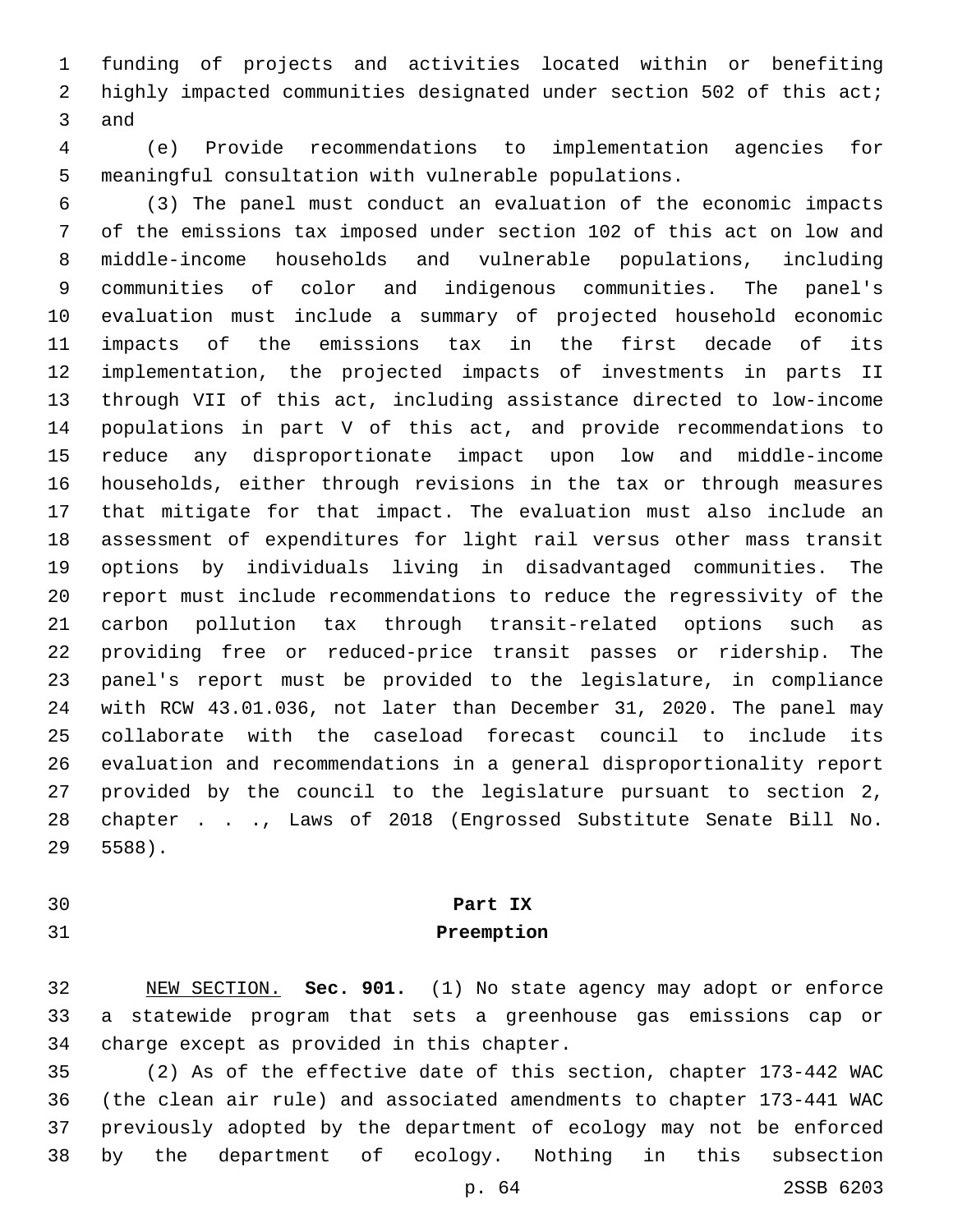acknowledges, establishes, or creates legal authority for the department of ecology or any other state agency to enact, adopt, order, or in any way implement a rule or policy establishing a statewide limit, cap, or standard to control the amount of greenhouse 5 gas emissions occurring during a period of time.

 (3) For the purposes of this section, "cap" means a statewide aggregate emission limit that applies to one or more economic sectors and that requires the designated entities responsible for emissions within those sectors to keep their cumulative emissions at or below 10 the level of the aggregate limit.

 NEW SECTION. **Sec. 902.** (1) The carbon pollution tax levied in section 102 of this act is in lieu of any carbon tax upon the sale or use within this state of all fossil fuels, including fossil fuels used in generating electricity and the retail sale or consumption within this state of electricity generated through the combustion of fossil fuels. No city, town, county, township, or other subdivision or municipal corporation of the state may levy or collect any comparable carbon tax or charge upon the sale or use within this state of all fossil fuels, including fossil fuels used in generating electricity and the retail sale or consumption within this state of electricity generated through the combustion of fossil fuels.

 (2) No city, town, county, township, or other subdivision or municipal corporation of the state may levy any tax of any kind whatsoever on amounts received by any person with respect to a carbon pollution tax liability imposed under the provisions of the carbon pollution tax act. This restriction is not imposed upon federally recognized Indian tribes and this section places no restriction on the ability of such tribes to institute a comparable tribal tax 29 within tribal lands.

# **Part X Incremental Electricity**

 **Sec. 1001.** RCW 19.285.030 and 2017 c 315 s 1 are each amended to 33 read as follows:

 The definitions in this section apply throughout this chapter 35 unless the context clearly requires otherwise.

 (1) "Attorney general" means the Washington state office of the 37 attorney general.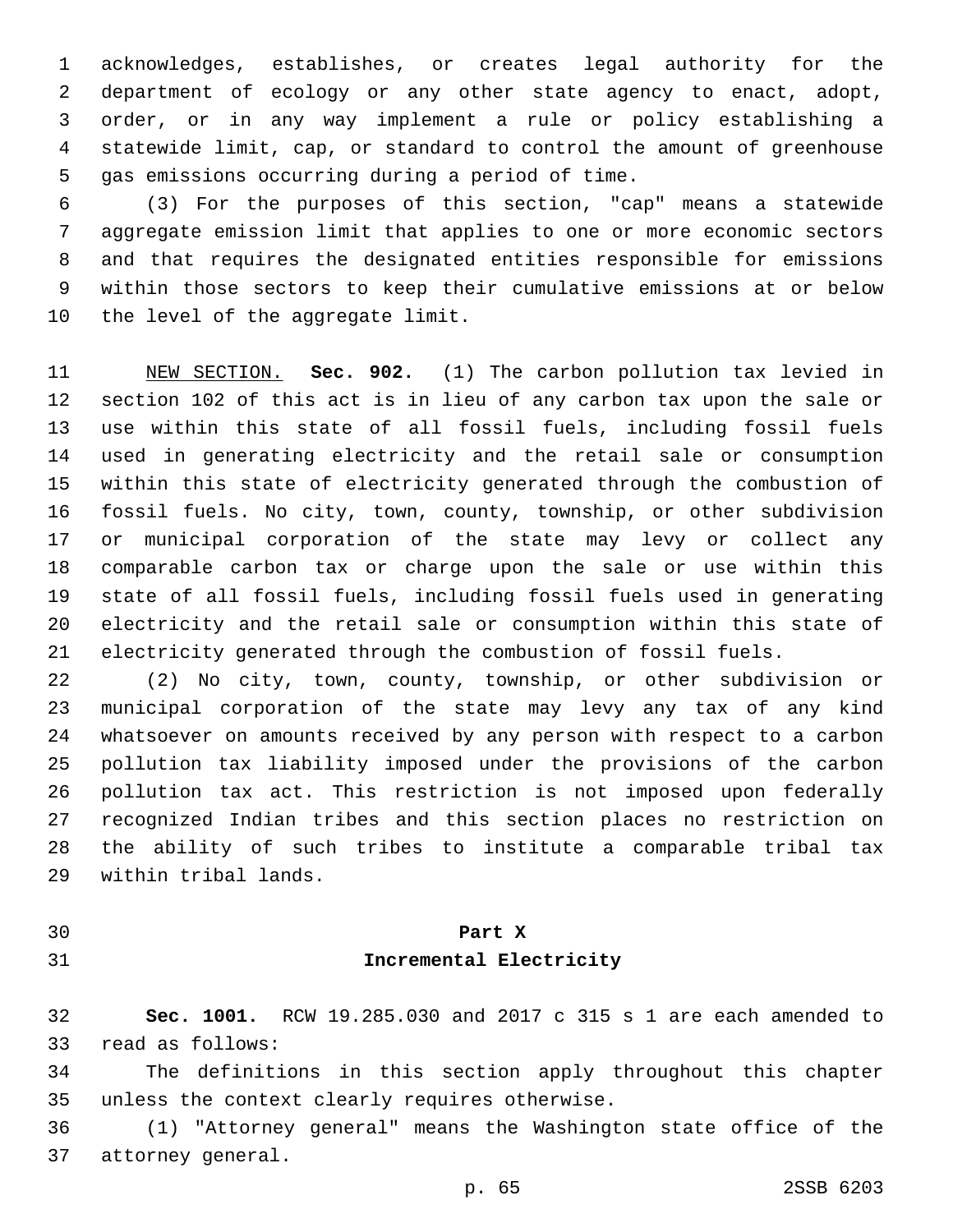(2) "Auditor" means: (a) The Washington state auditor's office or its designee for qualifying utilities under its jurisdiction that are not investor-owned utilities; or (b) an independent auditor selected by a qualifying utility that is not under the jurisdiction of the state auditor and is not an investor-owned utility.

 (3)(a) "Biomass energy" includes: (i) Organic by-products of pulping and the wood manufacturing process; (ii) animal manure; (iii) solid organic fuels from wood; (iv) forest or field residues; (v) untreated wooden demolition or construction debris; (vi) food waste 10 and food processing residuals; (vii) liquors derived from algae; (viii) dedicated energy crops; and (ix) yard waste.

 (b) "Biomass energy" does not include: (i) Wood pieces that have been treated with chemical preservatives such as creosote, pentachlorophenol, or copper-chrome-arsenic; (ii) wood from old 15 growth forests; or (iii) municipal solid waste.

 (4) "Coal transition power" has the same meaning as defined in 17 RCW 80.80.010.

 (5) "Commission" means the Washington state utilities and 19 transportation commission.

 (6) "Conservation" means any reduction in electric power consumption resulting from increases in the efficiency of energy use, 22 production, or distribution.

 (7) "Cost-effective" has the same meaning as defined in RCW 24 80.52.030.

 (8) "Council" means the Washington state apprenticeship and training council within the department of labor and industries.

 (9) "Customer" means a person or entity that purchases electricity for ultimate consumption and not for resale.

 (10) "Department" means the department of commerce or its 30 successor.

 (11) "Distributed generation" means an eligible renewable resource where the generation facility or any integrated cluster of such facilities has a generating capacity of not more than five 34 megawatts.

(12) "Eligible renewable resource" means:35

 (a) Electricity from a generation facility powered by a renewable resource other than freshwater that commences operation after March 31, 1999, where: (i) The facility is located in the Pacific Northwest; or (ii) the electricity from the facility is delivered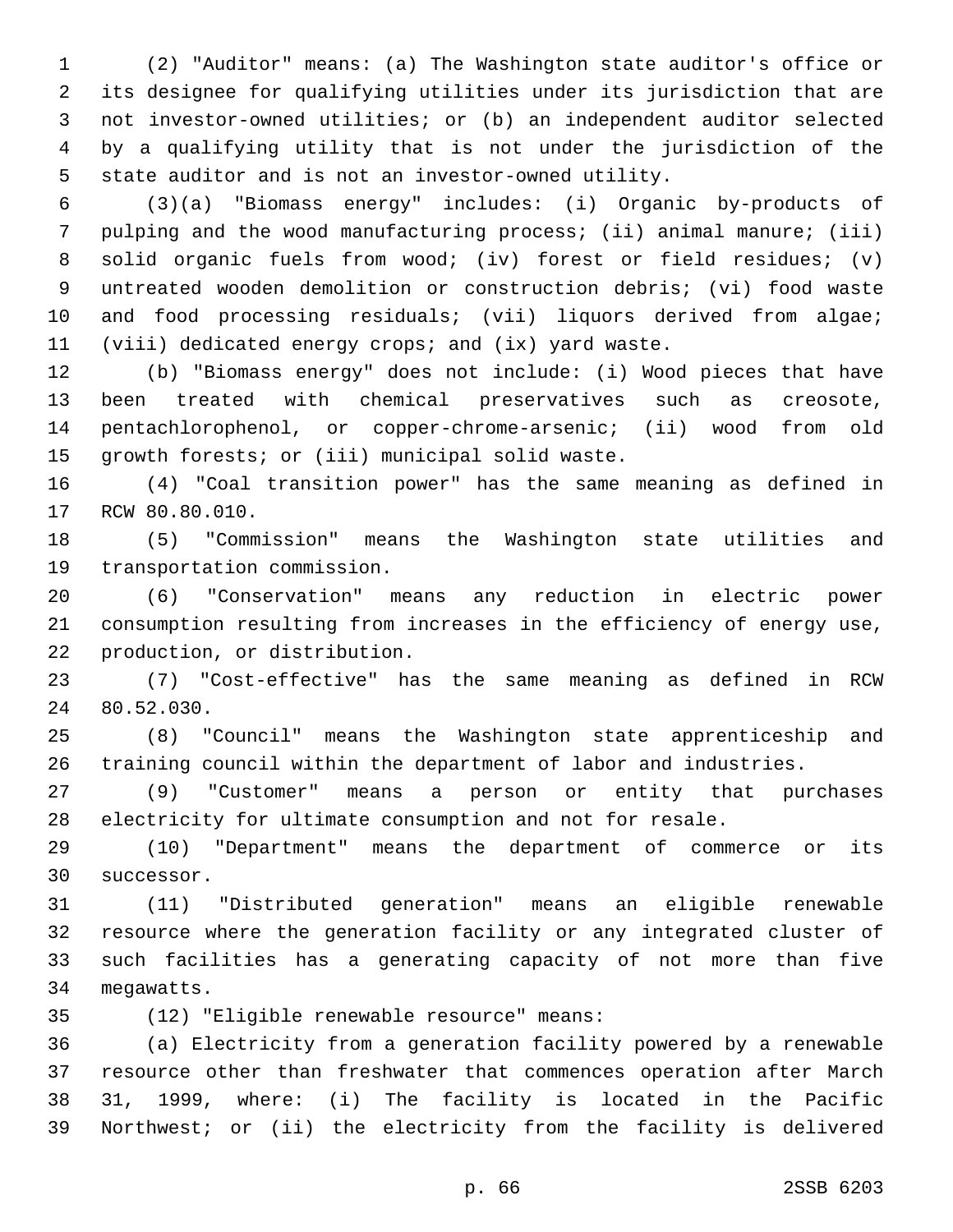into Washington state on a real-time basis without shaping, storage, 2 or integration services;

 (b) Incremental electricity produced as a result of efficiency improvements completed after March 31, 1999, to hydroelectric generation projects owned by a qualifying utility and located in the Pacific Northwest where the additional generation does not result in 7 new water diversions or impoundments;

 (c) Hydroelectric generation from a project completed after March 31, 1999, where the generation facility is located in irrigation pipes, irrigation canals, water pipes whose primary purpose is for conveyance of water for municipal use, and wastewater pipes located in Washington where the generation does not result in new water 13 diversions or impoundments;

14 (d) Qualified biomass energy;

 (e) For a qualifying utility that serves customers in other states, electricity from a generation facility powered by a renewable resource other than freshwater that commences operation after March 31, 1999, where: (i) The facility is located within a state in which the qualifying utility serves retail electrical customers; and (ii) the qualifying utility owns the facility in whole or in part or has a long-term contract with the facility of at least twelve months or 22 more;  $((\theta \texttt{f}))$ 

 (f)(i) Incremental electricity produced as a result of a capital investment completed after January 1, 2010, that increases, relative to a baseline level of generation prior to the capital investment, the amount of electricity generated in a facility that generates qualified biomass energy as defined under subsection (18)(c)(ii) of 28 this section and that commenced operation before March 31, 1999.

 (ii) Beginning January 1, 2007, the facility must demonstrate its baseline level of generation over a three-year period prior to the capital investment in order to calculate the amount of incremental 32 electricity produced.

 (iii) The facility must demonstrate that the incremental electricity resulted from the capital investment, which does not include expenditures on operation and maintenance in the normal 36 course of business, through direct or calculated measurement;

 (g) That portion of incremental electricity produced as a result of efficiency improvements completed after March 31, 1999, attributable to a qualifying utility's share of the electricity output from hydroelectric generation projects whose energy output is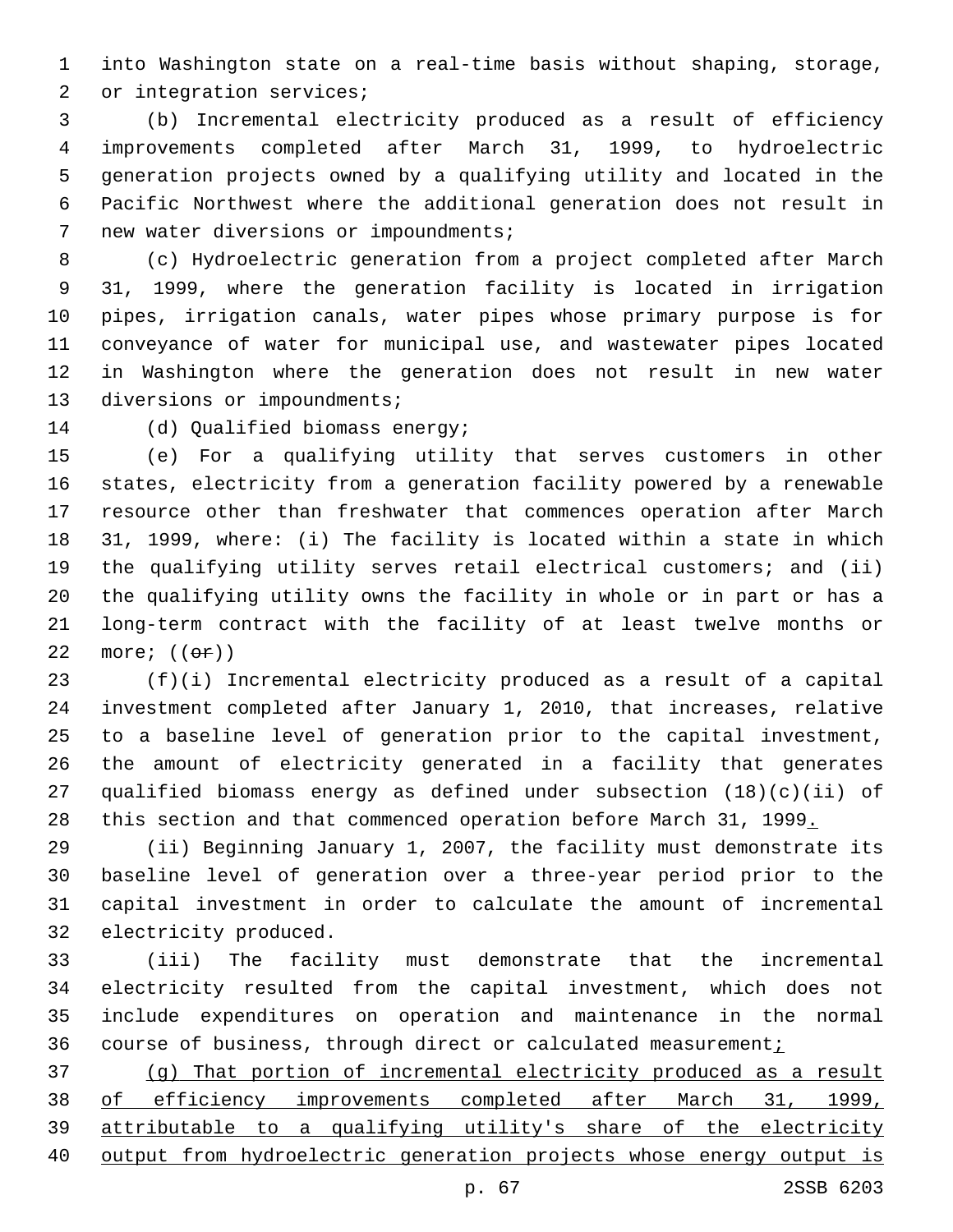marketed by the Bonneville power administration where the additional 2 generation does not result in new water diversions or impoundments; 3 or

 (h) The environmental attributes, including renewable energy credits, from (g) of this subsection transferred to investor-owned utilities pursuant to the Bonneville power administration's 7 residential exchange program.

 (13) "Investor-owned utility" has the same meaning as defined in 9 RCW 19.29A.010.

 (14) "Load" means the amount of kilowatt-hours of electricity delivered in the most recently completed year by a qualifying utility 12 to its Washington retail customers.

 (15)(a) "Nonpower attributes" means all environmentally related characteristics, exclusive of energy, capacity reliability, and other electrical power service attributes, that are associated with the generation of electricity from a renewable resource, including but not limited to the facility's fuel type, geographic location, vintage, qualification as an eligible renewable resource, and avoided emissions of pollutants to the air, soil, or water, and avoided emissions of carbon dioxide and other greenhouse gases.

 (b) "Nonpower attributes" does not include any aspects, claims, characteristics, and benefits associated with the on-site capture and destruction of methane or other greenhouse gases at a facility through a digester system, landfill gas collection system, or other mechanism, which may be separately marketable as greenhouse gas emission reduction credits, offsets, or similar tradable commodities. However, these separate avoided emissions may not result in or otherwise have the effect of attributing greenhouse gas emissions to 29 the electricity.

 (16) "Pacific Northwest" has the same meaning as defined for the Bonneville power administration in section 3 of the Pacific Northwest electric power planning and conservation act (94 Stat. 2698; 16 33 U.S.C. Sec. 839a).

 (17) "Public facility" has the same meaning as defined in RCW 35 39.35C.010.

 (18) "Qualified biomass energy" means electricity produced from a biomass energy facility that: (a) Commenced operation before March 31, 1999; (b) contributes to the qualifying utility's load; and (c) is owned either by: (i) A qualifying utility; or (ii) an industrial facility that is directly interconnected with electricity facilities

p. 68 2SSB 6203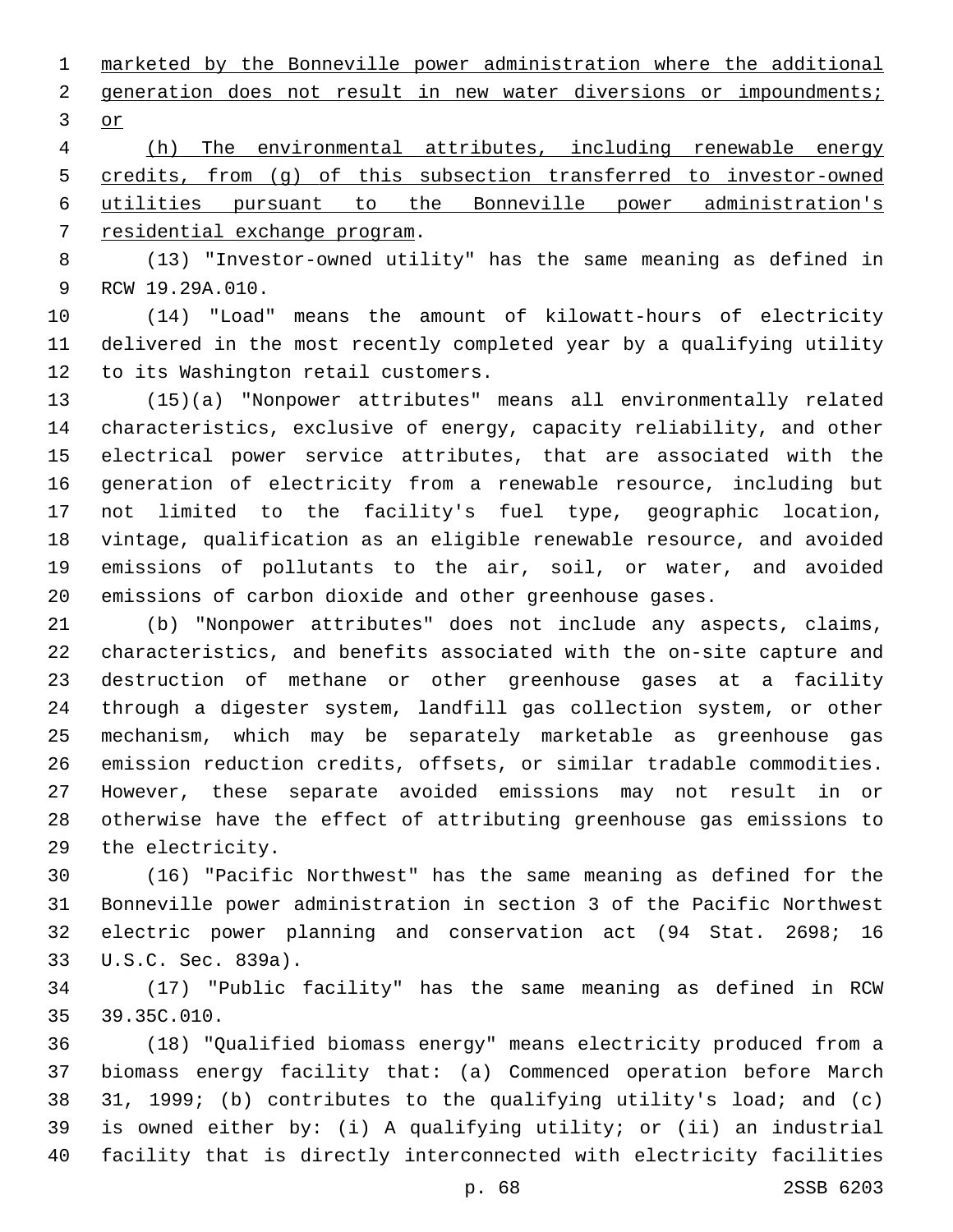that are owned by a qualifying utility and capable of carrying 2 electricity at transmission voltage.

 (19) "Qualifying utility" means an electric utility, as the term "electric utility" is defined in RCW 19.29A.010, that serves more than twenty-five thousand customers in the state of Washington. The number of customers served may be based on data reported by a utility in form 861, "annual electric utility report," filed with the energy information administration, United States department of energy.

 (20) "Renewable energy credit" means a tradable certificate of proof, except as provided in RCW 19.285.040(2)(m), of at least one 11 megawatt-hour of an eligible renewable resource where, except as provided in subsection (12)(h) of this section, the generation facility is not powered by freshwater. The certificate includes all of the nonpower attributes associated with that one megawatt-hour of electricity, and the certificate is verified by a renewable energy credit tracking system selected by the department.

 (21) "Renewable resource" means: (a) Water; (b) wind; (c) solar energy; (d) geothermal energy; (e) landfill gas; (f) wave, ocean, or tidal power; (g) gas from sewage treatment facilities; (h) biodiesel fuel as defined in RCW 82.29A.135 that is not derived from crops raised on land cleared from old growth or first-growth forests where the clearing occurred after December 7, 2006; or (i) biomass energy.

 (22) "Rule" means rules adopted by an agency or other entity of Washington state government to carry out the intent and purposes of 25 this chapter.

 (23) "Year" means the twelve-month period commencing January 1st 27 and ending December 31st.

 **Sec. 1002.** RCW 19.285.040 and 2017 c 315 s 2 are each amended to read as follows:29

30 (1) Each qualifying utility ((shall)) must pursue all available conservation that is cost-effective, reliable, and feasible.

 (a) By January 1, 2010, using methodologies consistent with those used by the Pacific Northwest electric power and conservation planning council in the most recently published regional power plan as it existed on June 12, 2014, or a subsequent date as may be provided by the department or the commission by rule, each qualifying 37 utility ((shall)) must identify its achievable cost-effective conservation potential through 2019. Nothing in the rule adopted under this subsection precludes a qualifying utility from using its

p. 69 2SSB 6203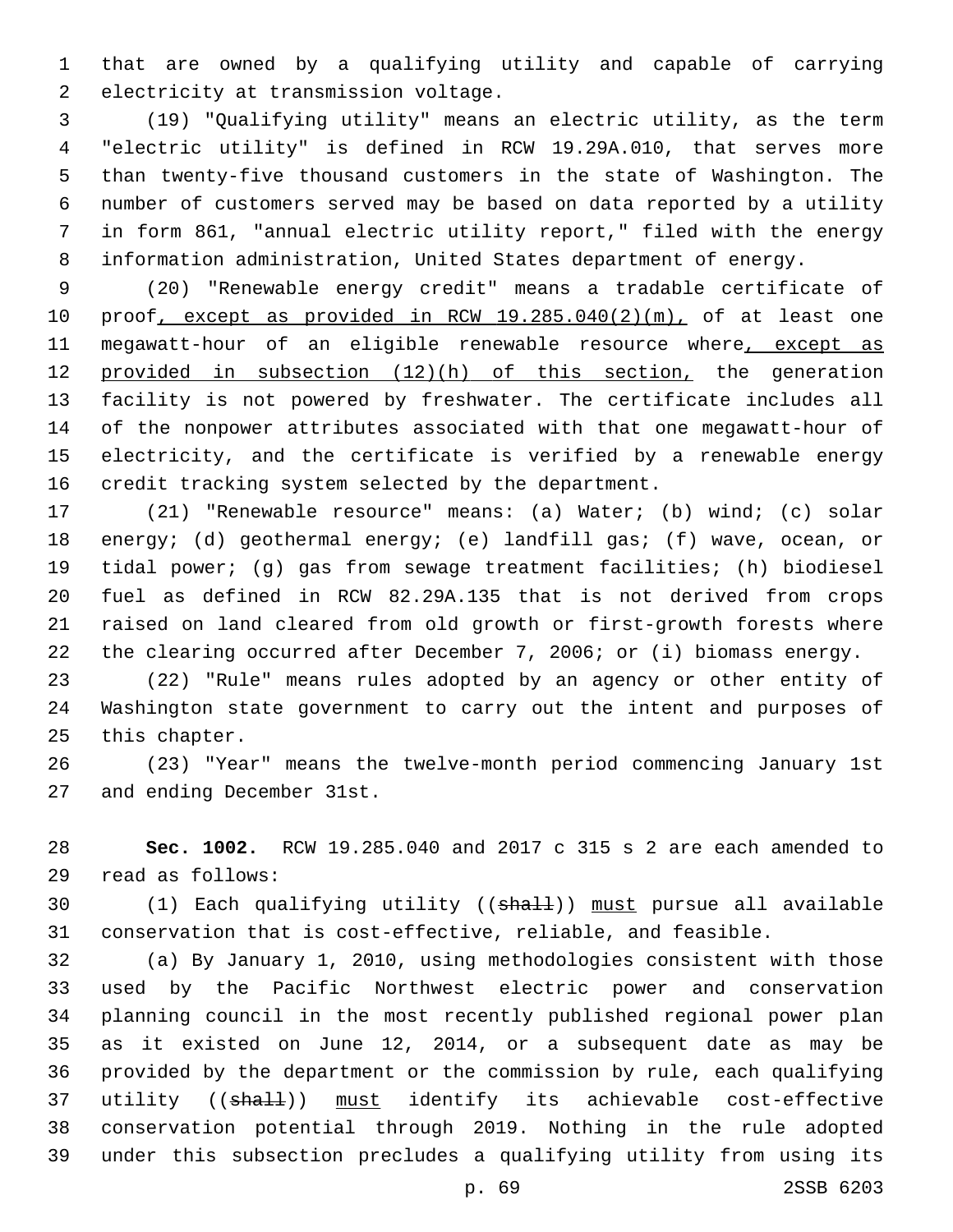utility specific conservation measures, values, and assumptions in identifying its achievable cost-effective conservation potential. At 3 least every two years thereafter, the qualifying utility ((shall)) 4 must review and update this assessment for the subsequent ten-year 5 period.

 (b) Beginning January 2010, each qualifying utility ((shall)) must establish and make publicly available a biennial acquisition target for cost-effective conservation consistent with its identification of achievable opportunities in (a) of this subsection, and meet that target during the subsequent two-year period. At a minimum, each biennial target must be no lower than the qualifying utility's pro rata share for that two-year period of its cost-effective conservation potential for the subsequent ten-year period.

 (c)(i) Except as provided in (c)(ii) and (iii) of this subsection, beginning on January 1, 2014, cost-effective conservation achieved by a qualifying utility in excess of its biennial acquisition target may be used to help meet the immediately subsequent two biennial acquisition targets, such that no more than twenty percent of any biennial target may be met with excess 20 conservation savings.

 (ii) Beginning January 1, 2014, a qualifying utility may use single large facility conservation savings in excess of its biennial target to meet up to an additional five percent of the immediately subsequent two biennial acquisition targets, such that no more than twenty-five percent of any biennial target may be met with excess conservation savings allowed under all of the provisions of this 27 section combined. For the purposes of this subsection  $(1)(c)(ii)$ , "single large facility conservation savings" means cost-effective conservation savings achieved in a single biennial period at the premises of a single customer of a qualifying utility whose annual electricity consumption prior to the conservation savings exceeded 32 five average megawatts.

 (iii) Beginning January 1, 2012, and until December 31, 2017, a qualifying utility with an industrial facility located in a county with a population between ninety-five thousand and one hundred fifteen thousand that is directly interconnected with electricity facilities that are capable of carrying electricity at transmission 38 voltage( $(\tau)$ ) may use cost-effective conservation from that industrial facility in excess of its biennial acquisition target to help meet the immediately subsequent two biennial acquisition targets, such

p. 70 2SSB 6203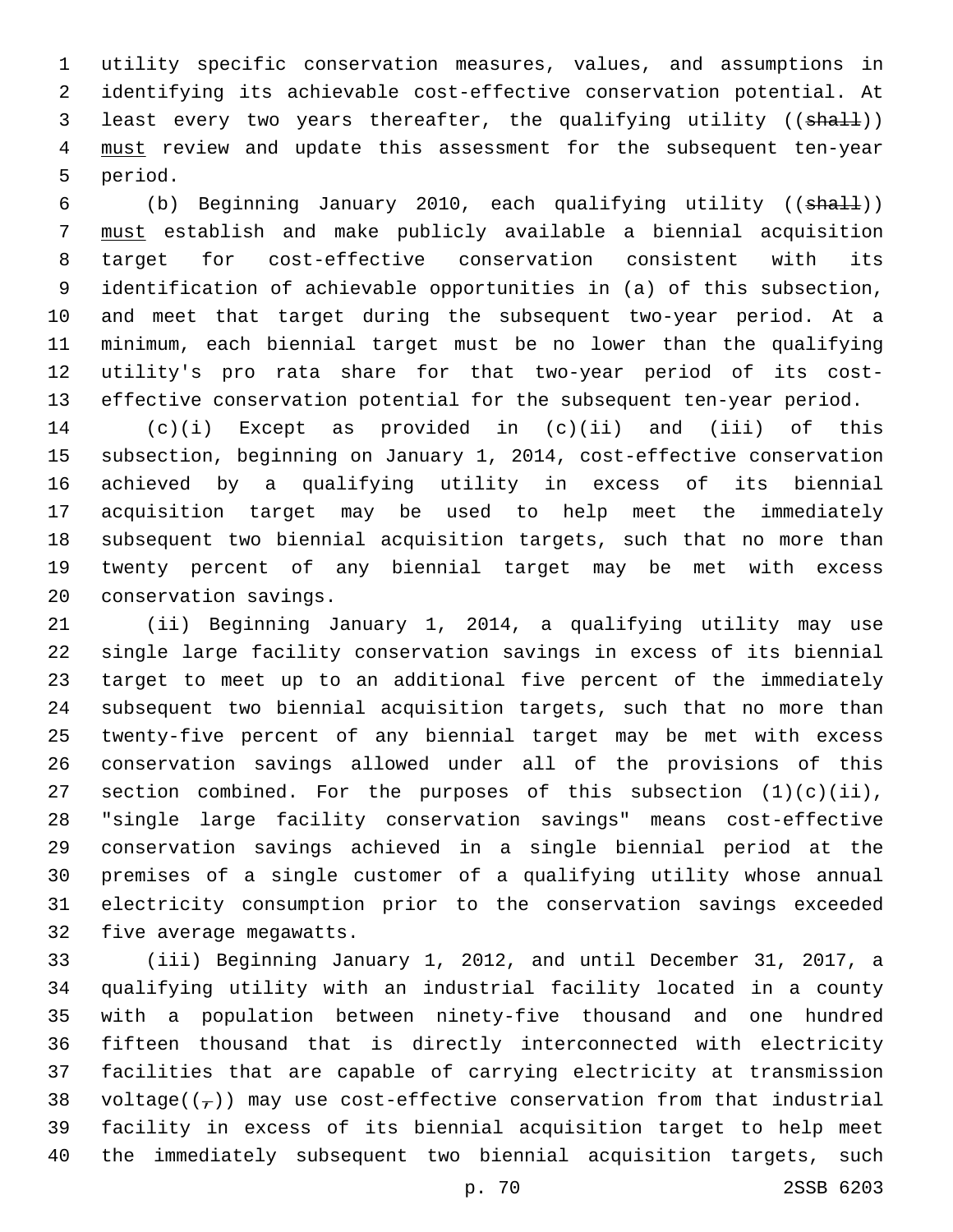that no more than twenty-five percent of any biennial target may be met with excess conservation savings allowed under all of the provisions of this section combined.3

 (d) In meeting its conservation targets, a qualifying utility may count high-efficiency cogeneration owned and used by a retail electric customer to meet its own needs. High-efficiency cogeneration is the sequential production of electricity and useful thermal energy from a common fuel source, where, under normal operating conditions, the facility has a useful thermal energy output of no less than thirty-three percent of the total energy output. The reduction in 11 load due to high-efficiency cogeneration ((shall)) must be: (i) Calculated as the ratio of the fuel chargeable to power heat rate of the cogeneration facility compared to the heat rate on a new and clean basis of a best-commercially available technology combined-cycle natural gas-fired combustion turbine; and (ii) counted towards meeting the biennial conservation target in the same manner 17 as other conservation savings.

 (e) The commission may determine if a conservation program implemented by an investor-owned utility is cost-effective based on 20 the commission's policies and practice.

 (f) The commission may rely on its standard practice for review and approval of investor-owned utility conservation targets.

 $(2)(a)$  Except as provided in (j) and  $(1)$  of this subsection, each 24 qualifying utility ((shall)) must use eligible renewable resources or acquire equivalent renewable energy credits, or any combination of them, to meet the following annual targets:

 (i) At least three percent of its load by January 1, 2012, and 28 each year thereafter through December 31, 2015;

 (ii) At least nine percent of its load by January 1, 2016, and each year thereafter through December 31, 2019; and

 (iii) At least fifteen percent of its load by January 1, 2020, 32 and each year thereafter.

 (b) A qualifying utility may count distributed generation at double the facility's electrical output if the utility: (i) Owns or has contracted for the distributed generation and the associated renewable energy credits; or (ii) has contracted to purchase the 37 associated renewable energy credits.

 (c) In meeting the annual targets in (a) of this subsection, a 39 qualifying utility ((shall)) must calculate its annual load based on the average of the utility's load for the previous two years.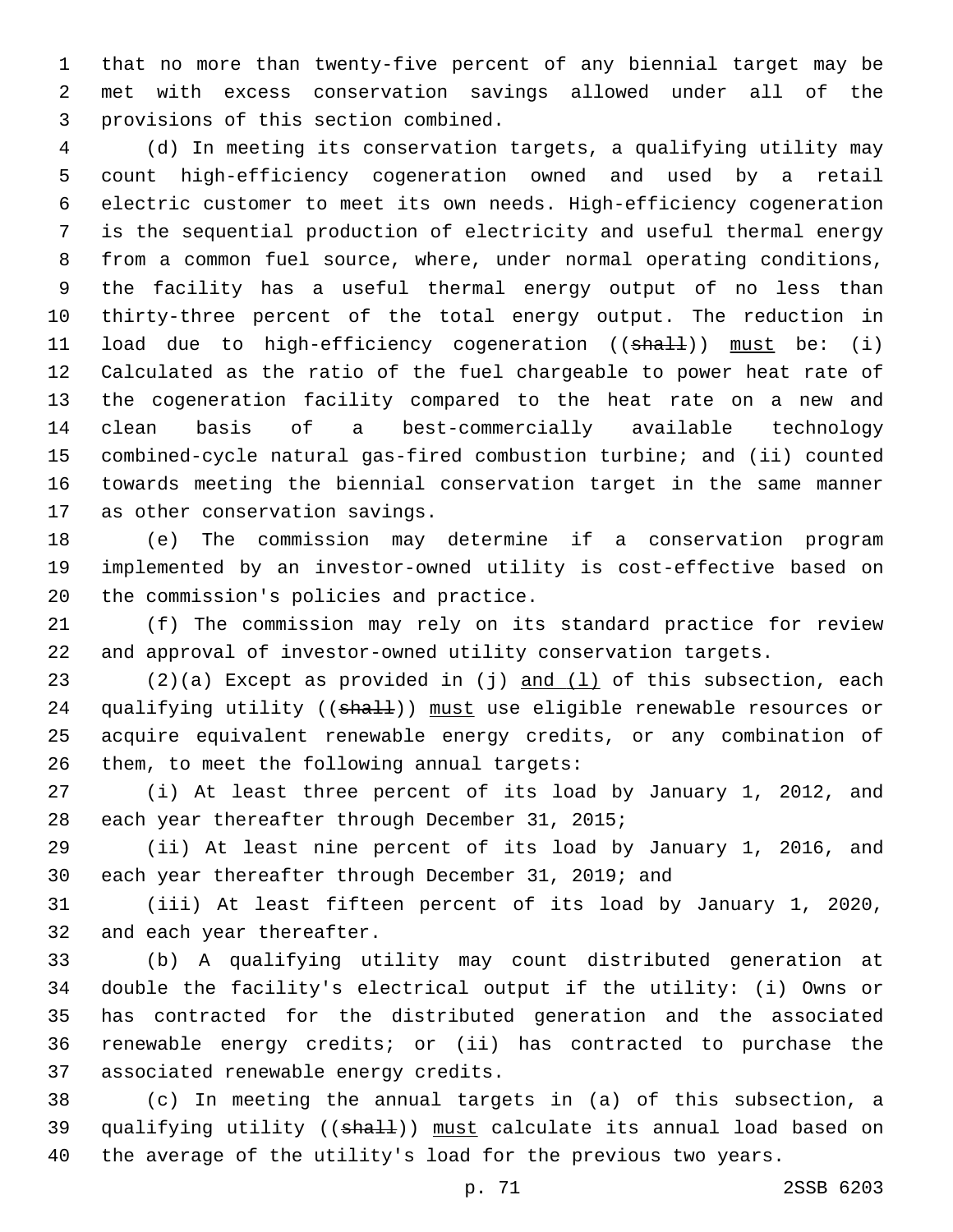(d) A qualifying utility ((shall be)) is considered in compliance with an annual target in (a) of this subsection if: (i) The utility's weather-adjusted load for the previous three years on average did not increase over that time period; (ii) after December 7, 2006, the utility did not commence or renew ownership or incremental purchases of electricity from resources other than coal transition power or renewable resources other than on a daily spot price basis and the electricity is not offset by equivalent renewable energy credits; and (iii) the utility invested at least one percent of its total annual retail revenue requirement that year on eligible renewable resources, renewable energy credits, or a combination of both.

 (e) The requirements of this section may be met for any given year with renewable energy credits produced during that year, the preceding year, or the subsequent year. Each renewable energy credit may be used only once to meet the requirements of this section.

 (f) In complying with the targets established in (a) of this 17 subsection, a qualifying utility may not count:

 (i) Eligible renewable resources or distributed generation where the associated renewable energy credits are owned by a separate 20 entity; or

 (ii) Eligible renewable resources or renewable energy credits obtained for and used in an optional pricing program such as the 23 program established in RCW 19.29A.090.

 (g) Where fossil and combustible renewable resources are cofired in one generating unit located in the Pacific Northwest where the 26 cofiring commenced after March 31, 1999, the unit ((shall be)) is considered to produce eligible renewable resources in direct proportion to the percentage of the total heat value represented by 29 the heat value of the renewable resources.

 (h)(i) A qualifying utility that acquires an eligible renewable resource or renewable energy credit may count that acquisition at one 32 and two-tenths times its base value:

 (A) Where the eligible renewable resource comes from a facility that commenced operation after December 31, 2005; and

 (B) Where the developer of the facility used apprenticeship programs approved by the council during facility construction.

37 (ii) The council ((shall)) must establish minimum levels of labor hours to be met through apprenticeship programs to qualify for this 39 extra credit.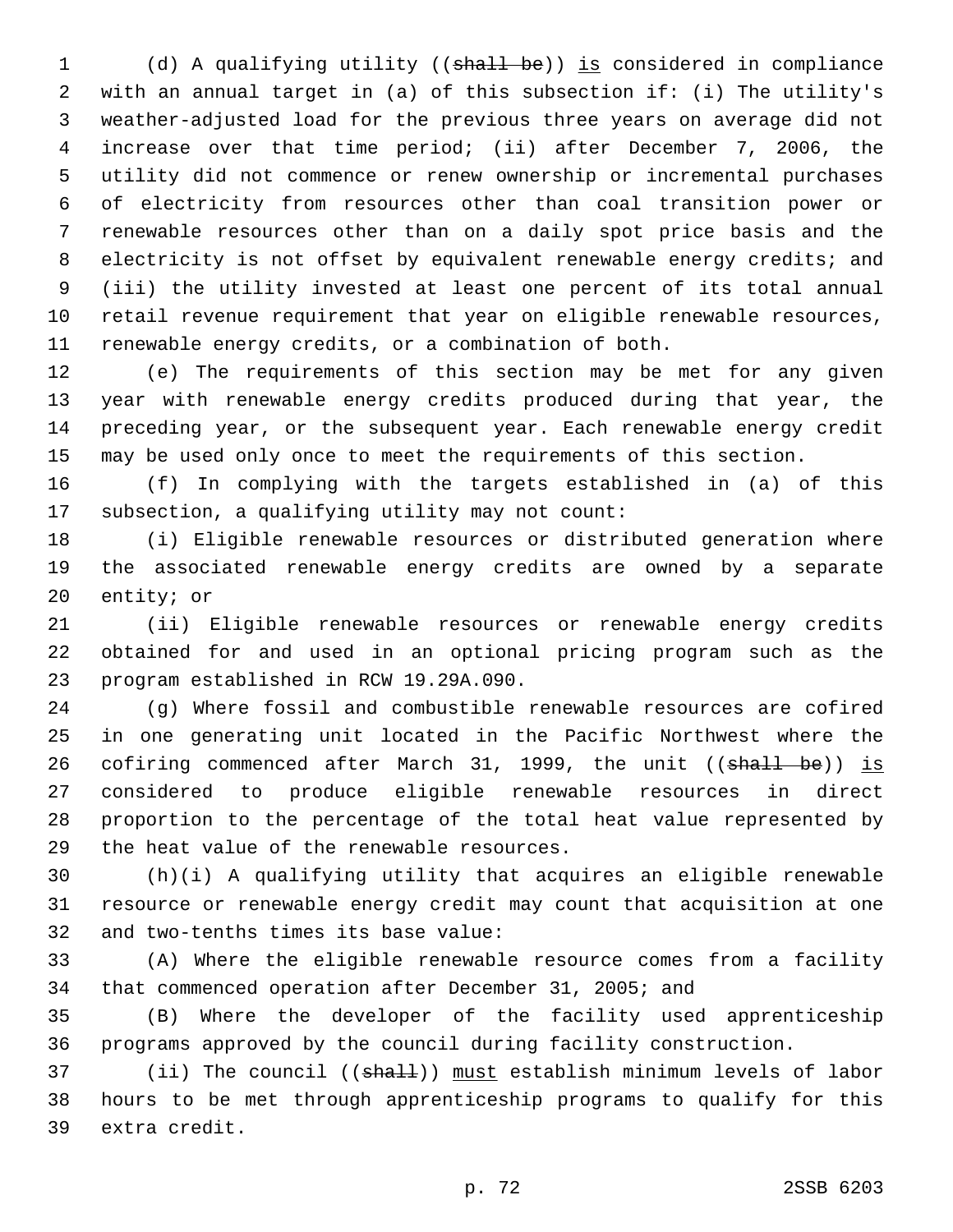(i) A qualifying utility ((shall be)) is considered in compliance with an annual target in (a) of this subsection if events beyond the reasonable control of the utility that could not have been reasonably anticipated or ameliorated prevented it from meeting the renewable energy target. Such events include weather-related damage, mechanical failure, strikes, lockouts, and actions of a governmental authority that adversely affect the generation, transmission, or distribution of an eligible renewable resource under contract to a qualifying 9 utility.

 (j)(i) Beginning January 1, 2016, only a qualifying utility that owns or is directly interconnected to a qualified biomass energy facility may use qualified biomass energy to meet its compliance 13 obligation under this subsection.

 (ii) A qualifying utility may no longer use electricity and associated renewable energy credits from a qualified biomass energy facility if the associated industrial pulping or wood manufacturing facility ceases operation other than for purposes of maintenance or 18 upgrade.

 (k) An industrial facility that hosts a qualified biomass energy facility may only transfer or sell renewable energy credits associated with qualified biomass energy generated at its facility to the qualifying utility with which it is directly interconnected with facilities owned by such a qualifying utility and that are capable of carrying electricity at transmission voltage. The qualifying utility may only use an amount of renewable energy credits associated with qualified biomass energy that are equivalent to the proportionate amount of its annual targets under (a)(ii) and (iii) of this subsection that was created by the load of the industrial facility. A qualifying utility that owns a qualified biomass energy facility may not transfer or sell renewable energy credits associated with qualified biomass energy to another person, entity, or qualifying 32 utility.

 (l) Beginning January 1, 2019, a qualifying utility may use eligible renewable resources as identified under RCW 19.285.030(12) (g) and (h) to meet its compliance obligation under this subsection (2). A qualifying utility may not transfer or sell these eligible renewable resources to another utility for compliance purposes under this chapter.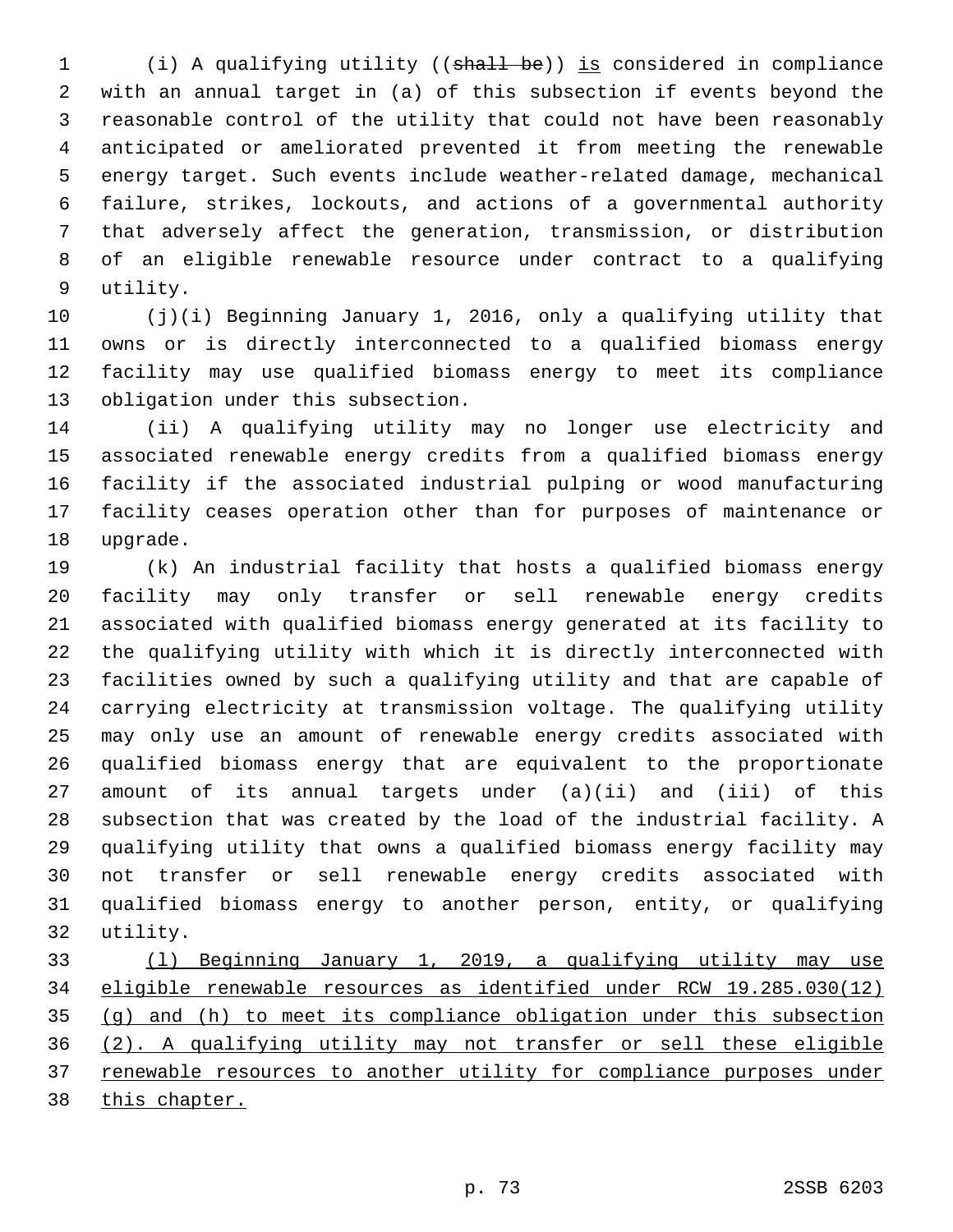(m) Renewable energy credits allocated under RCW 19.285.030(12)(h) may not be transferred or sold to another qualifying utility for compliance under this chapter. (3) Utilities that become qualifying utilities after December 31, 5 2006, ((shall)) must meet the requirements in this section on a time frame comparable in length to that provided for qualifying utilities 7 as of December 7, 2006.

## **Part XI**

## **Miscellaneous Provisions**

 NEW SECTION. **Sec. 1101.** The provisions of RCW 82.32.805 and 82.32.808 do not apply to this act.

 NEW SECTION. **Sec. 1102.** Part I of this act constitutes a new chapter in Title 82 RCW.

 NEW SECTION. **Sec. 1103.** Sections 402, 501 through 506, and 702 of this act and parts II, III, VIII, and IX of this act constitute a new chapter in Title 43 RCW.

 NEW SECTION. **Sec. 1104.** Part VI of this act constitutes a new chapter in Title 70 RCW.

 NEW SECTION. **Sec. 1105.** If any provision of this act or its application to any person or circumstance is held invalid, the remainder of the act or the application of the provision to other persons or circumstances is not affected.

 NEW SECTION. **Sec. 1106.** Section 102 of this act takes effect July 1, 2019.

 NEW SECTION. **Sec. 1107.** Sections 507 through 509 of this act take effect April 1, 2019.

 NEW SECTION. **Sec. 1108.** CONTINGENT EXPIRATION DATE. (1)(a) This act expires on the earlier of the date that any of the following statutes, rules, or measures takes effect:

 (i) Any statewide law that places a charge, tax, or cap on the 31 level of carbon emissions within the state; or